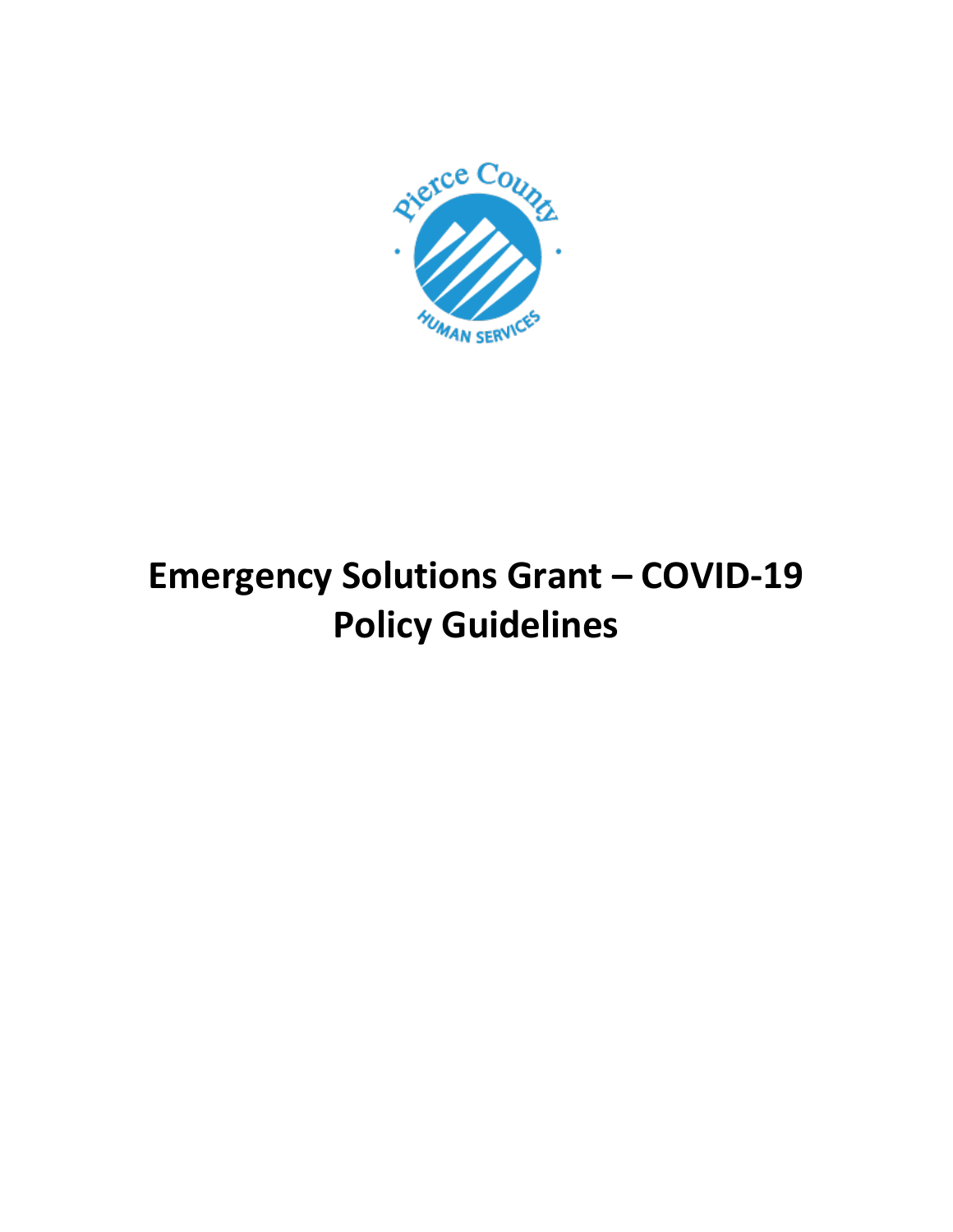# **Table of Contents**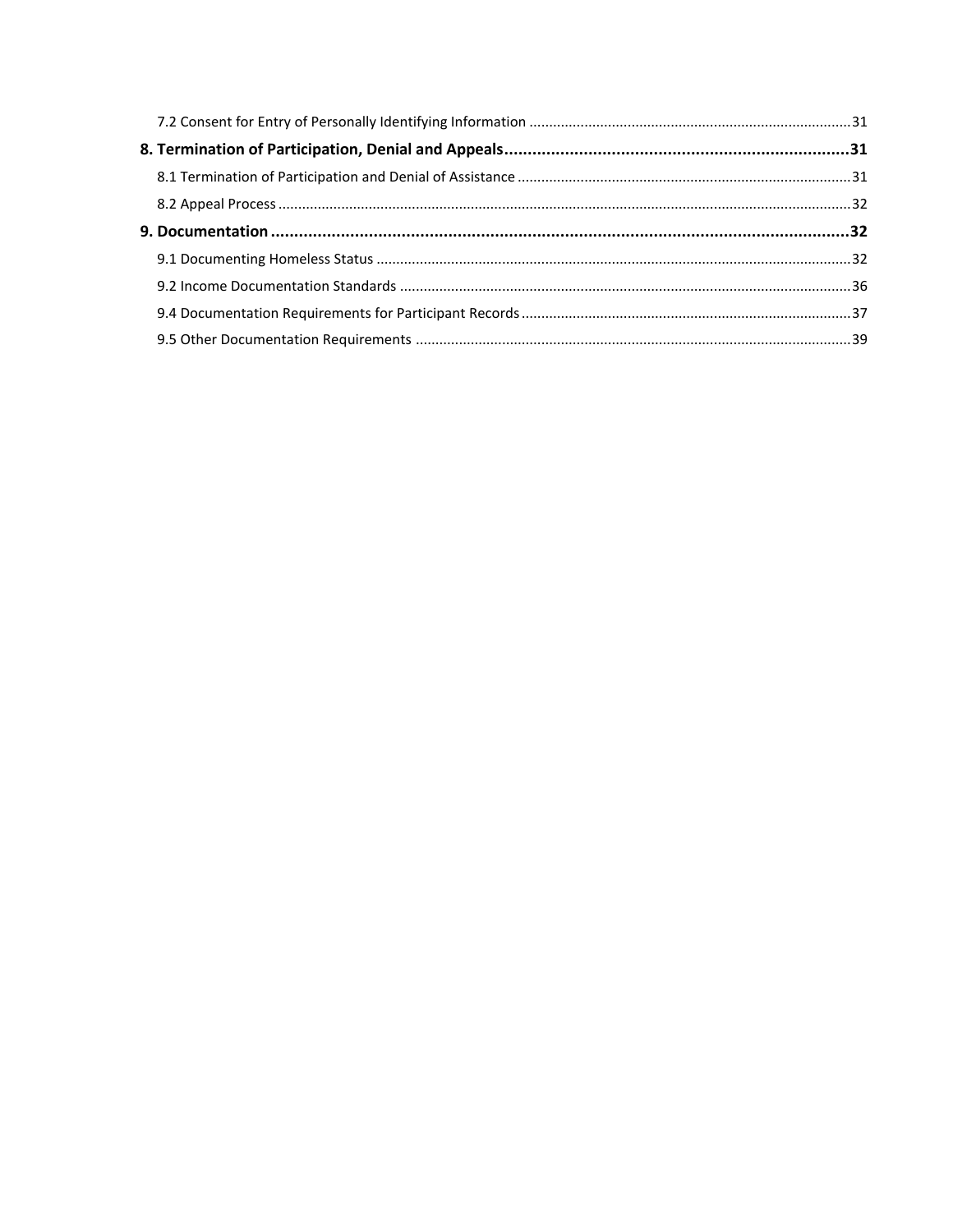# <span id="page-3-0"></span>**1. Program Overview**

The Emergency Solutions Grant (ESG) program is a federal program administered by the Dept. of Housing and Urban Development (HUD) that provides funding to states and local governments for emergency services and housing supports for homeless and at-risk households. The Coronavirus Aid, Relief, and Economic Security Act of 2020 (CARES Act) provided for supplemental appropriation of Homeless Assistance Grants under the Emergency Solutions Grant. The Emergency Solutions Grant COVID-19 (ESG-CV) funds are to be used to prevent, prepare for and respond to the Coronavirus pandemic.

Projects funded with these funds must be low barrier with a housing first orientation. Per HUD guidance, individuals and families assisted with these funds must not be required to receive treatment or perform any other prerequisite activities as a condition for receiving shelter, housing, or other services for which these funds are used, notwithstanding housing stability case management.

All funds shall be used to serve households in the Tacoma/Lakewood/Pierce County Continuum of Care's jurisdiction.

# <span id="page-3-1"></span>**1.1 Prevent, Prepare for, and Respond to Coronavirus**

The following definitions may be used:

- Prevent....coronavirus: means an activity designed to prevent the initial or further spread of the virus to people experiencing homelessness, people at-risk of homelessness, recipient or subrecipient staff, or other shelter or housing residents.
- Prepare for....coronavirus: means an activity carried out by a recipient or subrecipient prior to or during a coronavirus outbreak in their jurisdiction to plan to keep people healthy and reduce the risk of exposure to coronavirus and avoid or slow the spread of the disease.
- Respond to coronavirus: means an activity carried out once coronavirus has spread to people experiencing homelessness, provider staff, or once individuals and families lose or are at-risk of losing their housing as a result of the economic downturn caused by the coronavirus.

Grantees will ensure that mitigation practices are effectively implemented by collaborating with public health officials in disseminating information and resources to those experiencing homelessness. Whenever possible, grantees will move COVID affected clients to locations where they are not at risk of spreading the infection further.

A critical component to infectious disease prevention is ensuring that shelters and housing programs have the necessary supplies in stock to maintain a disease-free environment. Grantees shall take full responsibility to ensure that all programs identify and obtain needed supplies. If needed, training shall be provided to all staff on how to prevent, prepare and respond to COVID.

Projects funded with ESG-CV coordinate care for individuals who are sick and experiencing homelessness. This includes activities such as arranging transportation for individuals who are sick and/or securing an appropriate, safe location where people can stay during the illness. During quarantine, clients are provided with essentials: food, laundry, clothing, and prescriptions (as needed) as well as case management to determine and direct clients to needed services. Established relationships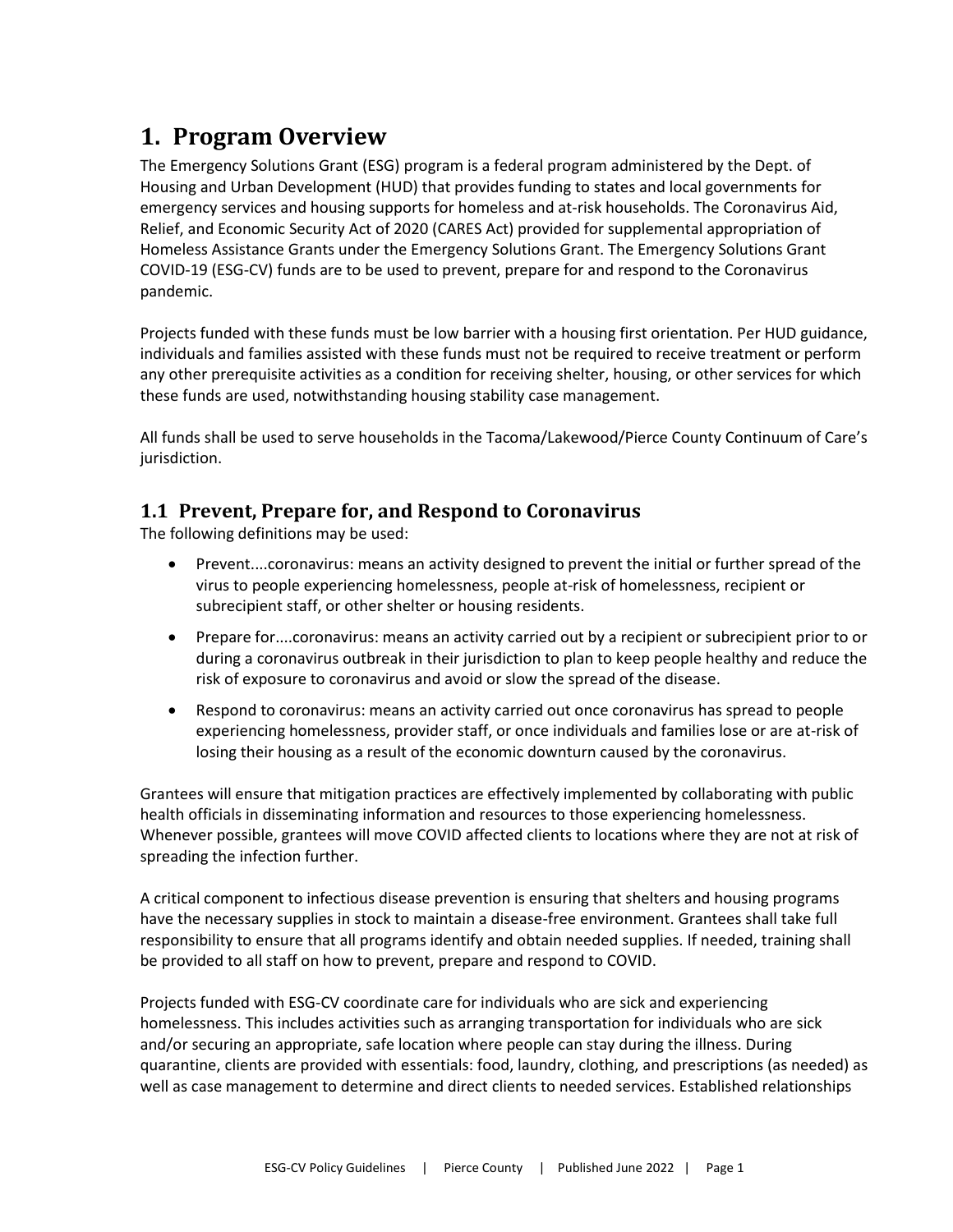and referral processes with local agencies help us to provide quick access to needed care for those experiencing homelessness.

### <span id="page-4-0"></span>**1.2 Sources of ESG-CV & Definitions**

Pierce County receives allocations of ESG-CV funds from two sources: directly from HUD, referred to as "County ESG-CV" and passed through from the WA State Dept of Commerce (Commerce), referred to as "State ESG-CV". Pierce County has combined these allocations into one grant program, ESG-CV. For the purpose of these guidelines, unless otherwise specified, the term "ESG-CV" shall apply to all sources of ESG-CV funding received by Pierce County.

Additionally, in these guidelines, the term "grantee" refers to subrecipients of either source of ESG-CV funds from Pierce County. However, while reading the HUD ESG Interim Rule it is important to note the "recipient" in this case is the Pierce County and the "subrecipient" is the grantee. In Commerce's ESG-CV Guidelines, the term "grantee" refers to both the lead grantee (Pierce County) and its subgrantees. The County ESG-CV Guidelines define eligible activities and populations to be served, which are subsets of what is listed in the ESG Interim Rule.

#### <span id="page-4-1"></span>**1.3 Additional Regulations & Guidelines**

Program regulations are established i[n 24 CFR §576,](https://www.ecfr.gov/cgi-bin/text-idx?c=ecfr;sid=dc4c2f93cdadf08974315fa2bfdf4cec;rgn=div5;view=text;node=24%3A3.1.1.3.8;idno=24;cc=ecfr#_top) the HUD ESG Interim Rule (ESG Program and [Consolidated Plan Conforming Amendment of 24 CFR Parts 91 and 576, Docket No. FR-5474-I-01, RIN](https://www.hudexchange.info/resource/1927/hearth-esg-program-and-consolidated-plan-conforming-amendments/)  [2506-AC29\)](https://www.hudexchange.info/resource/1927/hearth-esg-program-and-consolidated-plan-conforming-amendments/) and Notice CPD-20-08 [\(ESG-CV Notice\)](https://www.hud.gov/sites/dfiles/OCHCO/documents/20-08cpdn.pdf) issued September 1, 2020. HUD has a quick [reference guide](https://files.hudexchange.info/resources/documents/ESG-Program-Components-Quick-Reference.pdf) for use in determining eligible activities and costs under the ESG program. Further requirements established by Commerce are included in thei[r ESG-CV Guidelines.](https://deptofcommerce.app.box.com/s/fsmf4pmwkroszjt702j1l9cfnvk5ixmq) Any differing requirements between County ESG-CV requirements and State ESG-CV requirements will be noted throughout these guidelines.

Grant funds must be used for eligible activities that prevent, prepare for, and respond to the coronavirus as detailed in Section 4 below. The [ESG Program Interim Rule](https://www.ecfr.gov/cgi-bin/text-idx?c=ecfr;sid=dc4c2f93cdadf08974315fa2bfdf4cec;rgn=div5;view=text;node=24%3A3.1.1.3.8;idno=24;cc=ecfr#_top) applies except for the waivers and additional eligible activities established in the CARES Act and in the **ESG-CV Notice**. These alternative requirements and flexibilities are also applicable to annual ESG funding when those funds are used to prevent, prepare for, and respond to coronavirus. Funded activities must be tied to the community response to COVID-19.

# <span id="page-4-2"></span>**1.4 Prioritization of ESG-CV Funds**

#### *1.4.1 Homeless Prevention and Rapid Re-Housing*

At the time of this writing, Pierce County has millions of dollars of funding available for Rental Assistance costs for households at-risk of homelessness, or what is traditionally known as Homelessness Prevention. Therefore, in order to make the best use of this funding, Pierce County has prioritized funding Rapid Re-Housing over Homelessness Prevention projects by removing Homelessness Prevention as an eligible activity. Given that there are no funded Homelessness Prevention projects, there is no further policy for Homelessness Prevention project with these funds.

#### *1.4.2 Use of Rapid Re-Housing*

In response to the pandemic and to minimize harm, Coordinated Entry will prioritize participants in ESG-CV funded Emergency Shelter or Temporary Emergency Shelter for placement into ESG-CV funded Rapid Re-Housing programs. This will also ensure that when such Emergency Shelters or Temporary Emergency Shelters projects necessarily end, the guests will not return to homelessness.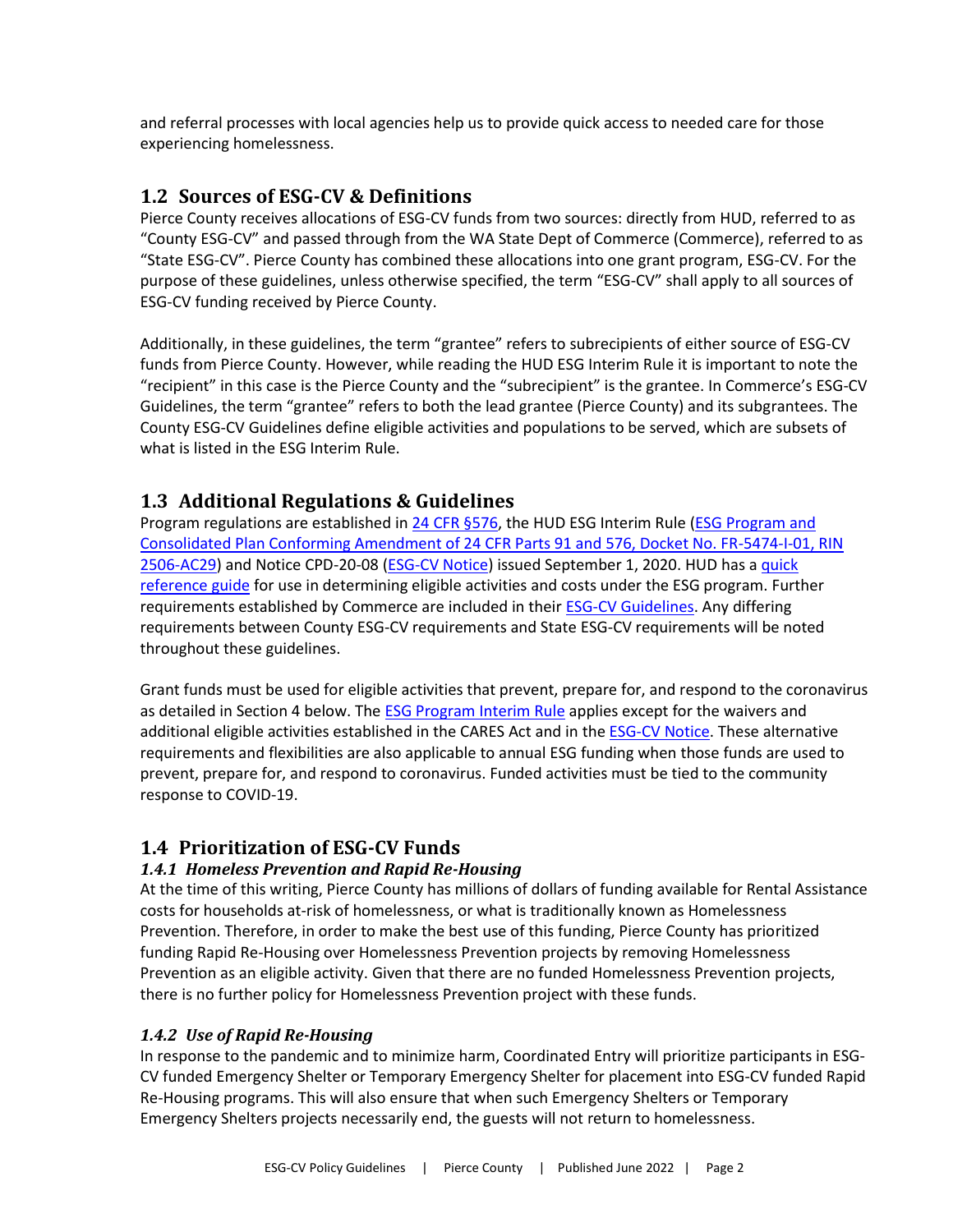# <span id="page-5-0"></span>**2. Administrative Requirements**

# <span id="page-5-1"></span>**2.1 Changes to Guidelines**

Pierce County may revise these guidelines at any time. All grantees will be notified of updates to this guide and will receive via email the latest version. The most recent version will also be posted on Pierce County's website.

# <span id="page-5-2"></span>**2.2 Monitoring**

Pierce County will monitor grant activities. Grantees will be given a minimum of 30 days advance notice of monitoring, unless there are special circumstances that require immediate attention. The notice will specify the monitoring components.

# <span id="page-5-3"></span>**2.3 Reimbursements**

Grantees must bill the County monthly for reimbursement of allowable costs. Contract Payment Requests are due 21 working days following the month in which the grantee has incurred expenditures. The County shall issue payment no later than twenty-five working days after the receipt of complete and accurate billing information as determined by the County. The submission of incomplete or inaccurate billing information may delay the reimbursement process. Exceptions to billing procedures can be negotiated with Pierce County on a case-by-case basis. Invoices must be submitted electronically to [PCCCHMLSInv@piercecountywa.gov.](mailto:PCCCHMLSInv@piercecountywa.gov)

# <span id="page-5-4"></span>**2.4 Budget Revisions**

Budget revisions must be requested by contacting the grantee's assigned Contract Monitor and submitted using the Technical Submission form. Budget revisions requesting to move funds across Categories or Components will require a contract amendment.

# <span id="page-5-5"></span>**2.5 Spending Timeline Requirements**

Pierce County will monitor grant spending to ensure that grantees are on track to spend out funds. County ESG-CV funds used for the Emergency Shelter component must be expended by December 31, 2021. **All other ESG-CV funds** (both County ESG-CV used for all other components and all State ESG-CV) **must be expended by September 30, 2023.**

Additionally, all funds with a spending deadline of September 30, 2023, must meet ESG-CV spending milestones by the following deadlines:

- **September 30, 2021**: At least 20% of total award must be expended
- **June 16, 2022**: At least 50% of total award must be invoiced
- **September 30, 2023**: All funds must be expended by this date

If grantees do not meet these spending deadlines, funds may be recaptured.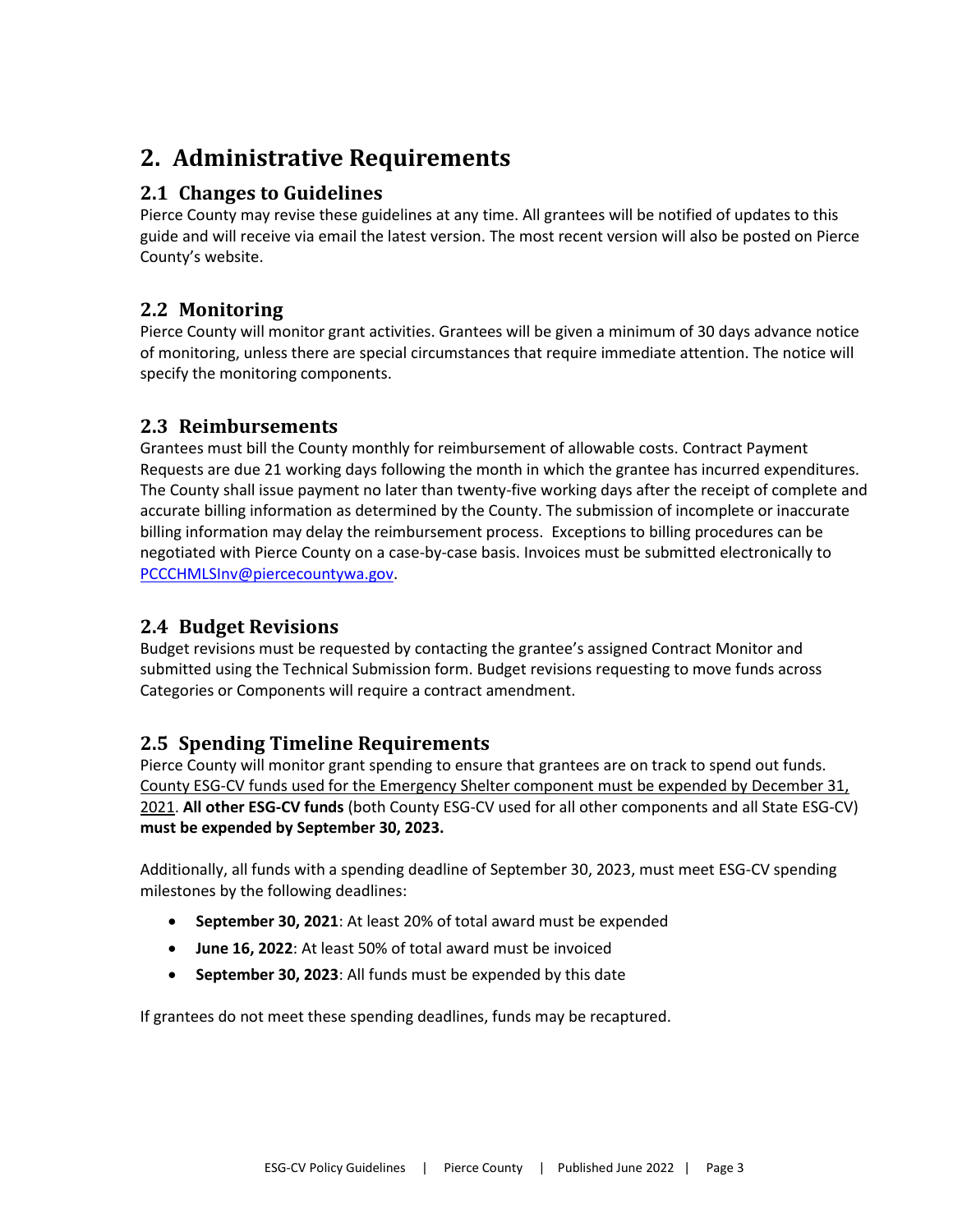# <span id="page-6-0"></span>**3. Participant Eligibility**

# <span id="page-6-1"></span>**3.1 Categories of Homelessness**

All grantees funded under the ESG-CV funding must use the definitions of homelessness found in HUD's regulations:

**Category 1 – Literally Homeless**: An individual or family who lacks a fixed, regular, and adequate nighttime residence, meaning:

- An individual or family with a primary nighttime residence that is a public or private place not designed for or ordinarily used as a regular sleeping accommodation for human beings, including a car, park, abandoned building, bus or train station, airport, or camping ground, OR
- An individual or family living in a supervised publicly or privately operated shelter designated to provide temporary living arrangements (including congregate shelters, transitional housing, and hotels and motels paid for by charitable organizations or by federal, state, or local government programs for low-income individuals), OR
- An individual who is exiting an institution where he or she resided for 120 days or less and who resided in an emergency shelter or place not meant for human habitation immediately before entering that institution

**Category 2 – Imminent Risk of Homelessness**: Individual or family who will imminently lose their primary nighttime residence, provided that:

- Residence will be lost within 14 days of the date of application for homeless assistance
- No subsequent residence has been identified, AND
- The individual or family lacks the resources or support networks needed to obtain other permanent housing

**Category 3 – Homeless Under Other Federal Statutes**: Unaccompanied youth under 25 years of age, or families with children and youth, who do not otherwise qualify as homeless under this definition, but who:

- Are defined as homeless under the other listed federal statutes
- Have not had a lease, ownership interest, or occupancy agreement in permanent housing during the 60 days prior to the homeless assistance application
- Have experienced persistent instability as measured by two moves or more during in the preceding 60 days, and
- Can be expected to continue in such status for an extended period of time due to special needs or barriers

**Category 4 – Fleeing/Attempting to Flee DV:** Any individual or family who:

- Is fleeing, or is attempting to flee, domestic violence
- Has no other residence, and
- Lacks the resources or support networks to obtain other permanent housing

# <span id="page-6-2"></span>**3.2 Housing Status Eligibility by Component**

All grantees must verify that its participants meet the definition of homelessness that is appropriate for the type of service being provided (aka housing status). The following is a list of the categories of homelessness that pertain to each of the ESG-CV components.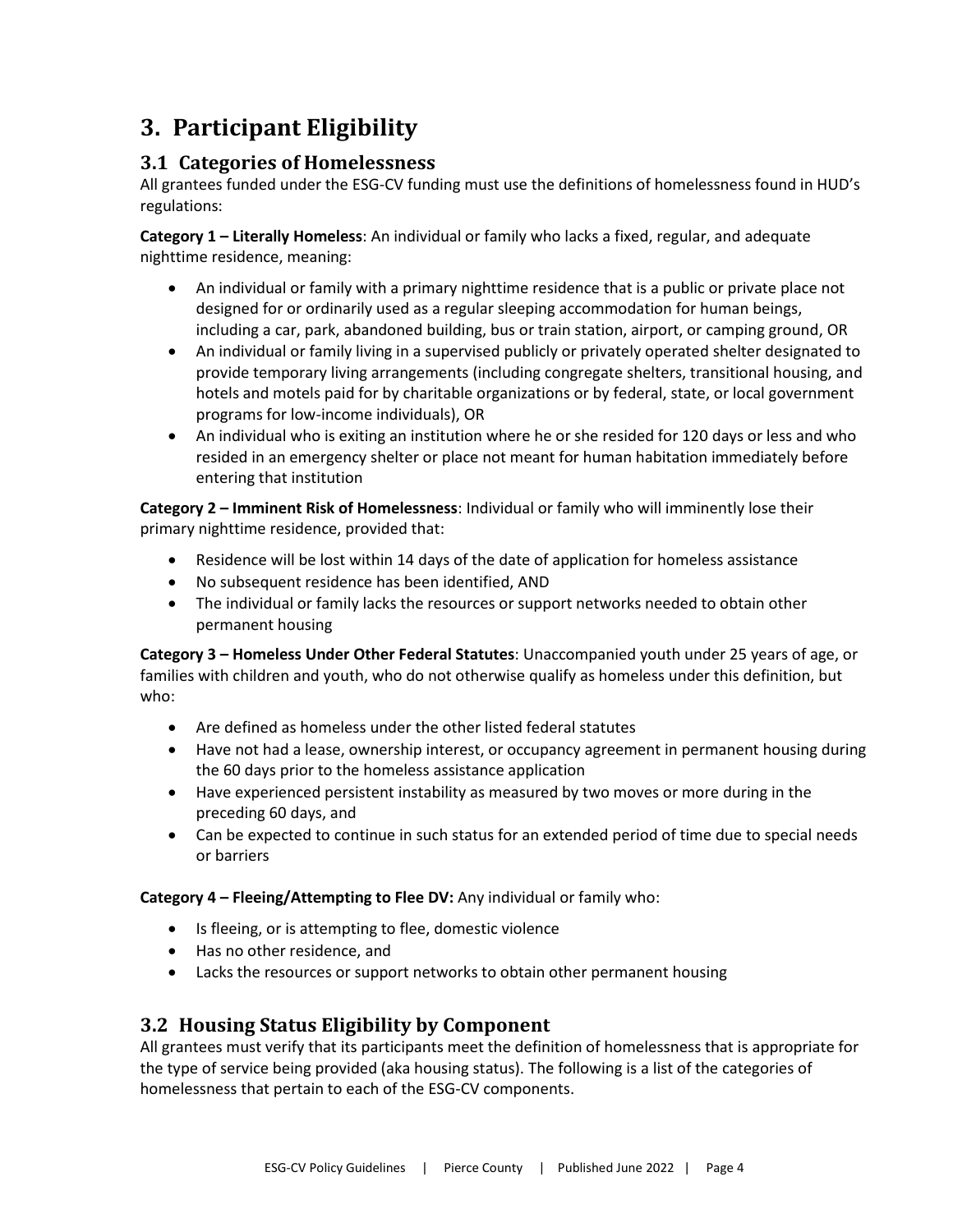#### **Street Outreach**

- Category 1 Literally Homeless
- Category 4 Fleeing/Attempting to Flee DV (if household also meets criteria for Category 1)

#### **Emergency Shelter**

- Category  $1$  Literally Homeless
- Category 2 Imminent Risk of Homelessness
- Category 3 Homeless Under Other Federal Statutes
- Category 4 Fleeing/Attempting to Flee DV

#### **Rapid Re-Housing**

- Category 1 Literally Homeless
- Category 4 Fleeing/Attempting to Flee DV (if household also meets criteria for Category 1)

Programs may not use health status or lack of income to discriminate access to programs.

# <span id="page-7-0"></span>**3.3 The Role of Coordinated Entry in Determining Eligibility & Prioritization**

Pierce County utilizes the county-wide coordinated assessment system called "Coordinated Entry" for homeless households seeking housing assistance. For more information on Pierce County's Coordinated Entry system, refer to the Coordinated [Entry Policy Manual.](https://www.piercecountywa.gov/DocumentCenter/View/66615/Pierce-County-CE-Policy-Manual-Published-071618?bidId) The role of Coordinated Entry in determining eligibility for ESG-CV projects varies by component.

#### *3.3.1 Street Outreach and Emergency Shelter*

Street Outreach and Emergency Shelter projects are not required to use Coordinated Entry. Therefore, eligibility for projects under these components may be evaluated by individual providers, as long as it is in accordance with ESG guidelines (se[e 24 CFR 576.401\)](https://ecfr.federalregister.gov/current/title-24/subtitle-B/chapter-V/subchapter-C/part-576/subpart-E/section-576.401).

#### *3.3.2 Rapid Re-Housing*

Eligibility for all Rapid Re-Housing assistance provided with ESG-CV funding will be evaluated by this Coordinated Entry system. The following process will be used:

- Households must willingly engage with Coordinated Entry for an eligibility screening and prioritization assessment.
- Households will be prioritized for a referral to RRH based on barriers to housing and harm.
- Highly prioritized households who qualify for Rapid Re-Housing services under ESG regulations will be referred to ESG-CV funded grantees for relevant services.

Rapid Re-Housing Assistance is prioritized for households with the longest history of homelessness and for households with the most severe service needs including coronavirus related needs through the Coordinated Entry system. Additionally, Coordinated Entry will prioritize participants in ESG-CV funded Emergency Shelter or Temporary Emergency Shelter for placement into ESG-CV funded Rapid Re-Housing programs.

# <span id="page-7-1"></span>**3.4 Verifying Eligibility and Determining Need at Entry**

All grantees, regardless of component, must verify and document housing status eligibility at project enrollment. Please see documentation requirements for each housing status in Section 6.1.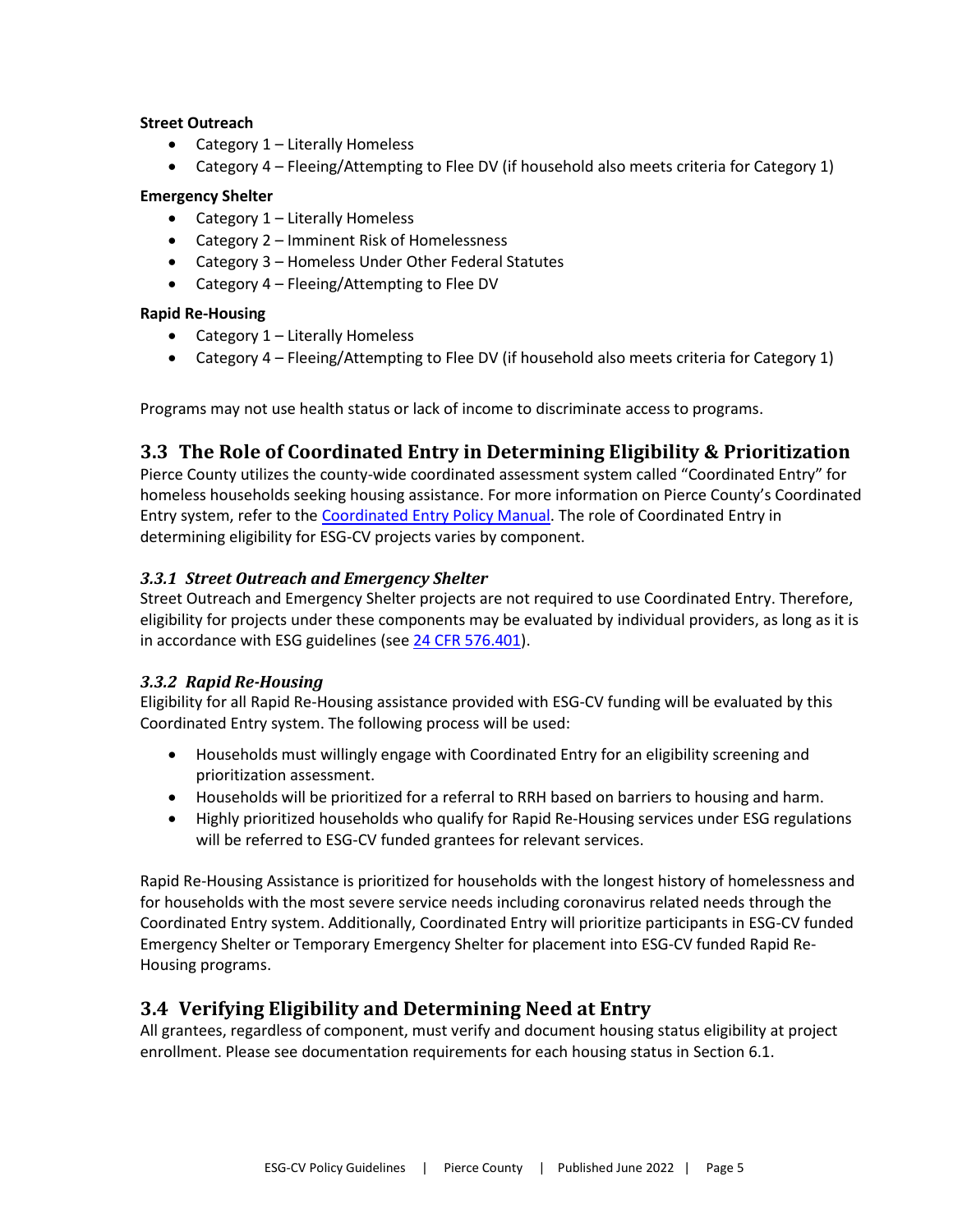The core statutory protections of the Violence Against Women Act (VAWA) that prohibit denial or termination of assistance or eviction solely because an applicant or tenant is a victim of domestic violence, dating violence, sexual assault, or stalking apply.

Additionally, at project enrollment, grantees must also determine the amount and type of assistance needed by the participant to regain stability in permanent housing. This determination must be conducted in cooperation with the participant and utilizing a strength-based and person-centered process and result in a Housing Stability Plan. Please see Section 5: Service Standards for more detailed information by component.

#### *3.4.1 Duplication of Benefits*

Duplication of benefits occurs when an individual or household receives financial assistance for the same service, during the same time period, from multiple funding sources. Additional sources of financial assistance and services provided to a household must be documented, and a determination must be made that there is no duplication of benefits. In order to prevent the duplication of benefits, all grantees shall:

- Determine and document if the household is receiving assistance from other sources (e.g., philanthropy, FEMA costs for temporary shelter, Emergency Rental Assistance Program, Community Development Block Grant-CV, State Consolidated Housing Grant, etc.) to avoid duplication of benefits and/or disqualification of the household from assistance.
- Reference any checklists, forms, or tools available to evaluate if the household is receiving assistance from other sources
- Ensure that an evaluation of a participant's benefits is conducted during re-evaluation.

# *3.4.2 Determinations of Ineligibility*

For each participant determined ineligible to receive ESG-CV assistance, the record must include documentation of the reason for that determination.

# <span id="page-8-0"></span>**3.5 Re-Evaluation of Eligibility**

Re-evaluation of eligibility is not required for Street Outreach or Emergency Shelter participants.

Grantees administering Rapid Re-Housing assistance must re-evaluate the participant's eligibility and the types and amounts of assistance the participant needs at least once annually. At a minimum, each reevaluation of eligibility must establish that:

- The participant does not have an annual income that exceeds 30 percent of median family income for the area, as determined by HUD; and
- The participant lacks sufficient resources and support networks necessary to retain housing without ESG-CV assistance.

#### *3.5.1 Changes in Participant Circumstance*

It is not required that sub-recipients conduct a re-evaluation outside of the regular re-evaluation process if information becomes available to indicate that a household has (or may have) increased income or a change in household circumstances that affect eligibility for the program. Since it is NOT required, if the grantee receives information about a change in a participant's situation outside of the formal reevaluation process (e.g., through case management or credit repair activities) then it has no immediate effect on the participant's eligibility for the program and assistance can continue until the next re-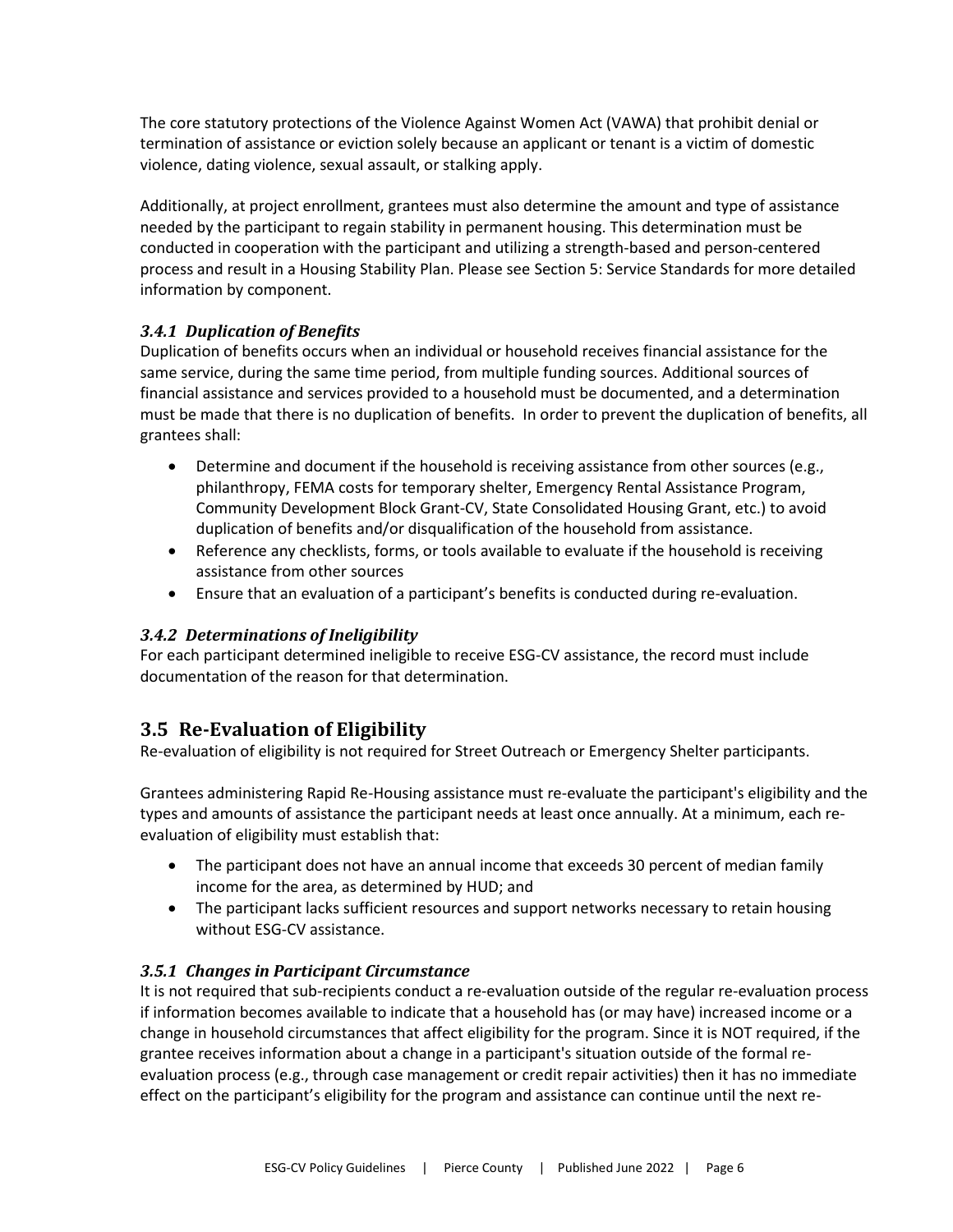evaluation. At that time, the re-evaluation will determine whether the participant continues to be eligible for assistance.

Grantees should start the data collection stage of an annual re-evaluation earlier than 30 days before it is due. Then, when the case manager is collecting documentation, the program may have a sense of whether or not the household would remain income-eligible at re-evaluation. If it appears as though the household may be over income, the case manager can work with the participant to confirm the accuracy of the income collected, ensure that no changes in income will occur before the re-evaluation is due, and begin to work on a transition plan for when assistance ends.

Finally, the program can schedule the formal annual re-evaluation meeting immediately after a rent payment so that the costs for rental assistance will be incurred (i.e., rent paid to the owner) before the participant's formal re-evaluation. This thoughtful planning and timing will allow a participant and landlord to make transition plans, continue with assistance for as long as eligible, and have more than a full month's notice that they will be fully responsible for the following month's rent.

# <span id="page-9-0"></span>**4. Eligible Costs & Activities**

Eligible Program Components are established by HUD in the [ESG Program Interim Rule.](https://www.ecfr.gov/cgi-bin/text-idx?c=ecfr;sid=dc4c2f93cdadf08974315fa2bfdf4cec;rgn=div5;view=text;node=24%3A3.1.1.3.8;idno=24;cc=ecfr#_top) The guidance contained herein serves to simplify the implementation of the regulations and identify the activities selected for funding by Pierce County. ESG-CV funds may be used for three program areas: Street Outreach, Emergency Shelter, and Rapid Re-Housing Assistance. The **ESG-CV Notice also establishes the** following additional Eligible Activities: Temporary Emergency Shelters, Training, Hazard Pay, Handwashing Stations & Portable Bathrooms, Landlord Incentives, and Volunteer Incentives.

**Additionally, all eligible costs and activities must be provided in accordance with the requirements and the written standards and procedures identified in the Section 5: Service Standards.**

# <span id="page-9-1"></span>**4.1 Street Outreach**

Street Outreach meets the immediate needs of households experiencing unsheltered homelessness by connecting them with emergency shelter, housing, and/or critical health services. Street Outreach activities funded with ESG-CV must be consistent with CDC guidance related to street outreach and engaging people at increased risk of severe illness when contracting coronavirus, as well as established best practices.

Eligible Activities under the Street Outreach component include Engagement, Case Management, Emergency Health Services, Emergency Mental Health Services, Transportation, and Services for Special Populations. Each of these activities is described in more detail below.

Additionally, ESG-CV funding for street outreach to respond to COVID-19 may include providing masks, hand sanitizer, and soap to households experiencing unsheltered homelessness; outfitting staff with personal protective equipment; hazard pay; and providing reasonable incentives to volunteers (e.g. cash) who are helping to provide necessary services during the coronavirus outbreak.

#### *4.1.1 Engagement*

Activities to locate, identify, and build relationships with unsheltered homeless people for the purposes of providing immediate support, intervention, and connections with homeless assistance programs and/or mainstream social services and housing programs. Eligible costs include: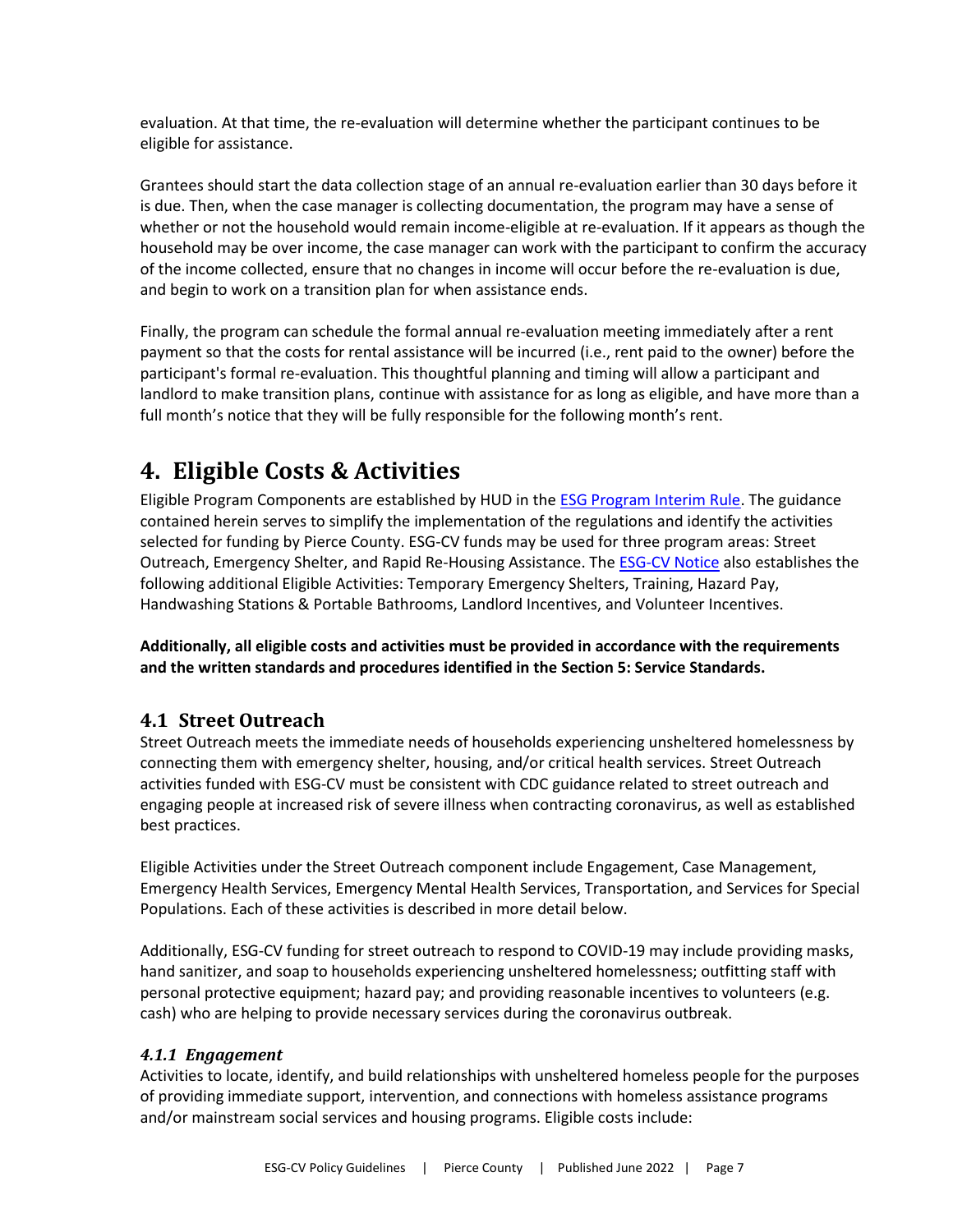- Initial assessment of needs and eligibility
- Crisis counseling
- Addressing urgent physical needs (e.g. providing meals, blankets, clothes, or toiletries)
- Actively connecting and providing information and referral to programs targeted to homeless people and mainstream social service and housing programs
- Cell phone costs of outreach workers

#### *4.1.2 Case Management*

Assessing housing and service needs and arranging/coordinating/monitoring the delivery of individualized services. Eligible costs include:

- Using centralized or coordinated assessment system
- Conducting an initial evaluation, including verifying and documenting eligibility
- Counseling
- Developing/securing/coordinating services
- Helping to obtain Federal, State, and local benefits
- Monitoring/evaluating participant progress
- Providing information and referrals to other providers
- Developing an individualized housing/service plan, including planning a path to permanent housing stability

#### *4.1.3 Emergency Health Services*

Outpatient treatment of urgent medical conditions by licensed medical professionals in communitybased settings (including streets, parks, and campgrounds) to eligible participants unwilling or unable to access emergency shelter or an appropriate healthcare facility. Eligible costs include:

- Assessing participants' health problems and developing treatment plans
- Assisting participants to understand their health needs
- Providing or helping participants obtain appropriate emergency medical treatment
- Providing medication and follow-up services

#### *4.1.4 Emergency Mental Health Services*

Mental health services are the application of therapeutic processes to personal, family, situational, or occupational problems in order to bring about positive resolution of the problem or improved individual or family functioning or circumstances. Outpatient treatment of urgent mental health conditions by licensed professionals in a community-based setting (including streets, parks, and campgrounds) to those eligible participants unwilling or unable to access emergency shelter or an appropriate healthcare facility. Eligible costs include:

- Crisis interventions
- Prescription of psychotropic medications
- Explanation of the use and management of medications
- Combinations of therapeutic approaches to address multiple problems

#### *4.1.5 Transportation*

Travel by outreach workers, social workers, medical professionals, or other service providers during the provision of street outreach services. Eligible costs include: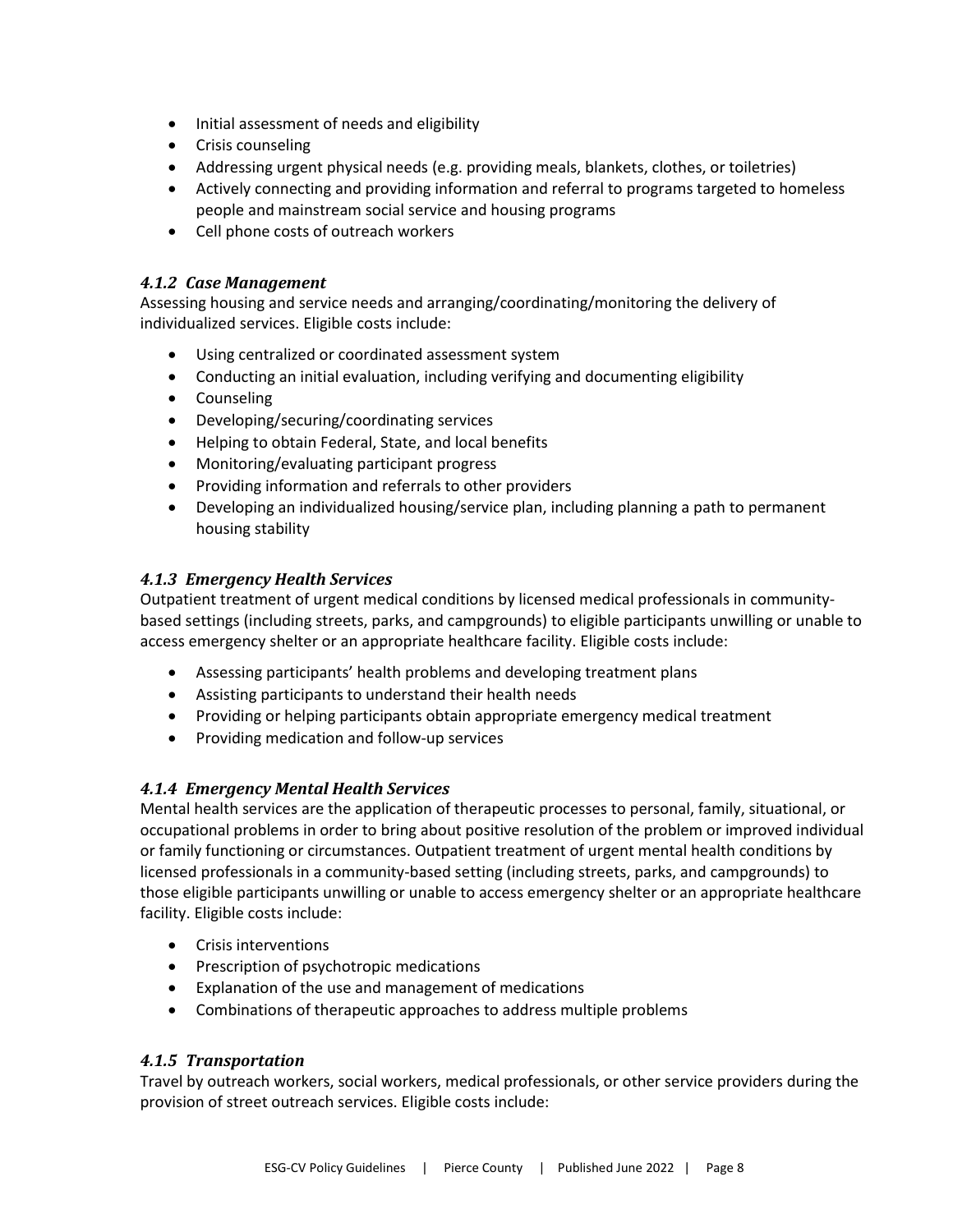- Transporting unsheltered people to emergency shelters or other service facilities
- Cost of a participant's travel on public transportation
- Mileage allowance for outreach workers to visit participants
- Purchasing or leasing a vehicle for use in conducting outreach activities, including the cost of gas, insurance, taxes, and maintenance for the vehicle
- Travel costs of grantee staff to accompany or assist participants to use public transportation

#### *4.1.6 Services to Special Populations*

Otherwise eligible essential services that have been tailored to address the special needs of homeless youth, victims of domestic violence and related crimes/threats, and/or people living with HIV/AIDS who are literally homeless. Eligible costs include (as defined above):

- Engagement
- Case Management
- Emergency Health Services
- Emergency Mental Health Services
- Transportation

#### *4.1.7 Handwashing Stations and Portable Bathrooms*

ESG-CV funds may be used for costs of providing urgent, non-facility-based care to unsheltered households who are unwilling or unable to access emergency shelter, housing, or an appropriate health facility. To this end, funds may be used for portable hygiene services and the staffing, equipment, supplies and services to clean and maintain these facilities to support households experiencing unsheltered homelessness. Examples include handwashing stations and bathrooms (e.g. porta potties).

# <span id="page-11-0"></span>**4.2 Emergency Shelter**

Eligible Activities under the Emergency Shelter component include Essential Services and Shelter Operations, which are both detailed below**.** Emergency Shelter activities should be in alignment with recommended guidance to effectively manage infectious disease within the shelter during coronavirus. ESG-CV funding for Emergency Shelter to respond to COVID-19 may include providing cleaning supplies; personal protective equipment for staff and program participants; portable hygiene services; volunteer incentives; hazard pay; and furnishings such as room dividers and cots.

No household shall be denied access to safe housing, which may include alternative housing or a hotel room, even if they have been exposed or are symptomatic with coronavirus. Health-related questions should not determine admission, access to programs and should not be asked in order to screen people out of shelter. Additionally, the age of a child under age 18 must not be used as a basis for denying any family's admission to an Emergency Shelter that uses ESG-CV funding or services and provides shelter to families with children under age 18.

#### *4.2.1 Essential Services*

Essential Services include the following activities for individuals and families residing in Emergency Shelter:

- **a. Case Management**: The cost of assessing, arranging, coordinating, and monitoring the delivery of individualized services to meet the needs of the participants. Eligible costs include:
	- Using Coordinated Entry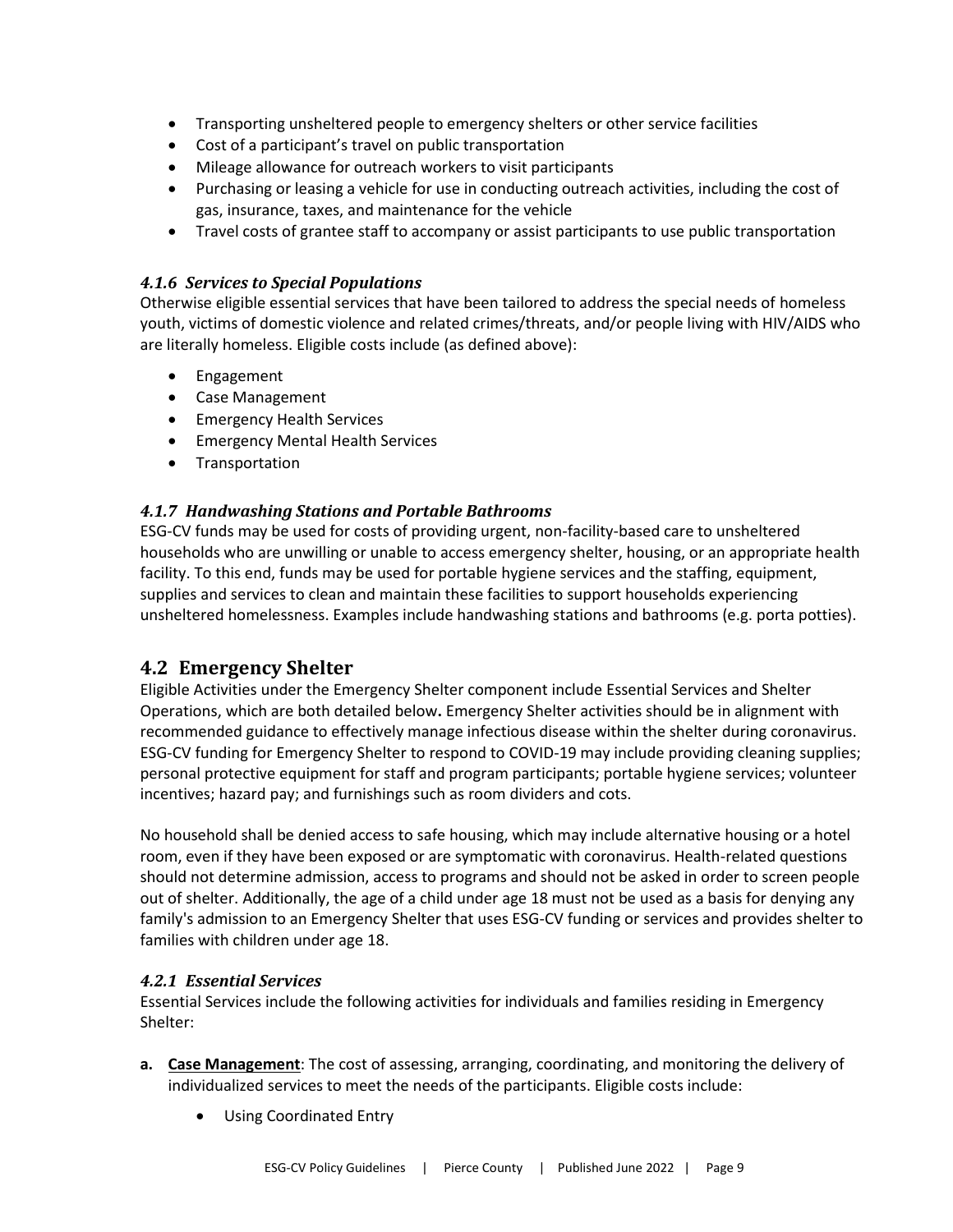- Conducting initial evaluation, including verifying and documenting eligibility
- Counseling
- Developing, securing, and coordinating services
- Helping to obtain Federal, State, and local benefits
- Monitoring and evaluating participant progress
- Providing information and referral to other providers
- Providing ongoing risk assessment and safety planning with victims of domestic violence, dating violence, sexual assault and stalking
- Developing an individualized housing and service plan, including planning a path to permanent housing stability
- **b. Childcare**: Licensed childcare for program participants with children under the age of 13, or disabled children under the age of 18. Eligible costs include meals/snacks and comprehensive and coordinated sets of appropriate developmental activities.
- **c. Education Services**: When necessary for the program participant to obtain and maintain housing, the costs of improving knowledge and basic educational skills are eligible. Services include instruction or training in consumer education, health education, substance abuse prevention, literacy, English as a Second Language, and General Educational Development (GED). Eligible costs include:
	- Screening, assessment and testing
	- Individual or group instruction
	- Tutoring
	- Provision of books, supplies, and instructional material
	- Counseling
	- Referral to community resources
- **d. Employment Assistance and Job Training**: The costs of job training programs and services assisting participants to secure employment, including:
	- Classroom, online, and/or computer instruction
	- On-the-job instruction
	- Services that assist individuals in securing employment, acquiring learning skills, and/or increase earning potential, including:
		- o Skills to secure and retain a job, including acquisition of vocational licenses and/or certificates
		- o Employment screening, assessment, or testing
		- o Structured job skills and job-seeking support
		- o Special training and tutoring, including literacy training and pre-vocational training
		- o Books and instructional material
		- o Counseling or job coaching
		- o Referral to community resources
	- Reasonable stipends for participants in employment assistance and job training programs
- **e. Outpatient Health Services**: Direct outpatient treatment of medical conditions provided by licensed medical professionals, provided that other appropriate health services are unavailable or inaccessible within the community. Eligible costs include: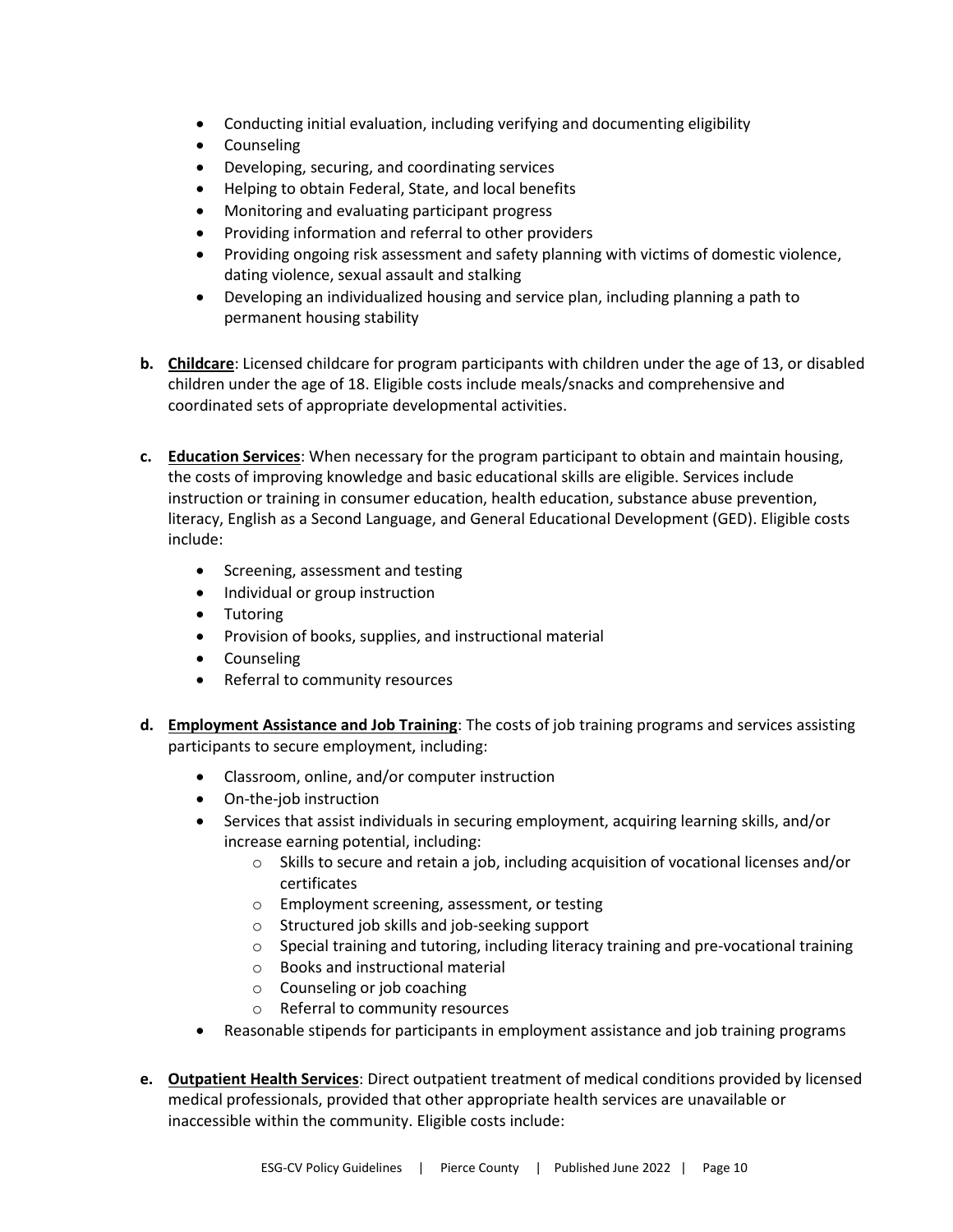- Assessing health problems and developing a treatment plan
- Assisting participants to understand their health needs
- Providing or helping participants obtain appropriate medical treatment, preventive medical care, and health maintenance services, including emergency medical services
- Providing medication and follow-up services
- Providing preventive and non-cosmetic dental care
- **f. Legal Services**: Funds may only be used for these services to the extent that other appropriate legal services are unavailable or inaccessible within the community. Legal services are limited to those services necessary to help participants obtain housing.
- **g. Life Skills Training**: The costs of teaching critical life management skills that may never have been learned or have been lost during the course of physical or mental illness, domestic violence, substance use, and homelessness are eligible costs. These services must be necessary to assist the program participant to function independently in the community. Eligible costs include:
	- Budgeting resources
	- Managing money
	- Managing a household
	- Resolving conflict
	- Shopping for food and needed items
	- Improving nutrition
	- Using public transportation
	- Parenting
- **h. Mental Health Services**: Mental health services are the application of therapeutic processes to personal, family, situational, or occupational problems in order to bring about positive resolution of the problem or improved individual or family functioning or circumstances. Problem areas may include family and marital relationships, parent-child problems, or symptom management. Services include direct outpatient treatment of mental health conditions by licensed professionals, provided that other appropriate mental health services are unavailable or inaccessible within the community. Eligible costs include:
	- Crisis interventions
	- Individual, family, or group therapy sessions
	- Prescription of psychotropic medications or explanations about the use and management of medications
	- Combinations of therapeutic approaches to address multiple problems
- **i. Substance Abuse Treatment Services**: Treatment services provided by licensed or certified professionals that are designed to prevent, reduce, eliminate, or deter relapse of substance abuse or addictive behaviors. Services are eligible only if other appropriate substance abuse treatment is unavailable or inaccessible within the community. Inpatient detoxification and other inpatient drug or alcohol treatment are not eligible costs. Eligible costs include:
	- Participant intake and assessment
	- Outpatient treatment for up to 30 days
	- Group and individual counseling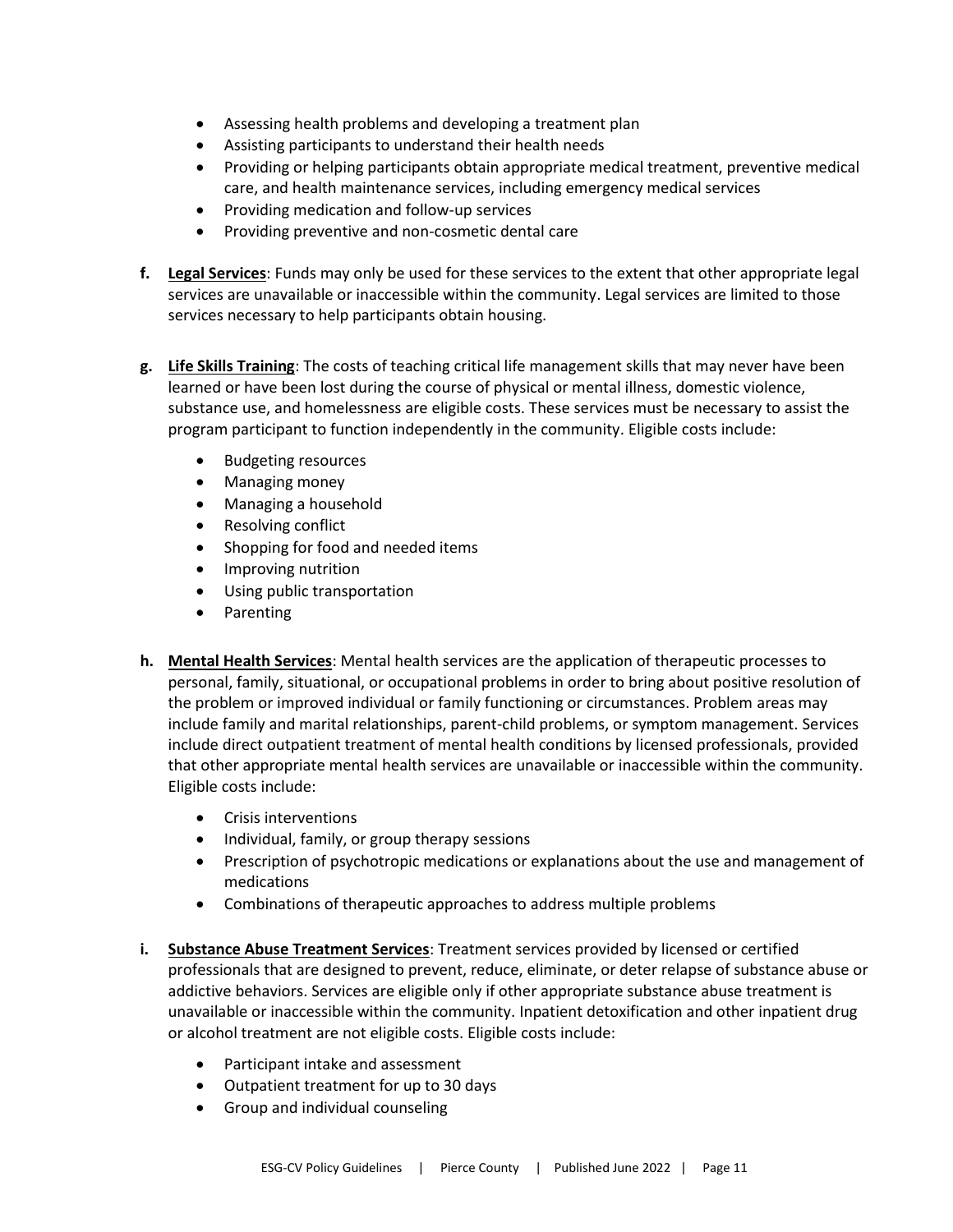- Drug testing
- **j. Transportation**: Costs of travel by program participants to and from medical care, employment, childcare, or other facilities that provide eligible Essential Services, and the cost of staff travel to support provision of essential services. Eligible costs include:
	- Cost of a participant's travel on public transportation
	- Mileage allowance for service workers to visit participants
	- Purchasing or leasing a vehicle used for transport of participants and/or staff serving participants, including the cost of gas, insurance, taxes, and maintenance for the vehicle
	- Travel costs of staff to accompany or assist program participants to use public transportation
- **k. Services for Special Populations**: Otherwise eligible Essential Services that have been tailored to address the special needs of homeless youth, victims of domestic violence and related crimes/threats, and/or people living with HIV/AIDS who are in Emergency Shelters. Eligible costs include all categories of Essential Services described above.

#### *4.2.2 Shelter Operations*

Costs to operate and maintain Emergency Shelters, including:

- Maintenance (including minor or routine repairs)
- Rent
- Security
- Fuel
- Equipment
- Insurance
- Utilities
- Food
- Furnishings
- Supplies necessary for the operation of the emergency shelter
- **a. Hotel/Motel Costs**: Where no appropriate Emergency Shelter is available for a homeless family or individual, eligible costs may also include a hotel or motel voucher for that family or individual. Hotel/motel vouchers may be provided if shelter beds are available, but it is not safe for them to use because of the need for social distancing. Eligible costs include:
	- A hotel or motel room directly or through a hotel or motel voucher
	- Cleaning of hotel or motel rooms used by program participants
	- Repairs for damage caused by program participants above normal wear and tear of the room

These flexibilities are provided to allow agencies to secure hotel and motel rooms more quickly to be available when needed to prevent the spread of coronavirus (for example, when a program participant needs to isolate to keep from spreading the virus to other shelter occupants or household members).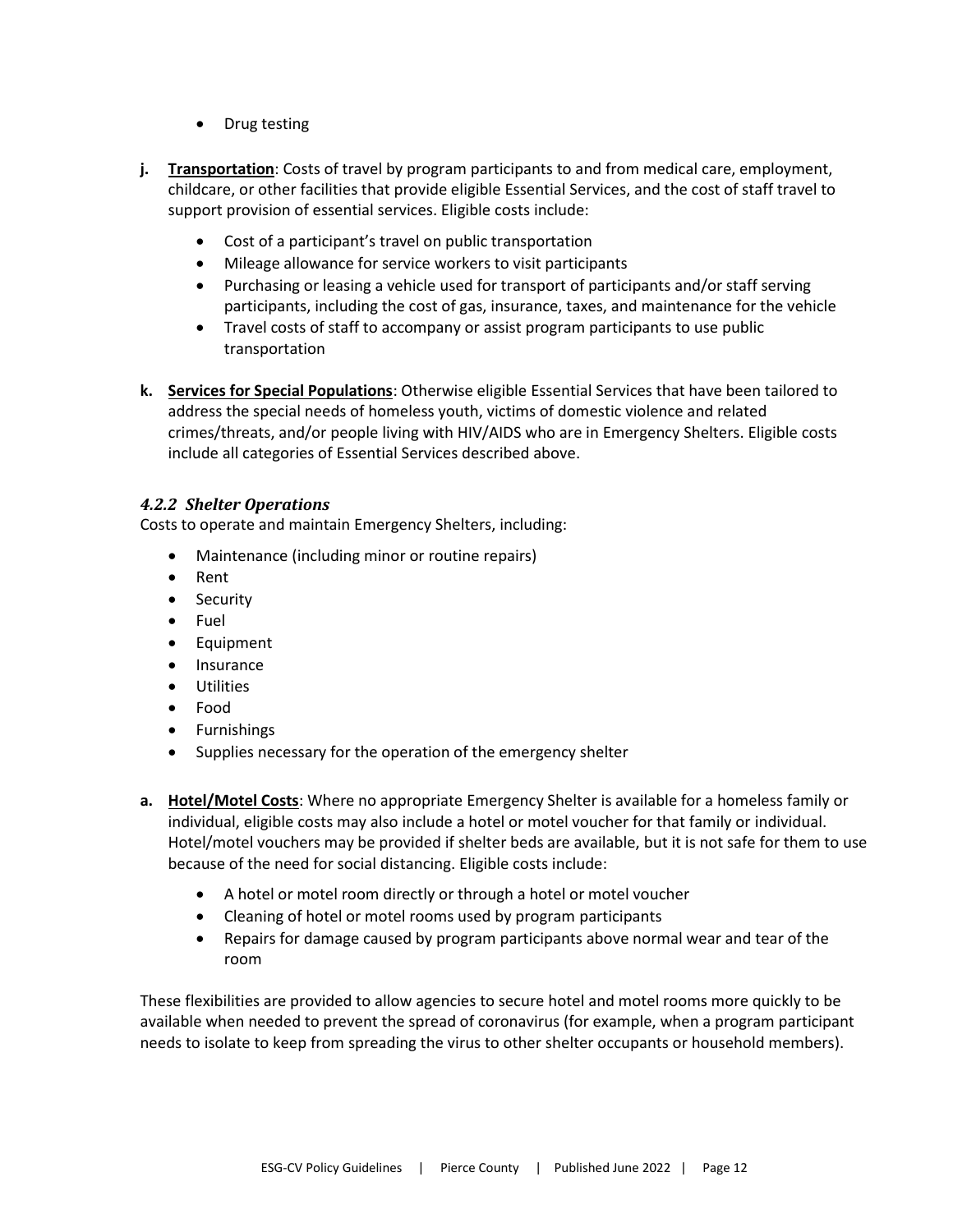#### *4.2.3 Temporary Emergency Shelter*

Temporary Emergency Shelter is defined as a structure or any portion of a structure, which is used for a limited period of time because of a crisis, such as a natural disaster or public health emergency, to provide shelter for individuals and families displaced from their normal place of residence or sheltered or unsheltered locations. Grantees must retain documentation that the shelter met the definition of Temporary Emergency Shelter. Temporary Emergency Shelters are exempt from:

- Minimum standards for Emergency Shelters at [24 CFR 576.403\(b\),](https://ecfr.federalregister.gov/current/title-24/subtitle-B/chapter-V/subchapter-C/part-576/subpart-E/section-576.403#p-576.403(b)) though lead-based paint requirements still apply
- Environmental review
- Minimum period of use requirement  $(24$  CFR 576.102(c)(2))

Funds may be used to pay for Temporary Emergency Shelters for individuals and families experiencing homelessness in order to prevent, prepare for, and respond to coronavirus. Participants cannot be required to sign leases or occupancy agreements, receive treatment, or perform any other prerequisite activities as a condition for staying in any shelter or receiving services. Eligible costs include:

- Leasing existing real property or temporary structures to be used as Temporary Emergency Shelters
- Shelter Operations costs including the costs of maintenance (including minor or routine repairs), rent, security, fuel, equipment, insurance, utilities, food, furnishings, supplies necessary for the operation of the Temporary Emergency Shelter
- Essential Services, as defined above

# <span id="page-15-0"></span>**4.3 Rapid Re-Housing**

Funds may be used to provide Rental Assistance and Housing Relocation and Stabilization Services as necessary to help a homeless individual or family move as quickly as possible into permanent housing and achieve stability in that housing. This assistance, referred to as Rapid Re-Housing Assistance, may be provided to participants who meet the criteria under paragraph (1) of the "homeless" definition in § 576.2 or who meet the criteria under paragraph (4) of the "homeless" definition and live in an emergency shelter or other place described in paragraph (1) of the "homeless" definition. For further details, please see the Participant Eligibility section.

#### **Additionally, Rapid Re-Housing Assistance must be provided in accordance with the requirements and the written standards and procedures identified in the Section 5: Service Standards.**

#### *4.3.1 Rental Assistance*

Grantees may provide a participant with up to 12 months of rental assistance. This assistance may be Short-Term Rental Assistance, Medium-Term Rental Assistance, payment of Rental Arrears, or any combination of this assistance, as defined below:

- Short-Term Rental Assistance: up to 3 months of rent
- Medium-Term Rental Assistance: 4 to 12 months of rent
- Payment of Rental Arrears: one-time payment of up to 6 months of rent in arrears, including any late fees on those arrears

Except for a one-time payment of Rental Arrears on the tenant's portion of the rental payment, Rental Assistance cannot be provided to a participant who is already receiving Tenant-Based Rental Assistance, or living in a housing unit receiving Project-Based Rental Assistance or Operating Assistance, through other public sources. Rental Assistance may not be provided to a participant who has been provided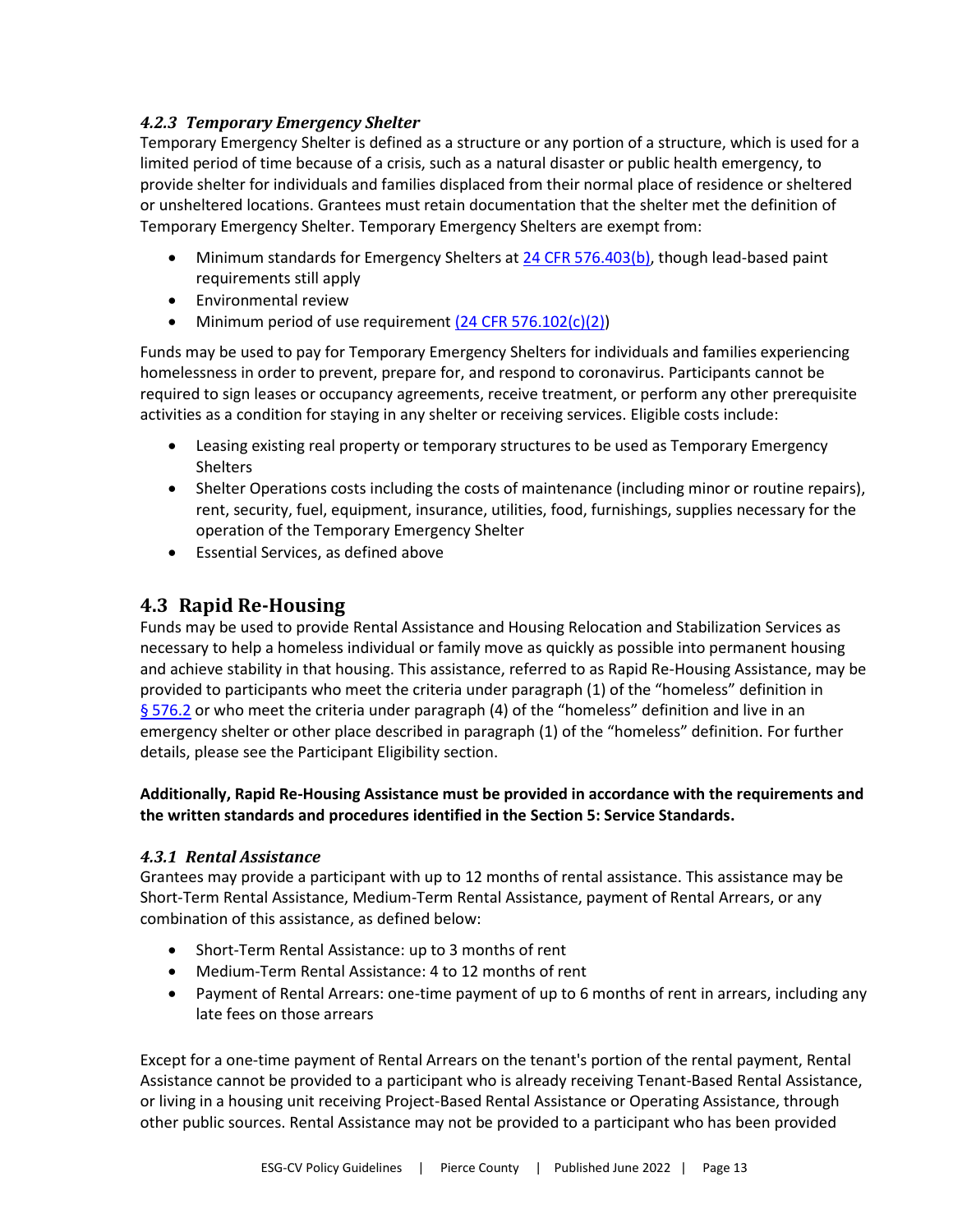with replacement housing payments under the [Uniform Relocation Assistance and Real Property](https://uscode.house.gov/view.xhtml?path=/prelim@title42/chapter61&edition=prelim)  [Acquisition Policies Act of 1970](https://uscode.house.gov/view.xhtml?path=/prelim@title42/chapter61&edition=prelim) (URA) during the period of time covered by the URA payments.

#### **a. Emergency Transfer**

If a participant is receiving Rental Assistance and meets the conditions for an Emergency Transfer under [24 CFR 5.2005\(e\),](https://ecfr.federalregister.gov/current/title-24/subtitle-A/part-5/subpart-L/section-5.2005#p-5.2005(e)) funds may be used to pay amounts owed for breaking a lease to effect an Emergency Transfer. These costs are not subject to the 12-month limit on Rental Assistance.

#### *4.3.2 Housing Relocation and Stabilization Services*

Housing Relocation and Stabilization Services include the following costs:

- **a. Financial Assistance:** Funds may be used to pay housing owners, utility companies, or other third parties. *Does not include rental assistance*. Eligible costs include:
	- **Rent Application Fees**: Application fee that is charged by the owner to all applicants.
	- **Security Deposit**: Equal to no more than two months' rent.
	- **Last Month's Rent** (if necessary to obtain housing): Paid to the owner of housing at the time security deposit and first month's rent are paid.
	- **Utility Deposit**: Standard utility deposit required by the utility company for all customers (i.e. gas, electric, water/sewage). Garbage/recycling is ONLY eligible if it is included in the water/sewage bill for that area OR if it is included in the rent for all tenants; if it is a standalone bill, it is not eligible.
	- **Utility Payment**: Up to 18 months of utility payments per participant per service (i.e. gas, electric, water/sewage), including up to six months of arrearages, per service.
	- **Moving Costs**: Truck rental or hiring a moving company, including payment of temporary storage fees for up to three months, provided that the fees are accrued after the date the program participant begins receiving assistance and before the program participant moves into permanent housing. Payment of temporary storage fees in arrears is not eligible.
	- **Emergency Transfers**: If the participant meets the conditions for an emergency transfer under [24 CFR 5.2005\(e\),](https://www.ecfr.gov/cgi-bin/text-idx?c=ecfr&sid=ce96c347060e2e521a8a83fcc2c432cf&rgn=div6&view=text&node=24:1.1.1.1.5.12&idno=24) then funds may be used to pay amounts owed for breaking a lease to effect an emergency transfer.

Financial Assistance costs listed above cannot be provided to a participant who is receiving the same type of assistance through other public sources or to a participant who has been provided with replacement housing payments under the [Uniform Relocation Assistance and Real Property Acquisition](https://uscode.house.gov/view.xhtml?path=/prelim@title42/chapter61&edition=prelim)  [Policies Act of 1970](https://uscode.house.gov/view.xhtml?path=/prelim@title42/chapter61&edition=prelim) (URA), during the period of time covered by the URA payments.

- **b. Housing Search & Placement:** Services or activities necessary to assist participants in locating, obtaining, and retaining suitable permanent housing, include the following:
	- Assessment of housing barriers, needs, and preferences
	- Development of an action plan for locating housing
	- Housing search
	- Outreach to and negotiation with owner
	- Assistance with submitting rental applications and understanding leases
	- Assessment of housing for compliance with ESG-CV requirements for habitability, leadbased paint, and rent reasonableness
	- Assistance with obtaining utilities and making moving arrangements
	- Tenant counseling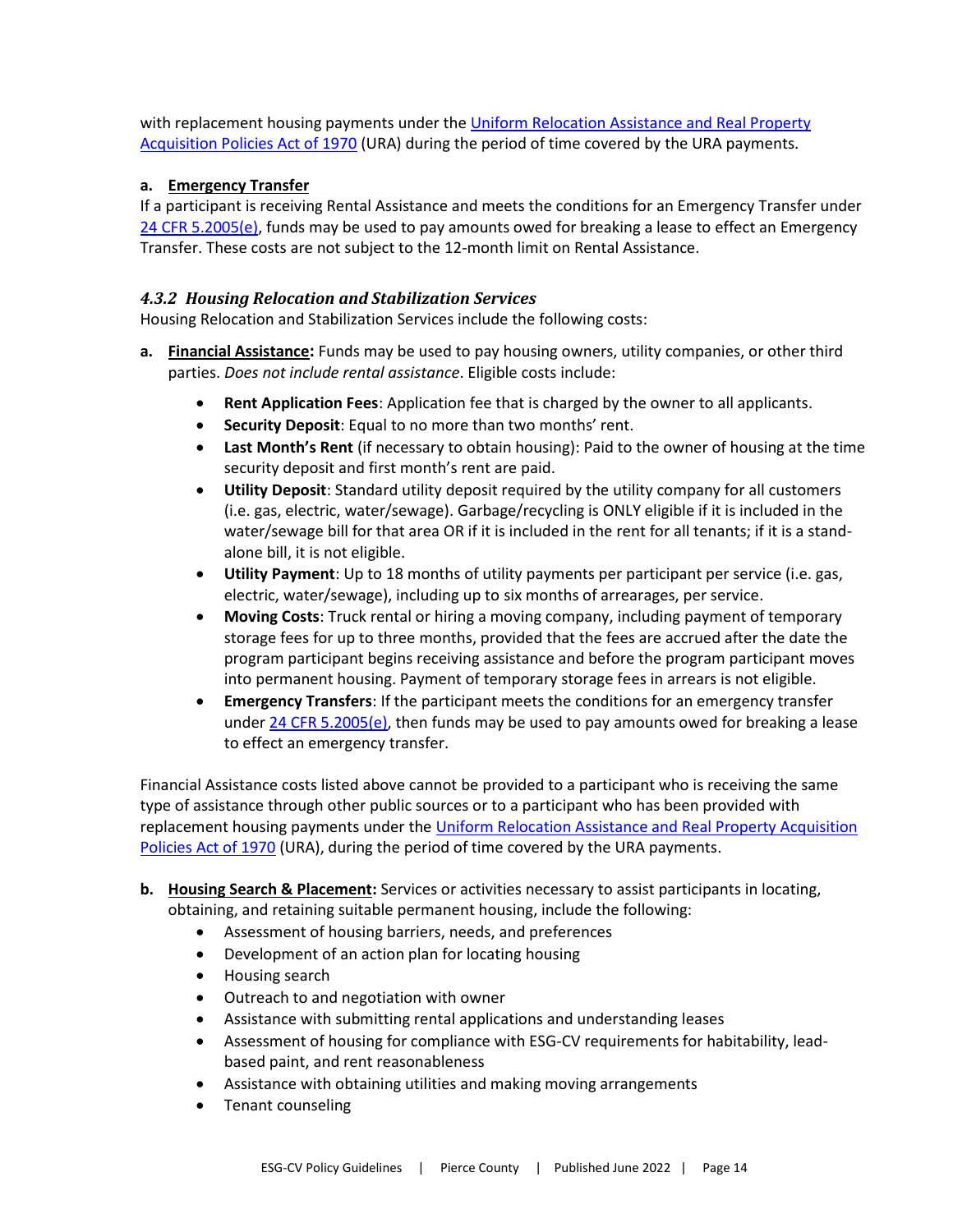- **c. Housing Stability Case Management:** Funds may be used to pay cost of assessing, arranging, coordinating, and monitoring the delivery of individualized services to facilitate housing stability for a participant who resides in permanent housing or to assist a participant in overcoming immediate barriers to obtaining housing. This assistance cannot exceed 30 days during the period the program participant is seeking permanent housing. Component services and activities consist of:
	- Using Coordinated Entry
	- Conducting the initial evaluation, including verifying and documenting eligibility
	- Counseling
	- Developing, securing, and coordinating services and obtaining Federal, State, and local benefits
	- Monitoring and evaluating participant progress
	- Providing information and referrals to other providers
	- Developing an individualized housing and service plan (Housing Stability Plan), including planning a path to permanent housing stability
	- Conducting re-evaluations
- **d. Mediation:** Mediation between the participant and the owner or person(s) with whom the participant is living, provided that the mediation is necessary to prevent the participant from losing permanent housing in which they currently reside. Eligible costs include time and/or services associated with mediation services.
- **e. Legal Services**: Legal services necessary to resolve a legal problem that prohibits the participant from obtaining or maintaining permanent housing. Funds may only be used for these services to the extent that other appropriate legal services are unavailable or inaccessible within the community.
- **f. Credit Repair:** Eligible costs include credit counseling and services necessary to assist participants with critical skills related to household budgeting, managing money, accessing a free personal credit report, and resolving personal credit problems (assistance cannot include the payment or modification of debt).
- **g. Housing Counseling:** In [24 CFR part 5.100,](https://www.ecfr.gov/cgi-bin/text-idx?rgn=div6&node=24%3A1.1.1.1.5.1&se24.1.5_1100#se24.1.5_1100) HUD defines Housing Counseling is independent, expert advice customized to the need of the consumer to address the consumer's housing barriers and to help achieve their housing goals and must include the following processes: Intake; financial and housing affordability analysis; an action plan, except for reverse mortgage counseling; and a reasonable effort to have follow-up communication with the client when possible.

The content and process of housing counseling must meet the standards outlined in [24 CFR part 214](https://www.ecfr.gov/cgi-bin/retrieveECFR?gp=&SID=2990641419ff1b643255d8a27884be44&mc=true&n=pt24.2.214&r=PART&ty=HTML) and in accordance with [24 CFR part 5.111.](https://www.law.cornell.edu/cfr/text/24/5.111) When grantees provide housing services to eligible persons that are incidental to a larger set of holistic case management services, these services do not meet the definition of housing counseling, as defined in  $\S$  5.100, and therefore are not required to be carried out in accordance with the certification requirements of  $\S$  5.111.

#### *4.3.3 Landlord Incentives*

Funds may be used to pay for Landlord Incentives that are reasonable and necessary to assist households in obtaining housing. Total funds used to pay the Landlord Incentives may not exceed three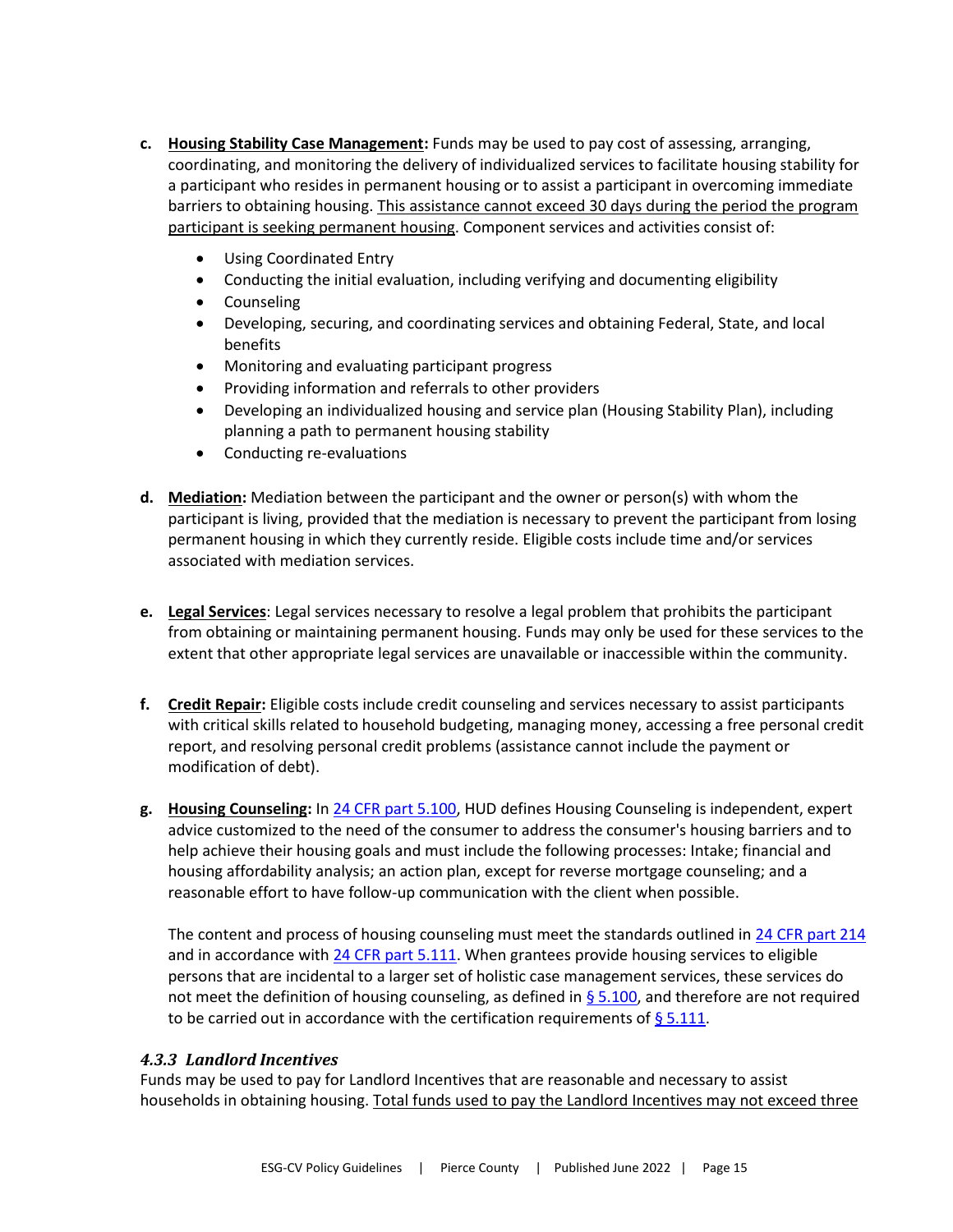times the rent charged for the unit. Grantees must maintain records that document that program costs are reasonable. Landlord Incentives can include:

- Signing bonuses (may not exceed 2 months of rent)
- Security deposits (may not exceed 3 months of rent)
- Costs to repair damages incurred by the participant not covered by the security deposit or that are incurred while the participant is still residing in the unit
- Extra cleaning or maintenance of a participant's unit or appliances

# <span id="page-18-0"></span>**4.4 Additional Allowable Activities**

Pursuant to the **ESG-CV Notice**, the following additional activities are also allowable: Training, Hazard Pay, and Volunteer Incentives.

#### *4.4.1 Training*

Funds may be used to train staff on infectious disease prevention and mitigation for staff working directly to prevent, prepare for, and respond to coronavirus among households who are homeless or atrisk of homelessness. The costs are eligible as a standalone activity, not as an administrative cost, and do not need to be tied to a specific intervention. Training costs are allowable under all ESG components and can be provided to both homelessness assistance providers and to those who do not receive funding through the CARES Act. Grantees must maintain meeting agendas and notes to support eligibility of this expense.

#### *4.4.2 Hazard Pay*

Funds may be used to pay Hazard Pay for grantee staff who work directly to prevent, prepare for, and respond to coronavirus among households who are homeless or at-risk of homelessness. Examples of staff working directly in support of coronavirus response include:

- Street Outreach teams
- Emergency Shelter staff
- Staff providing Essential Services (e.g., outpatient health or mental health, housing navigators)
- Staff working in proximity to persons with coronavirus or working in locations with a high likelihood of contracting coronavirus

Hazard Pay may be billed under Rapid Re-Housing, Emergency Shelter, and Street Outreach program components. While grantees have the authority to establish their own Hazard Pay amounts and their cap, all grantees should ensure the following criteria are met:

- Description of staff receiving Hazard Pay and how their work is directly related to carrying out ESG-CV eligible costs
- Ensure Hazard Pay is reflective of established written compensation policies
- Demonstrate that the Hazard Pay is equitably allocated to all related activities
- Documentation that the Hazard Pay is reasonable
- Documentation indicates temporary pay increases that correspond with a period in which the staff person works directly to prevent, prepare for and respond to COVID.
- Grantees must maintain records that include job descriptions, policies and procedures or other program records that detail positions receiving Hazard Pay.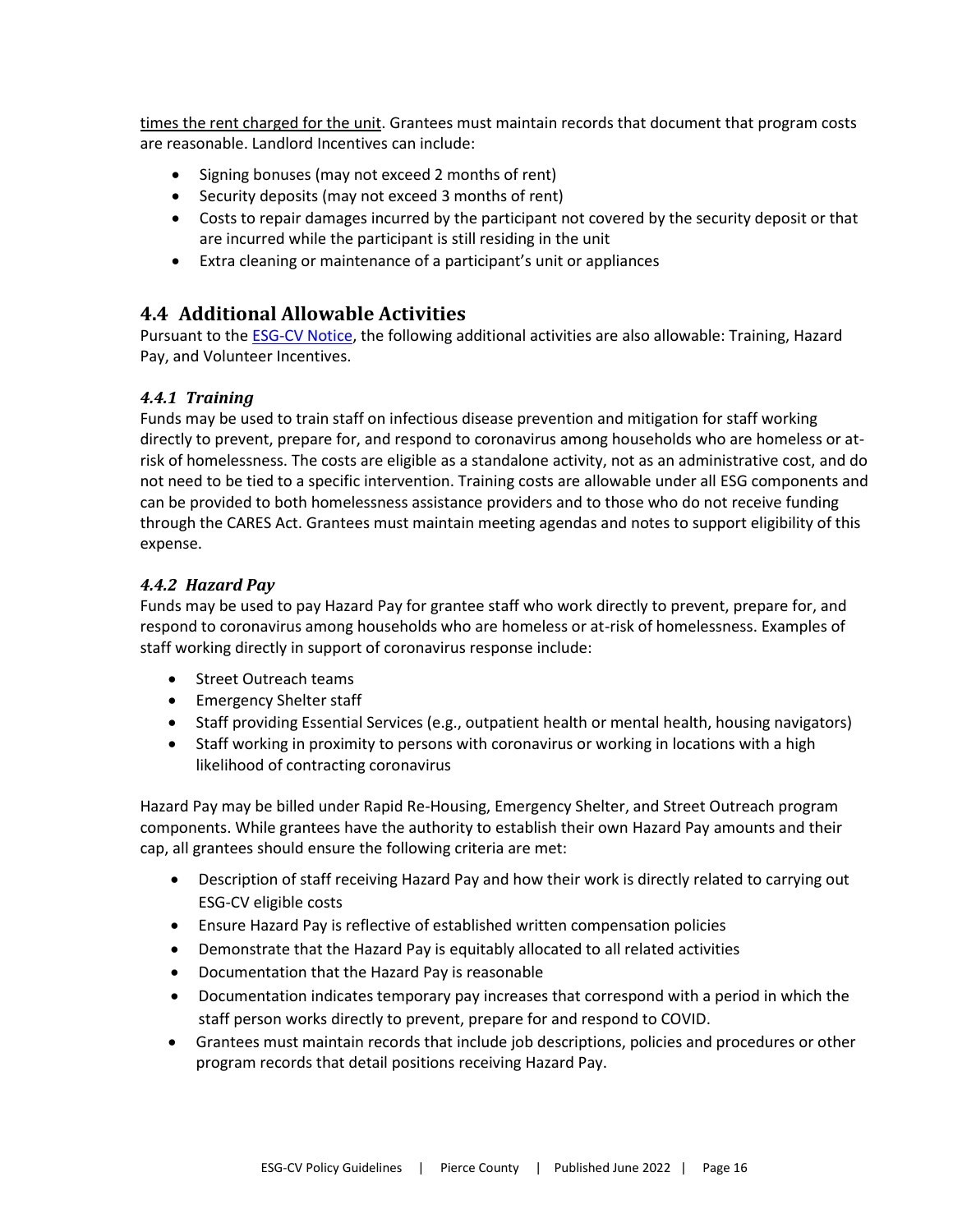#### *4.4.3 Volunteer Incentives*

Funds may be used to provide reasonable incentives (e.g. cash) to volunteers who help to provide necessary Street Outreach, Emergency Shelter, Essential Services, and Housing Relocation and Stabilization Services during the pandemic. Volunteer Incentives may be billed under Rapid Re-Housing, Emergency Shelter, or Street Outreach. Program records should document that costs are reasonable. Grantees shall develop policies for Volunteer Incentives and ensure the following criteria are met:

- Define the term "volunteer" and who qualifies to receive Volunteer Incentives (e.g. those that provide necessary services during COVID)
- Type and amount of incentive provided
- Documentation of rationale to prove that the amount/type of incentive provided is reasonable and appropriate

# <span id="page-19-0"></span>**4.5 Homeless Management Information System Activities**

ESG-CV funds may be used to pay the costs of contributing data to the Homeless Management Information System (HMIS) designated by the Continuum of Care (CoC) for the area, including the costs of:

- Purchasing or leasing computer hardware
- Purchasing software or software licenses
- Purchasing or leasing equipment, including telephones, fax machines, and furniture
- Obtaining technical support
- Leasing office space
- Paying charges for electricity, gas, water, phone service, and high-speed data transmission necessary to operate or contribute data to the HMIS
- Paying salaries for operating HMIS, including:
	- o Completing data entry
	- o Monitoring and reviewing data quality
	- o Completing data analysis
	- o Reporting to the HMIS Lead
	- o Training staff on using the HMIS or comparable database
	- o Implementing and complying with HMIS requirements
- Paying costs of staff to travel to and attend HUD-sponsored and HUD-approved training on HMIS and programs authorized by Title IV of the McKinney-Vento Homeless Assistance Act
- Paying staff travel costs to conduct intake

If the grantee is a victim services provider or a legal services provider, it may establish and operate a comparable database that collects client-level data over time (i.e., longitudinal data) and generates unduplicated aggregate reports based on the data. Information entered into a comparable database must not be entered directly into or provided to an HMIS.

# <span id="page-19-1"></span>**4.6 Administrative Activities**

When ESG-CV funds are used for Administrative Expenses, County ESG-CV costs are limited to 10 percent and State ESG-CV costs are limited to 7% of the grantee's ESG-CV award. Administrative Expenses are those related to the planning and execution of ESG-CV activities. This does not include staff and overhead costs directly related to carrying out activities eligible under Section 4, because those costs are eligible as part of those activities. Eligible Administrative Expenses include: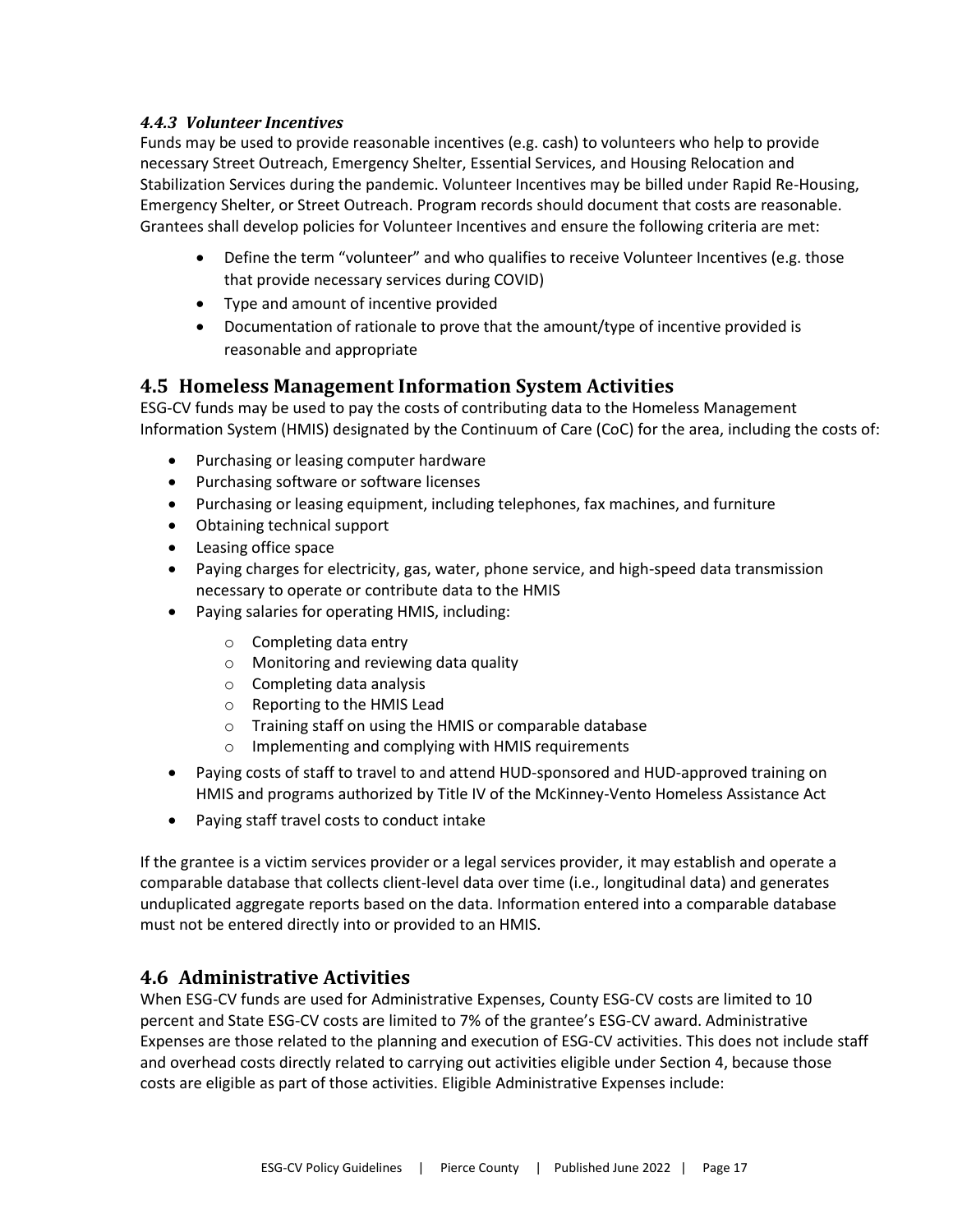- **General Management, Oversight and Coordination**: Costs of overall program management, coordination, monitoring, and evaluation. These costs include, but are not limited to, necessary expenditures for the following:
	- o Salaries, wages, and related costs of the grantee's staff engaged in program administration. In charging costs to this category, the grantee may either include the entire salary, wages, and related costs allocable to the program of each person whose primary responsibilities with regard to the program involve program administration assignments, or the pro rata share of the salary, wages, and related costs of each person whose job includes any program administration assignments. Program administration assignments include the following:
		- Preparing program budgets and schedules, and amendments to those budgets and schedules
		- Developing systems for assuring compliance with program requirements
		- Developing interagency agreements and agreements contractors to carry out program activities
		- Monitoring program activities for progress and compliance with program requirements
		- **•** Preparing reports and other documents directly related to the program for submission to HUD
		- Coordinating the resolution of audit and monitoring findings
		- Evaluating program results against stated objectives
		- Managing or supervising persons whose primary responsibilities with regard to the program include such assignments as those described in this list
	- $\circ$  Administrative services performed under third-party contracts or agreements, including general legal services, accounting services, and audit services
	- $\circ$  Other costs for goods and services required for administration of the program, including rental or purchase of equipment, insurance, utilities, office supplies, and rental and maintenance (but not purchase) of office space

#### *4.6.1 Indirect Costs*

ESG-CV funds may be used to pay Indirect Costs in accordance wit[h 2 CFR part 200,](https://ecfr.federalregister.gov/current/title-24/subtitle-B/chapter-II/subchapter-A/part-200) subpart E. Indirect Costs may be allocated to each eligible activity under Section 4, so long as that allocation is consistent with [2 CFR part 200,](https://ecfr.federalregister.gov/current/title-24/subtitle-B/chapter-II/subchapter-A/part-200) subpart E. The Indirect Costs charged to an activity subject to an expenditure limit under  $\S$  576.100 must be added to the direct costs charged for that activity when determining the total costs subject to the expenditure limit.

# <span id="page-20-0"></span>**5. Service Standards**

These Service Standards shall provide guidance for the implementation of all services and activities under all components. Grantees are responsible for ensuring all applicable Service Standards for their projects are followed.

# <span id="page-20-1"></span>**5.1 Requirements for All Components**

Households must not be required to receive treatment or perform any other prerequisite activities as a condition for receiving shelter, housing, or other services for which ESG-CV funds are used – even though the grantee is required to offer such services for the duration of the participant's enrollment in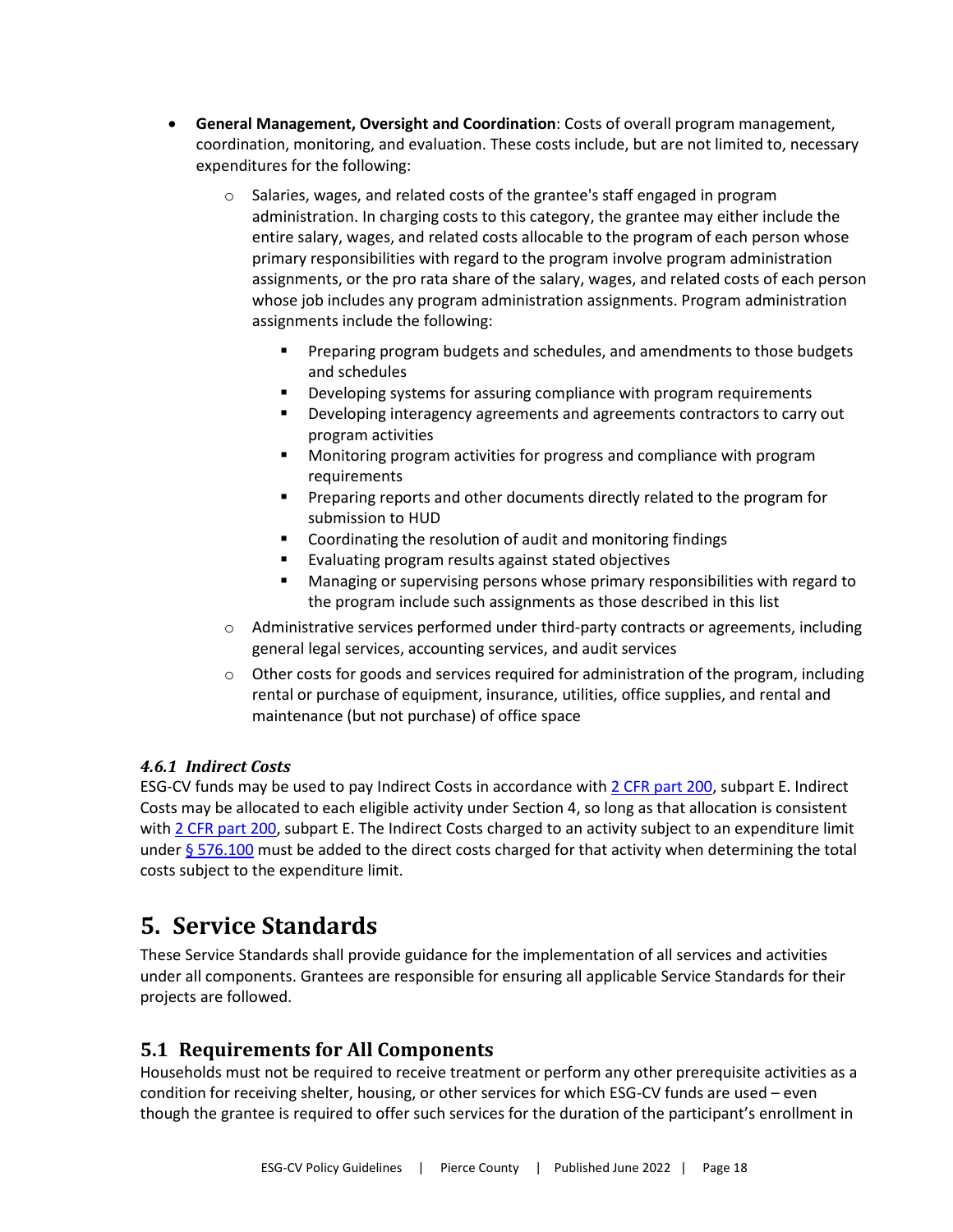the program. Program policies should not place a burden on persons accessing housing or shelter and maintaining their placement in the program.

#### *5.1.1 Protection for Victims of Domestic Violence, Dating Violence, Sexual Assault, or Stalking* For the ESG-CV program, "covered housing provider," as such term is used in HUD's regulations in 24 [CFR part 5, subpart L,](https://ecfr.federalregister.gov/current/title-24/subtitle-A/part-5/subpart-L/section-5.2005) refers to:

- The grantee that administers the Rental Assistance for the purposes of [24 CFR 5.2005\(e\)](https://ecfr.federalregister.gov/current/title-24/subtitle-A/part-5/subpart-L/section-5.2005#p-5.2005(e))
- The housing owner for the purposes of [24 CFR 5.2005\(d\)\(1\),](https://ecfr.federalregister.gov/current/title-24/subtitle-A/part-5/subpart-L/section-5.2005#p-5.2005(d)(1)) [\(d\)\(3\),](https://ecfr.federalregister.gov/current/title-24/subtitle-A/part-5/subpart-L/section-5.2005#p-5.2005(d)(3)) and [\(d\)\(4\)](https://ecfr.federalregister.gov/current/title-24/subtitle-A/part-5/subpart-L/section-5.2005#p-5.2005(d)(4)) an[d 5.2009\(a\)](https://ecfr.federalregister.gov/current/title-24/subtitle-A/part-5/subpart-L/section-5.2009#p-5.2009(a))
- The housing owner and the grantee that administers the Rental Assistance for the purposes of [24 CFR 5.2005\(d\)\(2\)](https://ecfr.federalregister.gov/current/title-24/subtitle-A/part-5/subpart-L/section-5.2005#p-5.2005(d)(2))
- The housing owner and the grantee that administers the Rental Assistance for the purposes of [24 CFR 5.2007.](https://ecfr.federalregister.gov/current/title-24/subtitle-A/part-5/subpart-L/section-5.2007) However, the County may limit documentation requests under [24 CFR 5.2007](https://ecfr.federalregister.gov/current/title-24/subtitle-A/part-5/subpart-L/section-5.2007) to only the grantee, provided that:
	- $\circ$  This limitation is made clear in both the notice described unde[r 24 CFR 5.2005\(a\)\(1\)](https://ecfr.federalregister.gov/current/title-24/subtitle-A/part-5/subpart-L/section-5.2005#p-5.2005(a)(1)) and the Rental Assistance Agreement
	- o The entity designated to receive documentation requests determines whether the participant is entitled to protection under VAWA and immediately advise the participant of the determination
	- $\circ$  If the participant is entitled to protection, the entity designated to receive documentation requests must notify the owner in writing that the participant is entitled to protection under VAWA and work with the owner on the participant's behalf. Any further sharing or disclosure of the participant's information will be subject to the requirements in [24 CFR 5.2007.](https://ecfr.federalregister.gov/current/title-24/subtitle-A/part-5/subpart-L/section-5.2007)

#### *5.1.2 Creating a Housing Stability Plan*

Emergency Shelter and Rapid Re-Housing grantees must work with the participant to create a Housing Stability Plan. At a minimum, this plan should include a needs assessment (including mainstream and other resources), specific housing and self-sufficiency goals and action steps to retain permanent housing after assistance ends, taking into account all relevant considerations, such as the participant's current or expected income and expenses; other public or private assistance for which the participant will be eligible and likely to receive; and the relative affordability of available housing in the area. Developing a Housing Stability Plan is an optional activity for Street Outreach projects.

#### *5.1.3 Conducting Lead-Based Paint Visual Assessments*

A lead‐based paint visual assessment must be completed for all units and shelters that meet the three following conditions:

- 1. The household moving into or remaining in their current unit is receiving ESG financial assistance **AND**
- 2. The unit was constructed prior to 1978 **AND**
- 3. A child under the age of six or a pregnant woman is, or will be, living in the unit.

A visual assessment must be conducted prior to providing ESG-CV financial assistance to the unit and on an annual basis thereafter (as long as assistance is provided). Visual assessments must be conducted by a HUD‐Certified Visual Assessor and must be documented on the Housing Quality Standards or Housing Safety Standards and maintained in the participant file.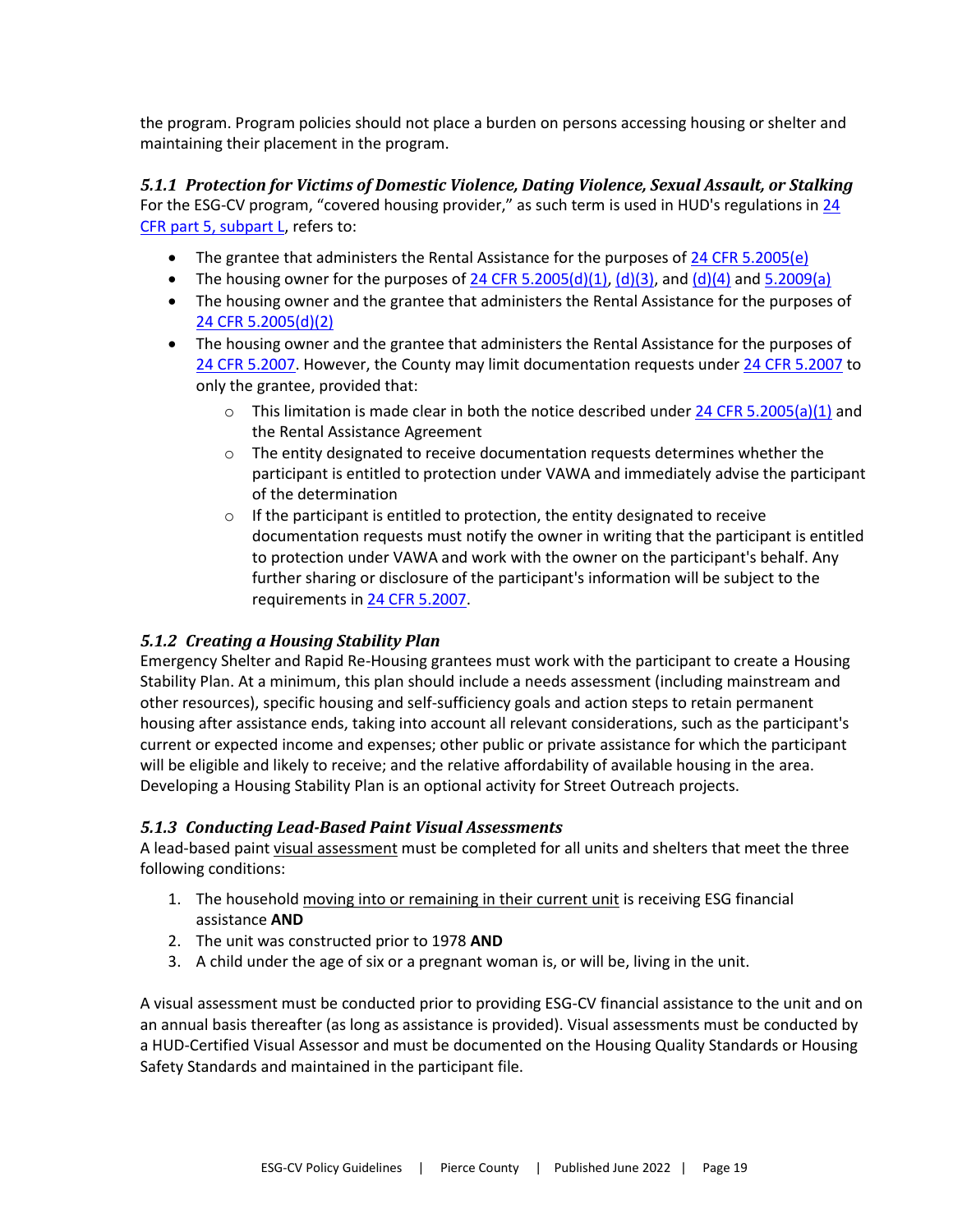The lead‐based paint visual assessment requirement exists to protect vulnerable families from potential health hazards. To prevent lead poisoning in young children, grantees must comply with the Lead-based Paint Poisoning Prevention Act of 1978 and its applicable regulations found at [24 CFR 35,](https://ecfr.federalregister.gov/current/title-24/subtitle-A/part-35) Parts A, B, H, J, K, M, and R.

#### **a. Exceptions to the Lead-Based Paint Visual Assessment Requirement**

Visual assessments are not required under the following circumstances:

- Zero-bedroom or SRO-sized unit
- X-ray or laboratory testing of all painted surfaces by certified personnel has been conducted in accordance with HUD regulations and the unit is officially certified to not contain lead‐based paint
- The property has had all lead‐based paint identified and removed in accordance with HUD regulations
- The unit has already undergone a visual assessment within the past 12 months obtained documentation that a visual assessment has been conducted
- It meets any of the other exemptions described i[n 24 CFR Part 35.115\(a\).](http://www.google.com/url?sa=t&rct=j&q=24%20cfr%20part%2035.115(a)&source=web&cd=2&ved=0CCcQFjAB&url=http%3A%2F%2Fportal.hud.gov%2Fhudportal%2Fdocuments%2Fhuddoc%3Fid%3DDOC_12311.pdf&ei=t74uUOeeEIrE2QXEkoDgBA&usg=AFQjCNG8jCdVGGXb-DlAjTeHkx5C6m9tbA)

If any of the conditions outlined above are met, grantees must include the information in the participant's file.

# <span id="page-22-0"></span>**5.2 Coordination Requirements for All Components**

#### *5.2.1 Coordinating Across Homeless Service Providers*

Within Pierce County, coordination among homeless service providers occurs primarily through Coordinated Entry for housing assistance. Households experiencing a housing crisis in Pierce County are directed to use Coordinated Entry. Exceptions are made for participants engaging with Street Outreach or who are staying at Emergency Shelters; these households may be screened and served without first going through Coordinated Entry.

Given this context, grantees will be subject to the following coordination requirements:

- Street Outreach: Street Outreach providers must either provide mobile Coordinated Entry or connect participants to a Coordinated Entry access point, thus allowing for centralized assessment and for the needs of households to be met in a prioritized manner. As participants in Street Outreach are connected to other services and resources, Street Outreach providers should coordinate with other providers to ensure wrap-around services. Additionally, all Street Outreach providers should coordinate with one another, to ensure maximum coverage throughout Pierce County.
- Emergency Shelter: Shelter providers must either provide Coordinated Entry on-site or connect participants with a Coordinated Entry access point. Additionally, Shelter providers should coordinate with Rapid Re-housing, Permanent Supportive Housing, and Transitional Housing providers to ensure that shelter participants have access to services that can quickly re-stabilize their housing situation (i.e. link with permanent housing).
- Rapid Re-Housing: Grantees providing Rapid Re-Housing services must use Coordinated Entry to get referrals. In addition, the following requirements apply: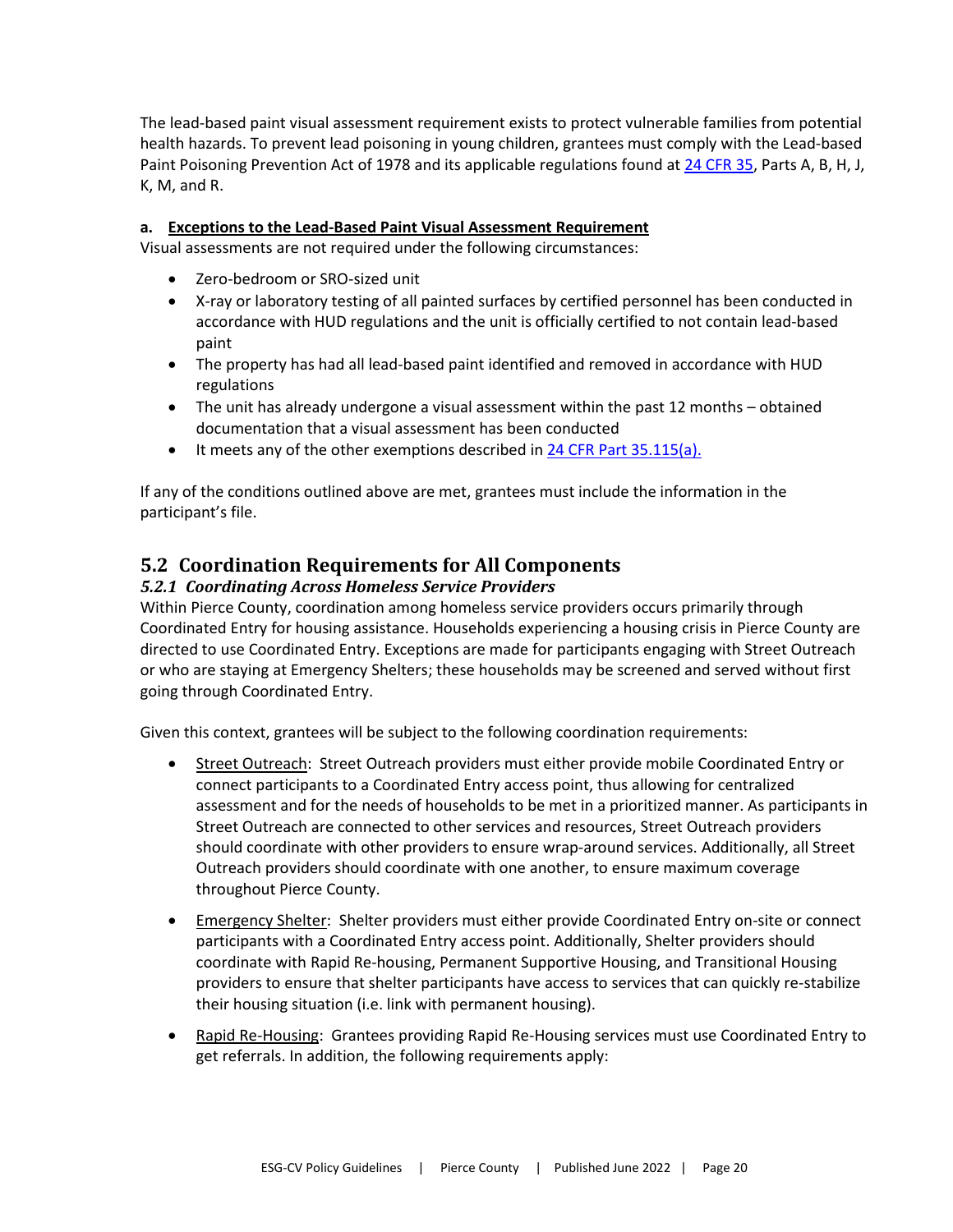- $\circ$  Coordination with the Landlord Liaison Project (a program that builds relationships with landlords and keeps an inventory/database of affordable rental units) to assist in finding housing for participants.
- $\circ$  Coordinate with any other service providers engaged with the participant to ensure wrap-around services.

#### *5.2.2 Coordinating Mainstream and Other Resources*

Grantees must assist each participant, as needed, to obtain:

- Appropriate supportive services, including assistance in obtaining:
	- o Permanent housing
	- o Medical health treatment
	- o Mental health treatment
	- o Counseling
	- o Supervision
	- o Other services essential for achieving independent living
- Other Federal, State, local, and private assistance available to assist the program participant in obtaining housing stability, including:
	- o Medicaid
	- o Supplemental Nutrition Assistance Program (SNAP)
	- o Women, Infants and Children (WIC)
	- o Federal-State Unemployment Insurance Program
	- o Social Security Disability Insurance (SSDI)
	- o Supplemental Security Income (SSI)
	- o Child and Adult Care Food Program

Grantees should work with participants to identify needed mainstream or other resources and document the need for (and subsequent attainment of) the resource in the Housing Stability Plan.

#### <span id="page-23-0"></span>**5.3 Street Outreach Services**

All Street Outreach providers are responsible for developing their own procedures that align with the policy in this section and describes how the project prevents, prepares for, and/or responds to coronavirus. At a minimum, these policies must be person-centered, trauma-informed, and follow Housing First principles.

The eligible activities identified in Section 3.1 are considered by HUD to be Street Outreach Essential Services. These services should be offered in a person-centered and trauma-informed way, with a focus on relationship building, such that the participant will more deeply engage in offered services, with the ultimate goal of ending their homeless crisis. As well, services should be targeted to those who are most likely to be disproportionally impacted by the effects of COVID-19.

Street Outreach providers should follow best practices regarding the safe delivery of services to unhoused persons, including minimizing the risk of spreading infectious diseases and ensuring their own personal safety, such as:

- Always let your supervisor(s) know your location
- Go in pairs whenever possible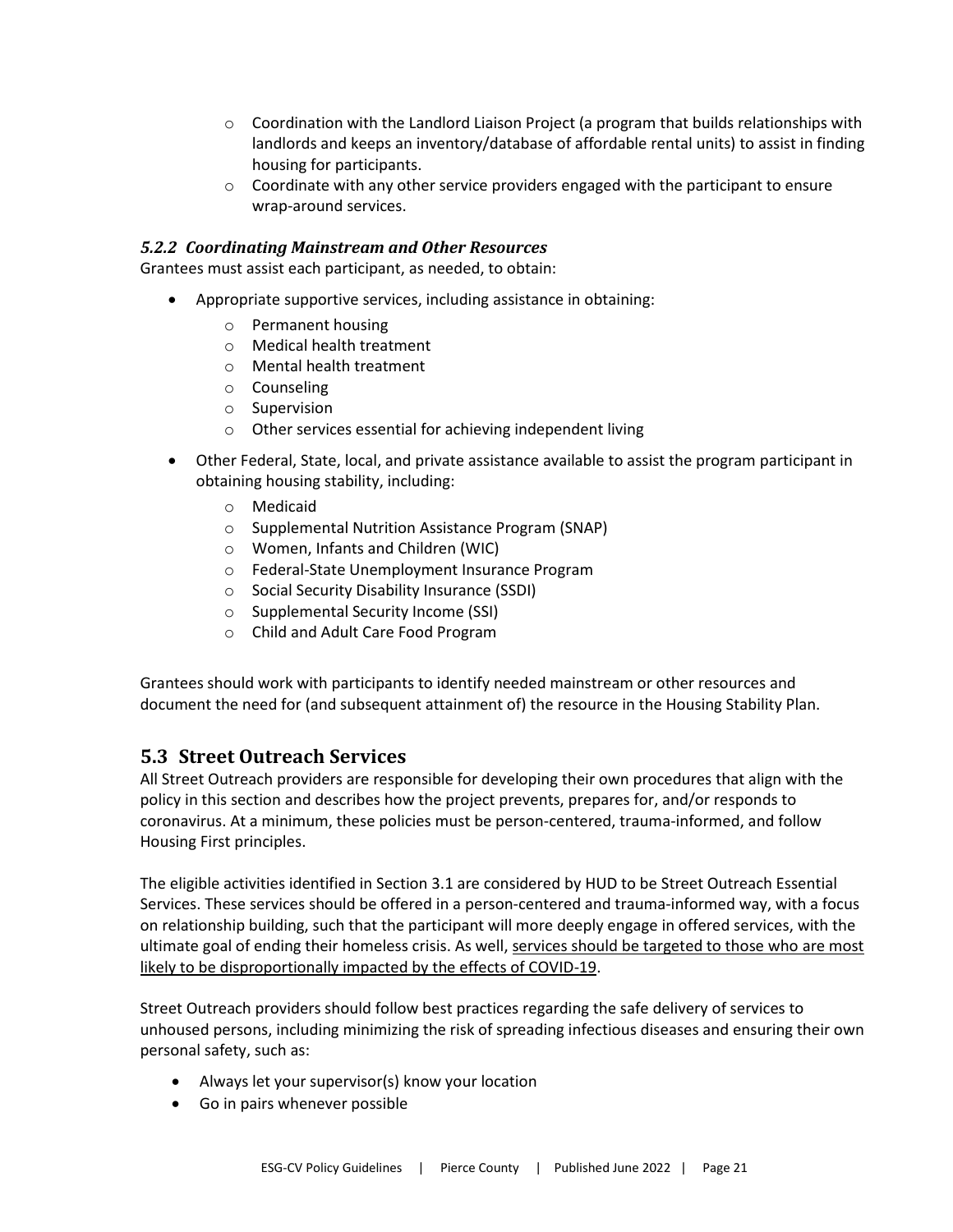- Don't approach people who are "giving signs" they don't want to be approached
- Don't interrupt sales of drugs or sex
- Trust your gut
- Never sneak up or corner someone
- Clearly identify yourself and your agency
- Receive training on how to protect yourself from COVID-19
- Greet participants from a distance of 6 feet and explain that you are taking additional precautions to protect yourself and the participants from COVID-19
- Provide masks to participants who do not have one
- Screen participants for symptoms by asking them if they feel as if they have a fever, cough, or other [symptoms consistent with COVID-19](https://www.cdc.gov/coronavirus/2019-ncov/symptoms-testing/symptoms.html)
- Provide educational materials about COVID-19 for [non-English speakers,](https://wwwn.cdc.gov/pubs/other-languages?Sort=Lang%3A%3Aasc&includes=function(a)%7B%22use%20strict%22%3Bvar%20b%3DObject(this)%2Cc%3DparseInt(b.length%2C10)%7C%7C0%3Bif(0%3D%3D%3Dc)return!1%3Bvar%20d%2Ce%3DparseInt(arguments%5B1%5D%2C10)%7C%7C0%3Be%3E%3D0%3Fd%3De%3A(d%3Dc%2Be)%3C0%26%26(d%3D0)%3Bfor(var%20f%3Bd%3Cc%3B)%7Bif(f%3Db%5Bd%5D%2Ca%3D%3D%3Df%7C%7Ca!%3D%3Da%26%26f!%3D%3Df)return!0%3Bd%2B%2B%7Dreturn!1%7D) those with low literacy or intellectual disabilities, and people who are hearing or vision impaired
- Identify and address potential language, cultural, and disability barriers associated with communicating COVID-19 information to workers, volunteers, and those you serve

For more information on Street Outreach best practices the [San Diego Homeless Outreach Worker Best](https://www.sandiegocounty.gov/content/dam/sdc/hhsa/programs/bhs/TRL/TRL%20Section%202/HOW_BestPractices.pdf)  [Practices Guide](https://www.sandiegocounty.gov/content/dam/sdc/hhsa/programs/bhs/TRL/TRL%20Section%202/HOW_BestPractices.pdf) and [the Substance Abuse and Mental Health Services Administration \(SAMHSA\)](https://store.samhsa.gov/sites/default/files/SAMHSA_Digital_Download/PEP20-06-04-003.pdf)  [Advisory: Behavioral Health Services for People Who Are Homeless](https://store.samhsa.gov/sites/default/files/SAMHSA_Digital_Download/PEP20-06-04-003.pdf) are both valuable resources.

# <span id="page-24-0"></span>**5.4 Emergency Shelters Services**

All Emergency Shelters are responsible for developing their own procedures that align with the Emergency Shelter Services policy in this section and describes how the project prevents, prepares for, and/or responds to coronavirus. This includes domestic violence service providers, which should also adhere to statewide standards for provision of services. At a minimum, these policies must be personcentered, trauma-informed, and follow Housing First principles.

No individual or family may be denied admission to or removed from the Emergency Shelter on the basis or as a direct result of the fact that the individual or family is or has been a victim of domestic violence, dating violence, sexual assault, or stalking, if the individual or family otherwise qualifies for admission or occupancy<sup>1</sup>.

Any Emergency Shelter that is considering closing or not accepting new guests must immediately notify the County, the public health authority, and emergency management officials.

#### *5.4.1 Admission & Diversion*

As indicated in Section 4.2, households with any homeless status may enter into an Emergency Shelter project. Emergency Shelter projects should manage the admission process in such a way that best fits their needs, based on their unique shelter location and target population. However, whenever practicable, Emergency Shelter project should attempt to divert entry into the shelter, if an alternate safe housing alternative can be identified. Domestic Violence shelters are exempt from this requirement, as the target population (by definition) has nowhere else to go.

 $1$  The terms "affiliated individual," "dating violence," "domestic violence," "sexual assault," and "stalking" are defined in [24 CFR 5.2003.](https://ecfr.federalregister.gov/current/title-24/subtitle-A/part-5/subpart-L/section-5.2003)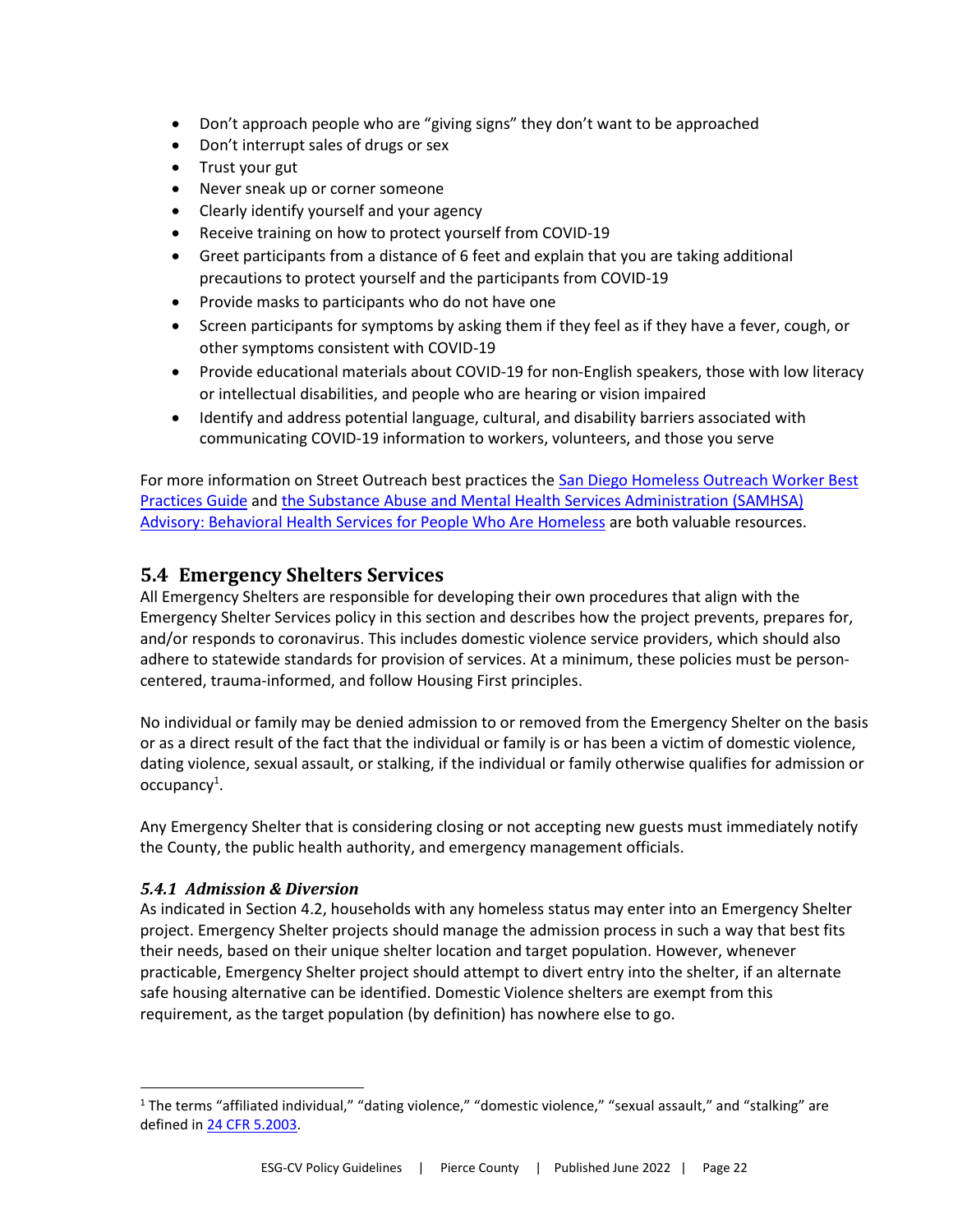Emergency Shelters may not turn away eligible participants and must establish referral pathways to other shelter or housing if the shelter is at maximum capacity. Emergency Shelters must establish referral pathways to isolation and quarantine if a participant is in need of such services. Someone who presents at Emergency Shelter with respiratory symptoms (e.g., cough) should not be turned away solely because of their health symptoms.

#### **Length of Stay Requirements**

Emergency Shelter projects should seek to exit households to permanent housing as quickly as possible, ideally within 45 days or less. However, given the context of the current housing market, in conjunction with various eviction moratoria due to the pandemic, this may not be practicable. While there is no maximum stay requirement, Emergency Shelter is not a permanent housing option and all shelter guests should be seeking permanent housing solutions with the support of Emergency Shelter staff.

Emergency Shelters are strongly discouraged from implementing a maximum length of stay when a discharge will result in participants returning to unsheltered settings or situations putting them at a higher risk of COVID-19 infection.

#### **Safety and Shelter Needs of Special Populations**

For providers of Emergency Shelter for the Domestic Violence population, Pierce County defers to the safety best practices offered by the Violence Against Women Act (VAWA) and the Washington State Coalition Against Domestic Violence (WSCADV). DV Emergency Shelter providers must employ safety and shelter policies that align with VAWA and WSCADV guidelines and seek to protect the safety of those fleeing or attempting to flee domestic violence.

#### *5.4.2 Referral*

Emergency Shelter providers must either provide Coordinated Entry services on-site or connect its shelter guests to a Coordinated Entry access point, so that the household may be evaluated for a possible referral to a permanent housing project. Households in shelter are not required to complete a Coordinated Entry intake to remain in shelter. However, Emergency Shelter providers should encourage household participation in Coordinated Entry, as it provides access to additional housing resources and supports.

#### *5.4.3 Discharge*

Emergency Shelter providers must have policies in place describing the discharge or exiting procedure and shelter guests should be provided with this information at project entry. Emergency Shelter providers should seek to exit all households to permeant housing whenever possible.

#### *5.4.4 Assessing, Prioritizing and Re-Assessing Need for Essential Services*

All Emergency Shelters shall conduct assessments of their participants' needs for Essential Services (as defined in Section 3.2.1). For most shelters, this will occur at intake or shortly thereafter. Emergency Shelter staff should work with participants to identify and prioritize their needs. Unmet needs will be addressed either by the shelter or by other providers of Essential Services. Re-assessment should occur regularly (based on need), but no less than monthly.

#### *5.4.5 Shelter Safety Standards*

Any Emergency Shelter that receives assistance for Shelter Operations must also meet the following minimum safety, sanitation, and privacy standards: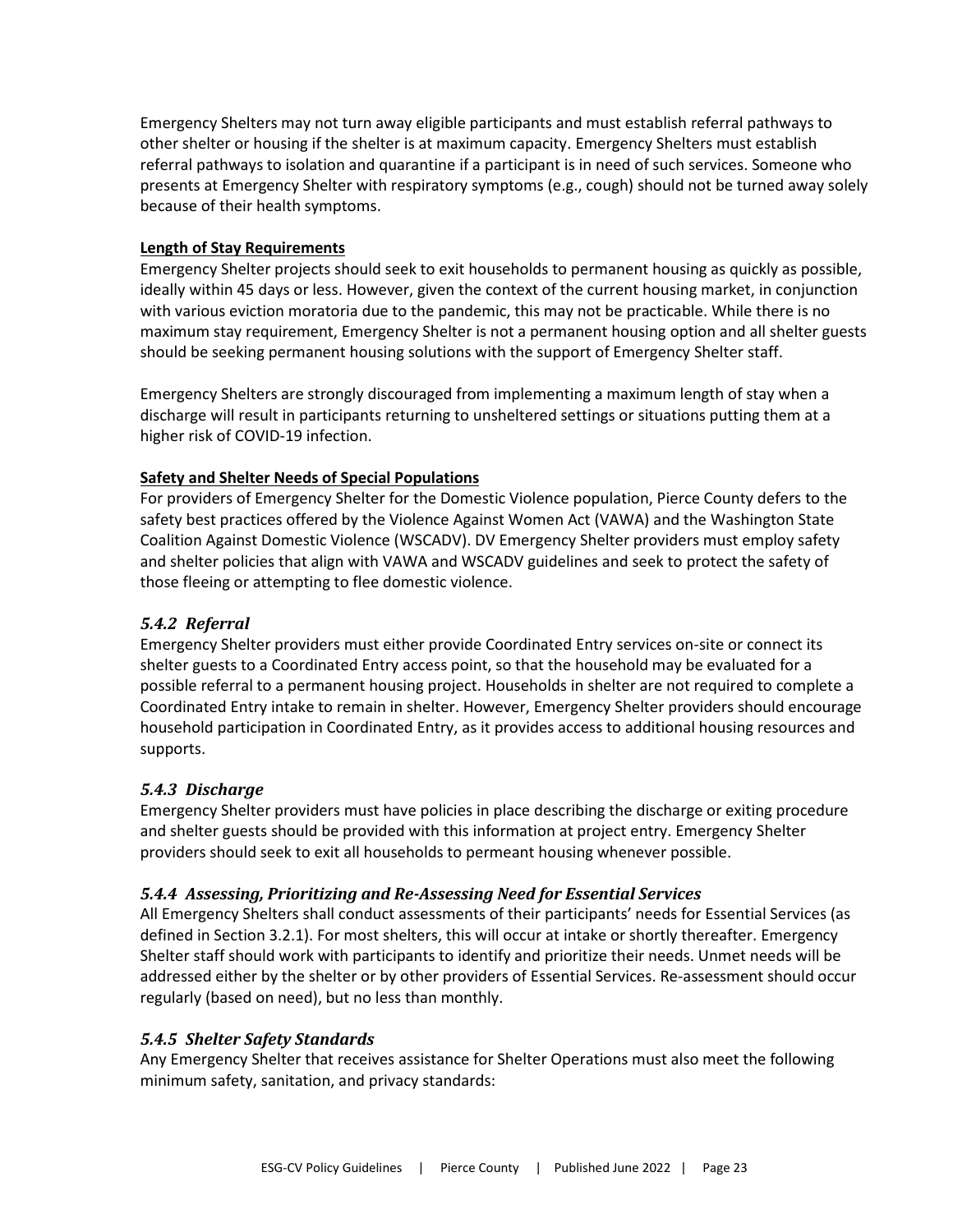- *Structure and materials.* The shelter building must be structurally sound to protect residents from the elements and not pose any threat to the health and safety of the residents.
- *Access:* Shelters must be accessible in accordance with federal legislation and regulations associated with the Rehabilitation Act, Fair Housing Act, and Americans with Disabilities Act, where applicable.
- *Space and Security.* Except where the shelter is intended for day use only, the shelter must provide each participant in the shelter with an acceptable place to sleep and adequate space and security for themselves and their belongings.
- *Interior Air Quality.* Each room or space within the shelter must have a natural or mechanical means of ventilation. The interior air must be free of pollutants at a level that might threaten or harm the health of residents.
- *Water Supply.* The shelter's water supply must be free from contamination.
- *Sanitary Facilities.* Each participant in the shelter must have access to sanitary facilities that are in proper operating condition, are private, and are adequate for personal cleanliness and the disposal of human waste.
- *Thermal Environment.* The shelter must have any necessary heating/cooling facilities in proper operating condition.
- *Illumination and Electricity.* The shelter must have adequate natural or artificial illumination to permit normal indoor activities and support health and safety. There must be sufficient electrical sources to permit the safe use of electrical appliances in the shelter.
- *Food Preparation.* All food preparation areas (if any) must contain suitable space and equipment to store, prepare, and serve food in a safe and sanitary manner.
- *Sanitary Conditions.* The shelter must be maintained in a sanitary condition.
- *Fire safety.* There must be at least one working smoke detector in each occupied unit of the shelter. Where possible, smoke detectors must be located near sleeping areas. The fire alarm system must be designed for hearing-impaired residents. All public areas of the shelter must have at least one working smoke detector, and there must be a second means of exiting the building in the event of fire or other emergency.

Pierce County will conduct a Housing Habitability Standards inspection of every shelter project no less than annually to verify all shelter safety standards are met. Habitability standards are not applicable for hotel/motel stays under 30 days.

# <span id="page-26-0"></span>**5.5 Rapid Re-Housing Services**

All Rapid Re-Housing providers are responsible for developing their own procedures that align with the policy in this section and describes how the project prevents, prepares for, and/or responds to coronavirus. This includes domestic violence service providers, which should also adhere to statewide standards for provision of services. The VAWA regulatory requirements unde[r 24 CFR part 5, subpart L,](https://ecfr.federalregister.gov/current/title-24/subtitle-A/part-5/subpart-L/section-5.2005) apply to all eligibility and termination decisions that are made with respect to ESG-CV Rental Assistance. At a minimum, these policies must be person-centered, trauma-informed, and follow Housing First principles.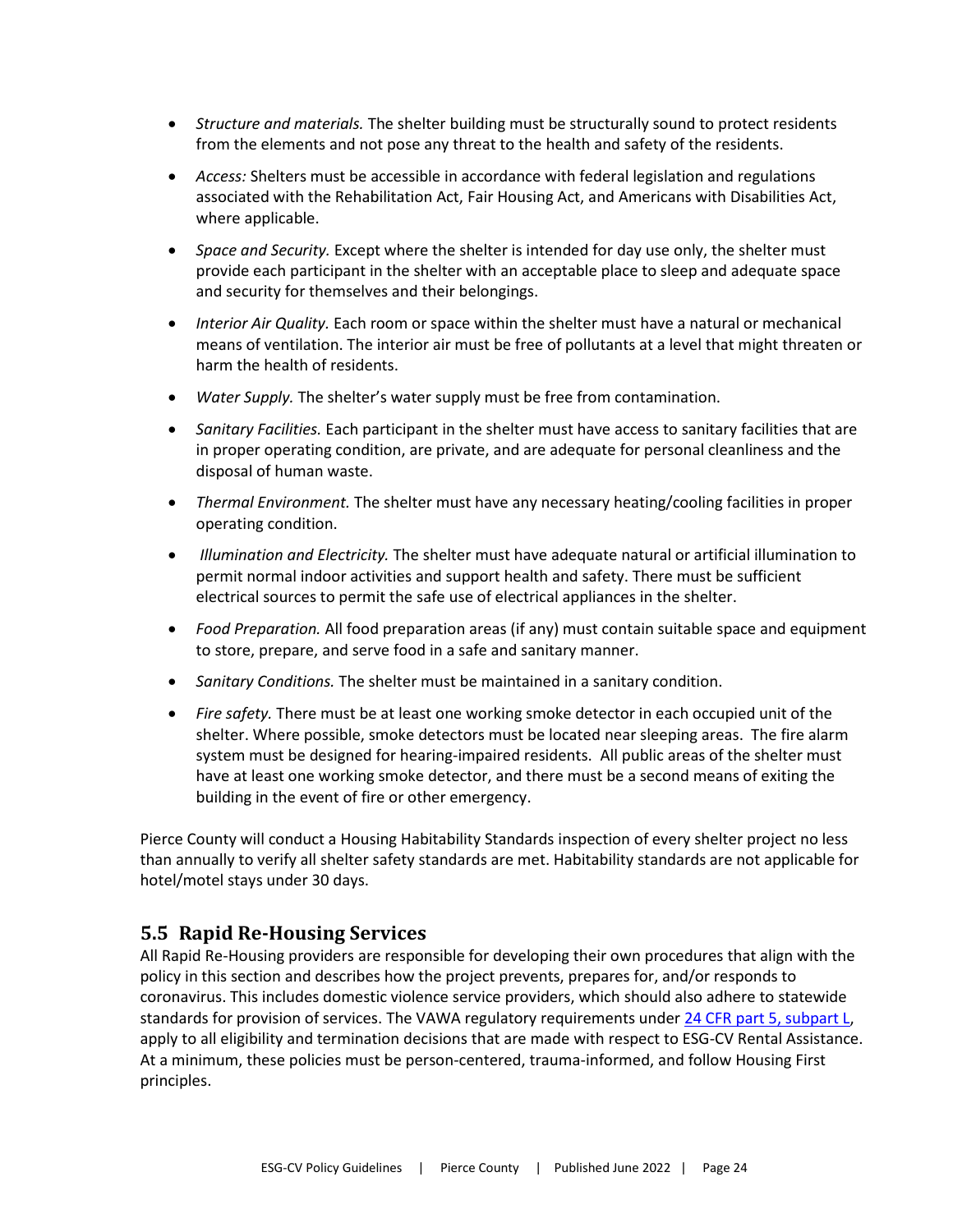#### *5.5.1 Rental Assistance*

#### **a. Tenant-Based Rental Assistance**

All Rental Assistance provided with these funds must be Tenant-Based, meaning participants select a housing unit in which to live (within Pierce County) and receives Rental Assistance. Participants are eligible to receive Rental Assistance, as long as the participant continues to meet the program requirements and does not exceed the 12-month maximum.

#### **b. Compliance with Rent Reasonableness**

Rent Reasonableness means that the total rent charged for a unit must be reasonable in relation to the rents being charged during the same time period for comparable units in the private unassisted market and must not be in excess of rents being charged by the owner during the same time period for comparable unassisted units.

To make this determination, the grantee should consider:

- The location, quality, size, type, and age of the unit; and
- Any amenities, housing services, maintenance, and utilities to be provided by the owner.

Comparable rents can be checked by using a market study, by reviewing comparable units advertised for rent, or with a note from the property owner verifying the comparability of charged rents to other units owned (for example, the landlord would document the rents paid in other units). NOTE: not every element in the suggested list of nine things to check for must be known to establish a comparable unit.

Once a unit is selected, grantees must perform a Rent Reasonableness determination. This determination must be made before any Rental Assistance can be provided for a unit and before entering into a Rental Assistance Agreement with a landlord. Participant files shall include a printout of at least three comparable unit rents, and evidence that these comparison units share the same features.

For purposes of calculating rent under this section, the rent shall equal the sum of the total monthly rent for the unit, any fees required for occupancy under the lease (other than late fees and pet fees) and, if the tenant pays separately for utilities, the monthly allowance for utilities (excluding telephone) established by the public housing authority for the area in which the housing is located.

#### **c. Lease Agreement**

Each participant receiving Rental Assistance must have a legally binding, written lease for the rental unit, unless the assistance is solely for Rental Arrears. The lease must be between the owner and the participant. Where the assistance is solely for rental arrears, an oral agreement may be accepted in place of a written lease, if the agreement gives the participant an enforceable leasehold interest under state law and the agreement and rent owed are sufficiently documented by the owner's financial records, rent ledgers, or canceled checks.

The lease must not limit the condition of the occupancy to receipt of Rental Assistance from the grantee. As well, each lease must include a lease provision or incorporate a lease addendum that includes all requirements that apply to tenants, the owner or lease unde[r 24 CFR part 5, subpart L](https://ecfr.federalregister.gov/current/title-24/subtitle-A/part-5/subpart-L/section-5.2005) (Protection for Victims of Domestic Violence, Dating Violence, Sexual Assault, or Stalking), as supplemented b[y 24 CFR 576.409,](https://ecfr.federalregister.gov/current/title-24/subtitle-B/chapter-V/subchapter-C/part-576/subpart-E/section-576.409) including the prohibited bases for eviction and restrictions on construing lease terms under  $24$  CFR 5.2005(b) and [\(c\).](https://ecfr.federalregister.gov/current/title-24/subtitle-A/part-5/subpart-L/section-5.2005#p-5.2005(c)) If the housing is not assisted under another "covered housing program," as defined in [24 CFR 5.2003,](https://ecfr.federalregister.gov/current/title-24/subtitle-A/part-5/subpart-L/section-5.2003) the lease provision or lease addendum may be written to expire at the end of the Rental Assistance period.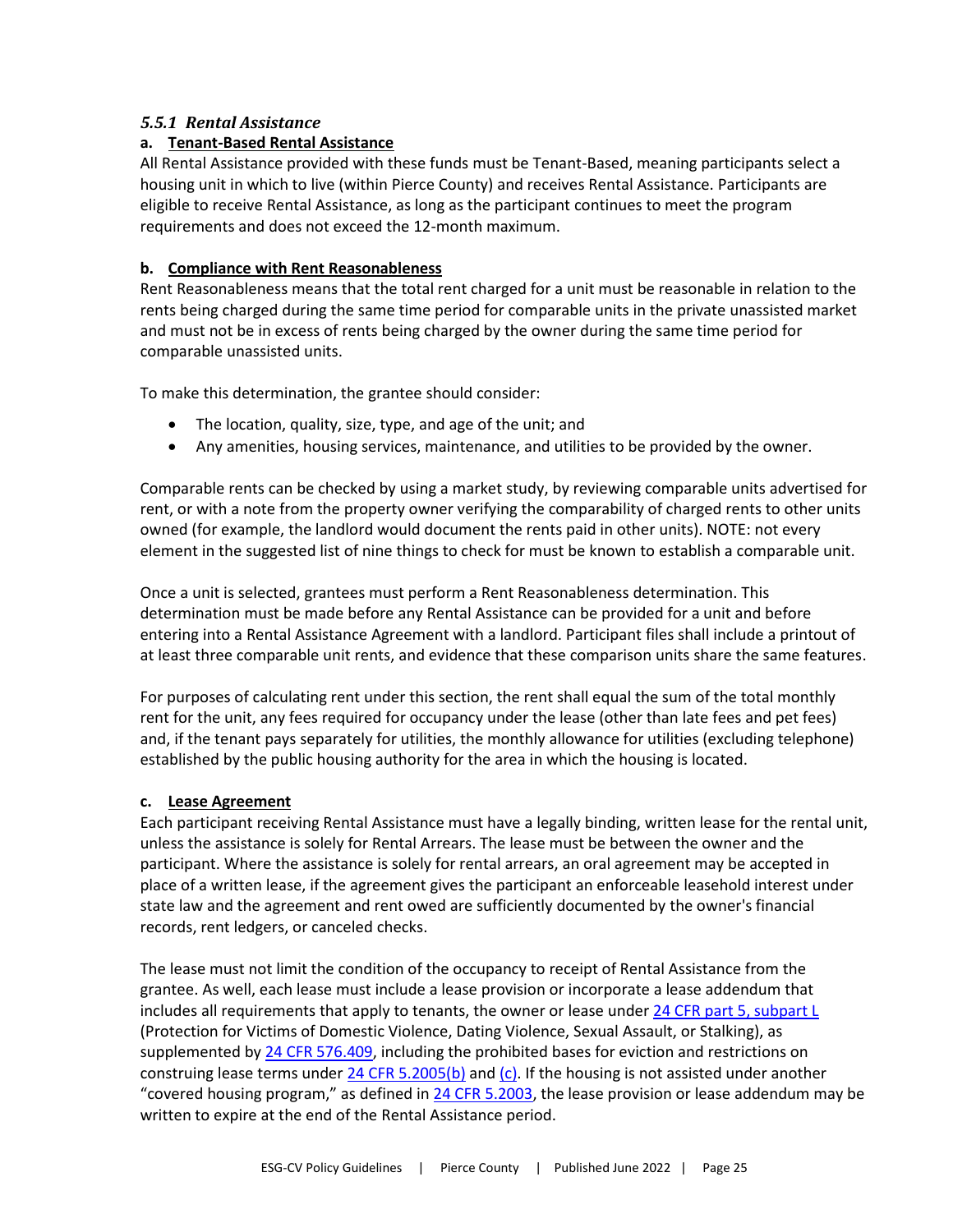#### **d. Rental Assistance Agreement**

Grantees must have a Rental Assistance Agreement in place with the owner of the unit in order to issue payment. The Rental Assistance Agreement must set forth the terms under which the grantee will provide Rental Assistance for the participant's unit and must contain the same payment due date, grace period, and late payment penalty requirements as the lease between the landlord and the participant. The grantee must make timely payments to each owner in accordance with the Rental Assistance Agreement. The grantee is solely responsible for paying late payment penalties that it incurs with non-ESG-CV funds.

The Rental Assistance Agreement must provide that, during the term of the agreement, the owner must give the grantee a copy of any notice to the participant to vacate the housing unit, or any complaint used under State or local law to commence an eviction action against the participant.

The Rental Assistance Agreement must include all protections that apply to tenants and applicants under  $24$  CFR part 5, subpart L, as supplemented by § 576.409, except for the Emergency Transfer Plan requirements unde[r 24 CFR 5.2005\(e\)](https://ecfr.federalregister.gov/current/title-24/subtitle-A/part-5/subpart-L/section-5.2005#p-5.2005(e)) and [576.409\(d\).](https://ecfr.federalregister.gov/current/title-24/subtitle-B/chapter-V/subchapter-C/part-576/subpart-E/section-576.409#p-576.409(d)) If the housing is not assisted under another "covered housing program," as defined in [24 CFR 5.2003,](https://ecfr.federalregister.gov/current/title-24/subtitle-A/part-5/subpart-L/section-5.2003) the agreement may provide that the owner's obligations under [24 CFR part 5, subpart L](https://ecfr.federalregister.gov/current/title-24/subtitle-A/part-5/subpart-L/section-5.2005) (Protection for Victims of Domestic Violence, Dating Violence, Sexual Assault, or Stalking), expire at the end of the rental assistance period.

The Rental Assistance Agreement with the owner must terminate and no further Rental Assistance payments under that agreement may be made if any of the following apply:

- The participant moves out of the housing unit for which the participant has a lease.
- The lease terminates and is not renewed.
- The participant becomes ineligible to receive ESG-CV Rental Assistance.

#### **e. Determining Duration of Rental Assistance**

The duration of Rental Assistance provided to participants (i.e. the number of months) will be determined in partnership with the participant(s) individually, based on the needs of the household. Given that circumstances are subject to frequent changes, grantees should work with participants monthly to re-assess the most appropriate length of Rental Assistance to ensure household stability. Reassessments should be documented in the Housing Stability Plan.

#### **f. Determining Participant Share of Rent**

Rental Assistance is to be individualized and based on participant need. Rental Assistance can include 100% coverage of the first month rent, and, if applicable, a one-time payment of up to six months of Rental Arrears. Financial Assistance may also cover the remainder of move-in costs (See Section 5.5.3.a. for more details).

Grantees should work with their participants to collaboratively determine an individualized amount that each household will contribute toward their monthly rent, based on their income. This amount needs to be clearly documented and includes a utility allowance if they pay for utilities directly. The actual contribution will be determined monthly, based on each household's specific situation and financial resources.

A one-time payment of up to six months rental arrears may also be provided. However, if a household is more than two months in arrears, grantees should attempt to negotiate a payment plan and/or identify other community resources to assist the household.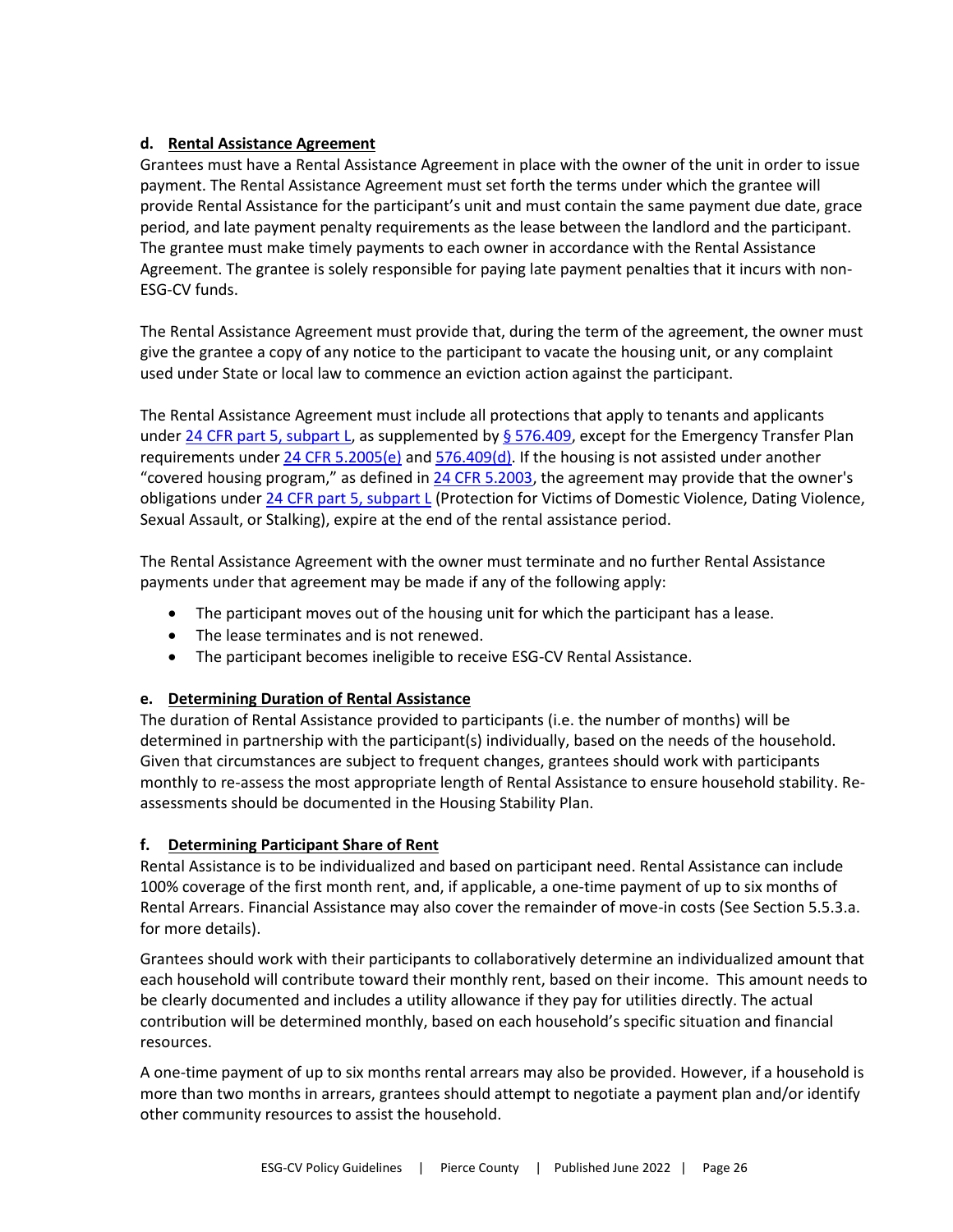#### **g. Notification Requirements under VAWA**

As provided unde[r 24 CFR 5.2005\(a\)](https://ecfr.federalregister.gov/current/title-24/subtitle-A/part-5/subpart-L/section-5.2005#p-5.2005(a)) each grantee that administers ESG-CV Rental Assistance is responsible for ensuring that the notice and certification form described under  $24$  CFR 5.2005(a)(1) is provided to each participant receiving ESG-CV Rental Assistance at each of the following times:

- When a participant is denied Rental Assistance
- When a participant begins receiving Rental Assistance
- When a participant is notified of termination of Rental Assistance
- When a participant receives notification of eviction

#### **h. Emergency Transfer Plan**

Grantees must develop an Emergency Transfer Plan unde[r 24 CFR 5.2005\(e\).](https://ecfr.federalregister.gov/current/title-24/subtitle-A/part-5/subpart-L/section-5.2005#p-5.2005(e)) Once the applicable plan is developed in accordance with this section, grantees must implement the plan in accordance with [24 CFR](https://ecfr.federalregister.gov/current/title-24/subtitle-A/part-5/subpart-L/section-5.2005#p-5.2005(e))  [5.2005\(e\).](https://ecfr.federalregister.gov/current/title-24/subtitle-A/part-5/subpart-L/section-5.2005#p-5.2005(e))

Each Emergency Transfer Plan must meet the requirements in [24 CFR 5.2005\(e\)](https://ecfr.federalregister.gov/current/title-24/subtitle-A/part-5/subpart-L/section-5.2005#p-5.2005(e)) and must specify what will happen with respect to the non-transferring family member(s), if the family separates in order to effect an emergency transfer (bifurcation).

For the purposes of this part, the following requirements shall apply in place of the requirements at  $24$ [CFR 5.2009\(b\):](https://ecfr.federalregister.gov/current/title-24/subtitle-A/part-5/subpart-L/section-5.2009#p-5.2009(b))

• When a family receiving tenant-based rental assistance separates under [24 CFR 5.2009\(a\),](https://ecfr.federalregister.gov/current/title-24/subtitle-A/part-5/subpart-L/section-5.2009#p-5.2009(a)) the family's tenant-based Rental Assistance and Utility Assistance, if any, shall continue for the family member(s) who are not evicted or removed.

#### *5.5.2 Unit Housing Inspections & Standards*

In addition to the household being eligible, the unit must also meet certain habitability requirements. Grantees are required to request a HUD Housing Quality Standards (HQS) inspection from Pierce County<sup>2</sup> for all permanent housing units for participants, prior to move-in. The unit must pass the HQS inspection before rent is paid and should be documented in the participant file.

#### *5.5.3 Housing Stabilization and Relocation Services*

The following policies apply when determining the type, amount, and duration of Housing Stabilization and Relocation services to participants.

#### **a. Financial Assistance**

Financial Assistance includes Application Fees, Security Deposit, Last Month's Rent, Utility Deposit, Utility Payments (including up to six months of Utility Arrears), Moving Costs and Emergency Transfers. The level of Financial Assistance should be based on the income and need of the household as well as their ability to contribute to the cost of housing. All participants receiving Financial Assistance will receive Housing Stability Case Management for the duration of the period of assistance. Financial Assistance may cover up to 100% of eligible move-in costs.

<sup>&</sup>lt;sup>2</sup> All Pierce County HQS Inspectors are certified.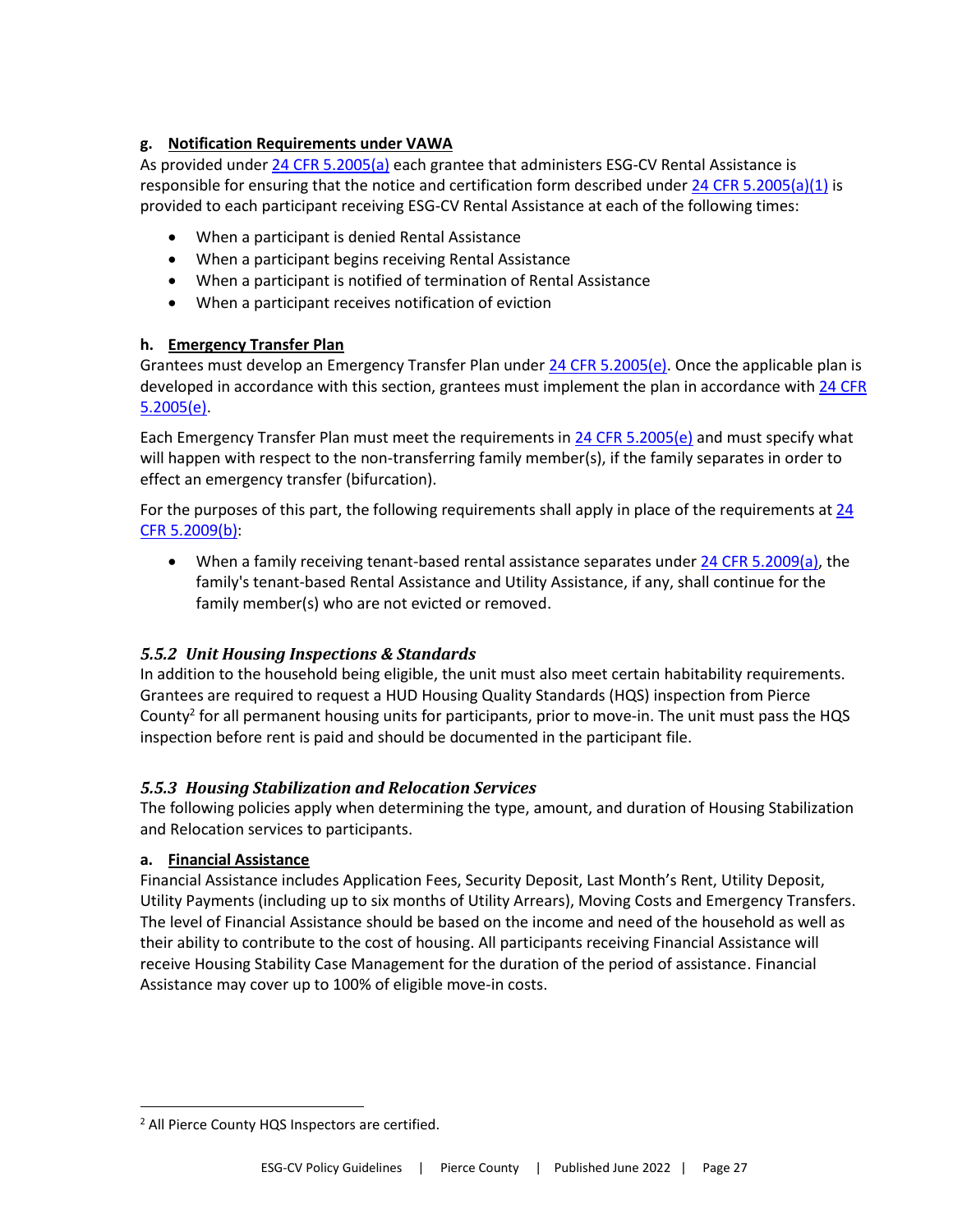#### *i. Determining Participant Share of Utilities*

Grantees shall work with their participants to determine an individualized amount that each household will contribute toward their utilities based on their income. The actual contribution will be determined monthly, based on each household's specific situation and financial resources.

Grantees will help households obtain outside Utility Assistance if they are unable to pay for the utilities themselves (i.e. no income). In rare cases where the household is unable to locate other Utility Assistance, ESG-CV funds can be used if the household demonstrates a clear need for assistance (i.e. utility shut-off notice, monthly budget indicating the inability to pay utilities, etc., and a list of community resources they attempted to obtain). If funds are used, the payment should take into consideration the previous Utility Allowance given to the household in the participant contribution calculation for rent.

Up to six months of payment toward utility arrears may be provided. If a household is more than two (2) months in arrears, grantees should attempt to negotiate a payment plan and/or identify other community resources to assist the household.

Utility Assistance may only be provided if the participant or a member of the same household has an account in his or her name with a utility company or proof of responsibility to make utility payments. Utility Assistance is limited to 12 months, including any arrears. Any partial month payments shall be considered one month.

#### **b. Housing Stability Case Management**

Housing Stability Case Management shall focus on housing stability for a participant who resides in permanent housing. Alternatively, Housing Stability Case Management may also be used to assist a participant in overcoming immediate barriers to obtaining housing. However, during the period the participant is seeking permanent housing, the Housing Stability Case Management assistance cannot exceed 30 days. When the participant is living in permanent housing, assistance cannot exceed 24 months.

Housing Stability Case Management must include the development of an individualized Housing Stability Plan. The frequency of meetings, duration of services and type of assistance provided by the Case Manager shall be tailored to the specific needs of the participant, but will occur no less than monthly. Reassessment of eligibility and need for services will occur at least annually.

# <span id="page-30-0"></span>**6. Conflicts of Interest**

Grantees must avoid any conflict of interest in carrying out activities funded by the ESG-CV program and must maintain written standards of conduct covering organizational conflicts of interest required under [2 CFR 200.318.](https://ecfr.federalregister.gov/current/title-2/subtitle-A/chapter-II/part-200/subpart-D/subject-group-ECFR8feb98c2e3e5ad2/section-200.318)

# <span id="page-30-1"></span>**6.1 Organizational Conflicts of Interest**

The provision of any type or amount of ESG-CV assistance may not be conditioned on an individual's or family's acceptance or occupancy of Emergency Shelter or housing owned by the grantee or a parent or subsidiary of the grantee.

# <span id="page-30-2"></span>**6.2 Individual Conflicts of Interest**

For procurement of goods and services, grantees must comply wit[h 2 CFR 200.318.](https://ecfr.federalregister.gov/current/title-2/subtitle-A/chapter-II/part-200/subpart-D/subject-group-ECFR8feb98c2e3e5ad2/section-200.318) For all other transactions and activities (including all grantee contractors):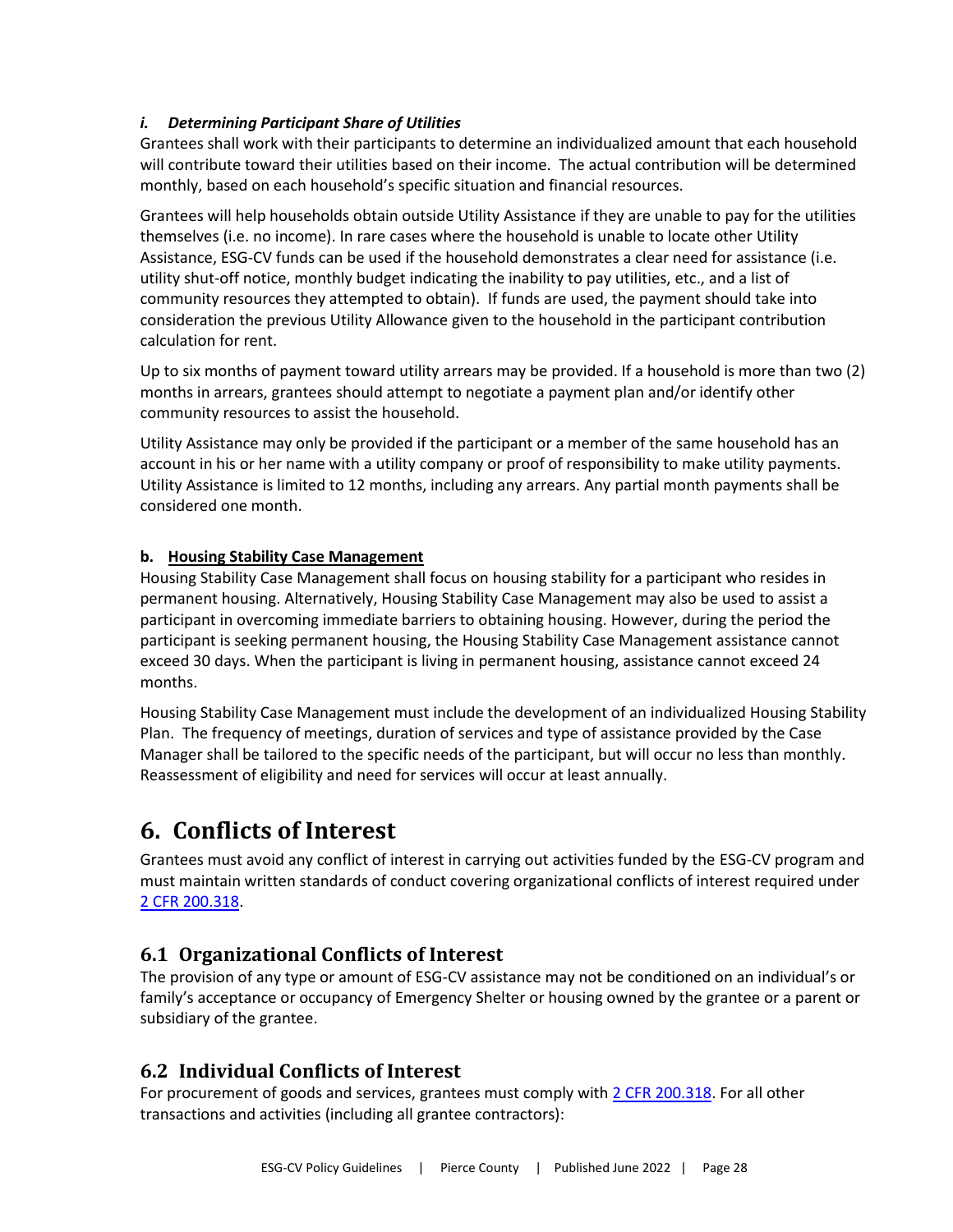- Conflict-of-interest provisions of this policy apply to any person who is an employee, agent, consultant, officer, or elected or appointed officials of the grantee.
- No person (as described above) who exercises or has exercised any functions or responsibilities with respect to activities assisted under the ESG-CV program, or who is in a position to participate in a decision-making process or gain inside information with regard to activities assisted under the program, may obtain a financial interest or benefit from an assisted activity; have a financial interest in any contract, subcontract, or agreement with respect to an assisted activity; or have a financial interest in the proceeds derived from an assisted activity, either for him or herself or for those with whom he or she has family or business ties, during his or her tenure or during the one-year period following his or her tenure.

# <span id="page-31-0"></span>**6.3 Exceptions**

HUD may grant an exception to the provisions of this subsection on a case-by-case basis, taking into account the cumulative effects of the criteria in HUD's Factors to be Considered for Exceptions (24 [CFR](https://ecfr.federalregister.gov/current/title-24/subtitle-B/chapter-V/subchapter-C/part-576/subpart-E/section-576.404#p-576.404(b)(3)(ii)) [576.404\(b\)\(3\)\(ii\)\)](https://ecfr.federalregister.gov/current/title-24/subtitle-B/chapter-V/subchapter-C/part-576/subpart-E/section-576.404#p-576.404(b)(3)(ii)), provided that the County has satisfactorily met the threshold requirements. To seek an exception, contact the County in writing, to discuss whether your agency/situation may be eligible. For more information on HUD's Conflict of Interest policy, please see [24 CFR 576.404.](https://ecfr.federalregister.gov/current/title-24/subtitle-B/chapter-V/subchapter-C/part-576/subpart-E/section-576.404)

# <span id="page-31-1"></span>**7. Compliance with HUD Data Standards**

All grantees shall collect data on participants receiving ESG-CV assistance and enter it into the HMIS run by the CoC. Data collection must in accordance with the most current HUD [HMIS Data Standards](https://www.hudexchange.info/resource/3824/hmis-data-dictionary/) and the [ESG Program HMIS Manual.](https://www.hudexchange.info/resource/4447/esg-program-hmis-manual/)

# <span id="page-31-2"></span>**7.1 Data Collection in the HMIS**

Projects are required to provide quality data to the best of their ability. Maintaining good data quality is important for effective program evaluation. Data quality has four elements: completeness, timeliness, accuracy, and consistency.

# *7.1.1 Data Completeness*

Completeness of data is measured by the percentage of incomplete fields in required data elements. Agencies are expected to collect first name, last name, date of birth, race, and ethnicity from participants that give consent on the HMIS consent form. Agencies will never require a participant to provide this information even if they have consented but should gather it to the best of their ability. All participant, consenting and non-consenting, must have complete prior living situation and exit destination data.

#### *7.1.2 Data Timeliness*

Participant data should be entered into HMIS as close to the date of collection as possible. Entering data as soon as possible supports data quality by avoiding backlogs of pending data and allowing near real time analysis and reporting. Projects must enter/update project participant /household data in HMIS within five business days following the date of project enrollment/exit.

#### *7.1.3 Data Accuracy*

Data entered into HMIS must reflect the real situation of the participant/household as closely as possible. Accurate data is necessary to ensure any project reporting fairly represents the work of the project and each participant's story. Examples of data accuracy: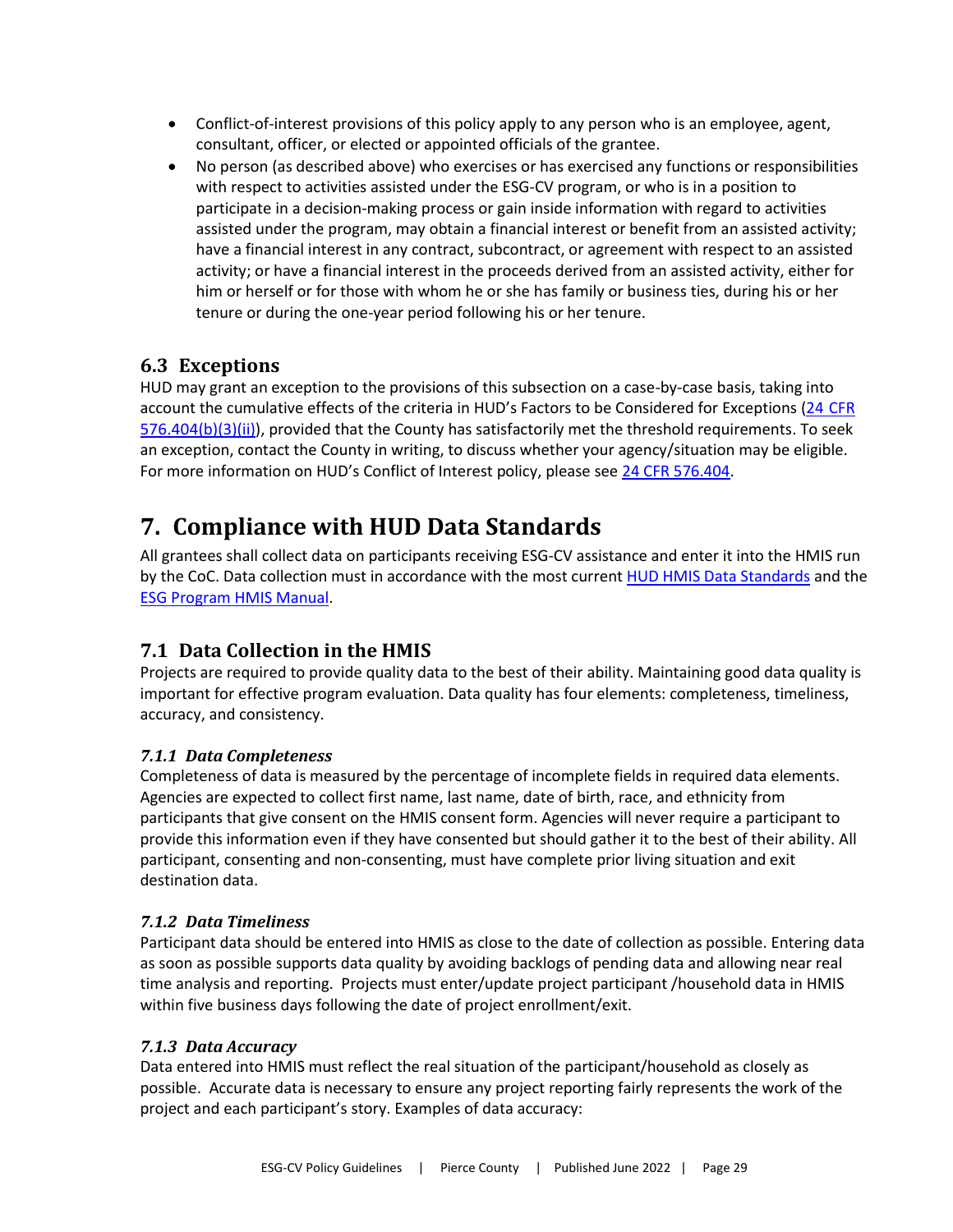| <b>Elements of Data Accuracy</b>                        |                                                     |  |  |
|---------------------------------------------------------|-----------------------------------------------------|--|--|
| Date of Birth and Project Start Date                    | Ensure the two are not the same dates.              |  |  |
| <b>Prior Living Situation</b><br>$\bullet$              | Ensure responses for these items do not conflict    |  |  |
| Length of Stay in Prior Living Situation<br>$\bullet$   | with each other.                                    |  |  |
| <b>Approximate Date Homelessness Started</b><br>٠       |                                                     |  |  |
| Number of Times the Client has Experienced<br>$\bullet$ |                                                     |  |  |
| <b>Homelessness in the Last 3 Years</b>                 |                                                     |  |  |
| <b>Number of Months Experiencing</b><br>$\bullet$       |                                                     |  |  |
| Homelessness in the Last 3 Years                        |                                                     |  |  |
| <b>Disabling Condition</b>                              | Ensure the Yes/No answer does not conflict with     |  |  |
|                                                         | the specific types of disabling conditions.         |  |  |
| <b>Health Insurance</b>                                 | Ensure the Yes/No answer does not conflict with     |  |  |
|                                                         | the specific types of health insurance.             |  |  |
| <b>Monthly Income</b>                                   | Ensure the Yes/No answer does not conflict with     |  |  |
|                                                         | the specific sources of monthly income.             |  |  |
| <b>Non-Cash Benefits</b>                                | Ensure the Yes/No answer does not conflict with     |  |  |
|                                                         | the specific sources of non-case benefits.          |  |  |
| <b>Relationship to Head of Household</b>                | Ensure there is only one Head of Household for      |  |  |
|                                                         | every Household (including participants served as   |  |  |
|                                                         | individuals) and that this data element is accurate |  |  |
|                                                         | for all household members.                          |  |  |
| <b>Veteran Status</b>                                   | Ensure individuals under 18 years of age are not    |  |  |
|                                                         | identified as veterans.                             |  |  |
| <b>Project Population Specifics</b>                     | Ensure that projects serving individuals only       |  |  |
|                                                         | enroll individuals and not multi-person             |  |  |
|                                                         | households.                                         |  |  |
|                                                         | Ensure that projects serving families with          |  |  |
|                                                         | children only enroll families with children.        |  |  |
|                                                         | Ensure that projects only serving participants of a |  |  |
|                                                         | specific age range only enroll participants of that |  |  |
|                                                         | age range.                                          |  |  |

#### *7.1.4 Data Consistency*

Consistent data helps ensure that any reporting generated by a project is understood. Data consistency is important for effectively communicating the processes and outcomes of a project. All data will be collected, entered, and stored in accordance with the Agency Partner Agreement. All data elements and responses will be entered per the [HUD HMIS Data Standards Manual.](https://www.hudexchange.info/resource/3824/hmis-data-dictionary/)

To avoid inconsistency, agencies should use language on intake forms that closely matches the elements and responses in HMIS. Participants who refuse consent must be made anonymous per Pierce County and Department of Commerce Guidance.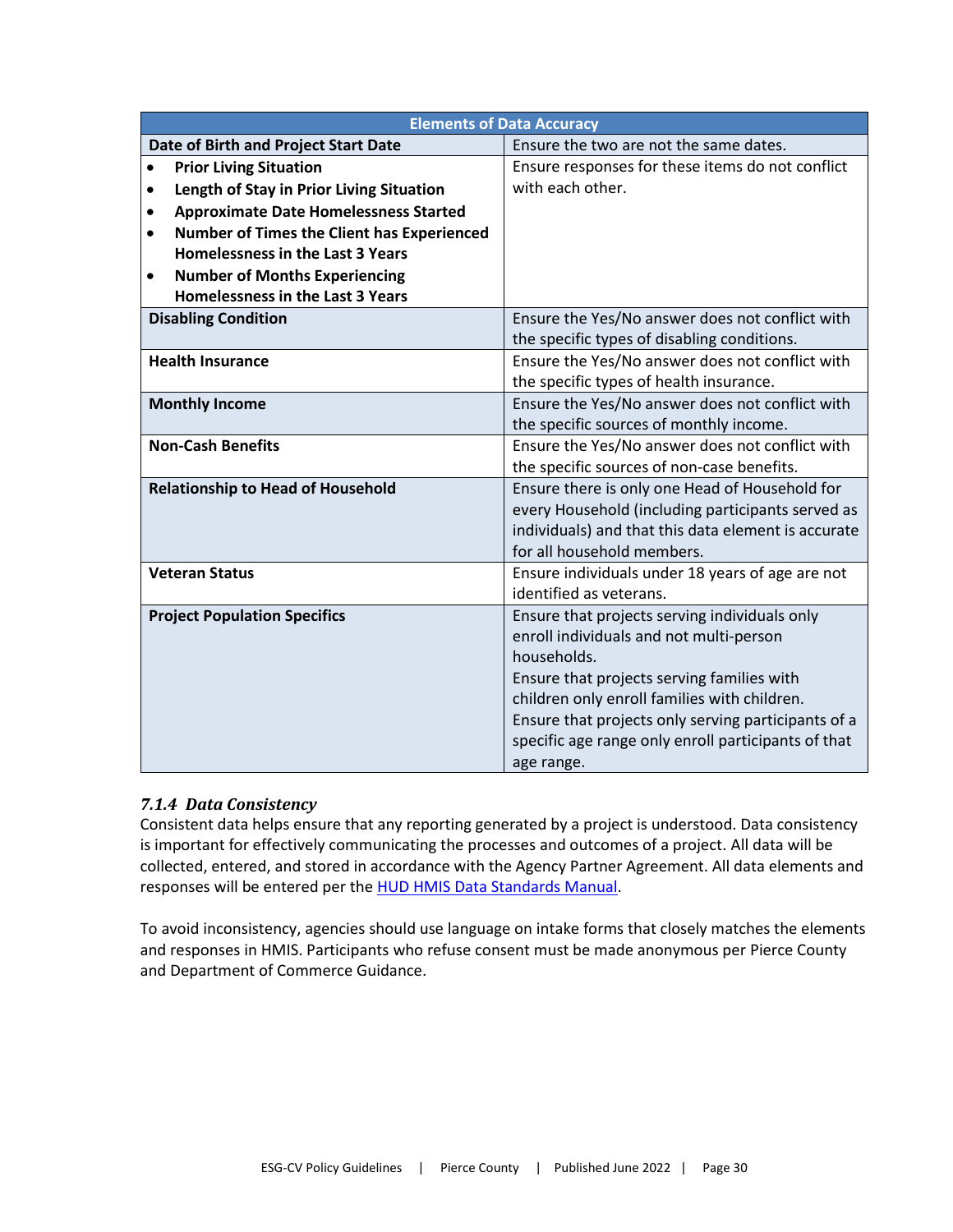# <span id="page-33-0"></span>**7.2 Consent for Entry of Personally Identifying Information**

# *7.2.1 Identified Records*

Personally Identifying Information (PII)<sup>3</sup> must not be entered into HMIS unless all adult household members have provided informed consent. Informed consent must be documented with a signed copy of the [Client Release of Information and Informed Consent form](https://www.piercecountywa.gov/DocumentCenter/View/67920/2018_6_Client-ROI-and-Informed-Consent?bidId=) in the participant file. If electronic consent has been received, a copy does not need to be printed for the participant file but must be available in HMIS. If telephonic consent has been received, complete the consent form the first time the household is seen in person.

# *7.2.2 Anonymous Records*

The following types of records must be entered anonymously:

- Households in which one adult member does not provide informed consent for themselves or their dependents
- Households entering a domestic violence program or currently fleeing or in danger from a domestic violence, dating violence, sexual assault, human trafficking or a stalking situation
- Minors under the age of 13 with no parent or guardian available to consent to the minor's information in HMIS
- Households in programs which are required by funders to report HIV/AIDS status

If the reporting of the HIV/AIDS status of participants is not specifically required, the HIV/AIDS status must not be entered in HMIS. If a combination of race, ethnicity, gender, or other demographic data could be identifying in the community, those data should not be entered for anonymous records.

# <span id="page-33-1"></span>**8. Termination of Participation, Denial and Appeals**

Grantees must have written termination, denial, and appeal policies and/or procedures. The policies and/or procedures should be readily available to participants upon entry into the program. It is important to effectively communicate these policies and/or procedures to households and ensure that they are fully understood.

Additionally, the core statutory protections of the Violence Against Women Act (VAWA) that prohibit denial or termination of assistance or eviction solely because an applicant or tenant is a victim of domestic violence, dating violence, sexual assault, or stalking apply.

# <span id="page-33-2"></span>**8.1 Termination of Participation and Denial of Assistance**

All participants have due process rights if facing program termination. Termination and denial procedures must include:

- Written notice to the household containing a clear statement of the reasons for termination/denial
- A review of the decision, in which the household is given the opportunity to present written or oral objections before a person other than the person (or a subordinate of that person) who made or approved the termination/denial decision. This may include the household's right to question or confront staff involved; and
- Prompt written notice of the final decision to the household.

<sup>&</sup>lt;sup>3</sup> PII includes names, social security number, birth date, address, phone number, email, and photo.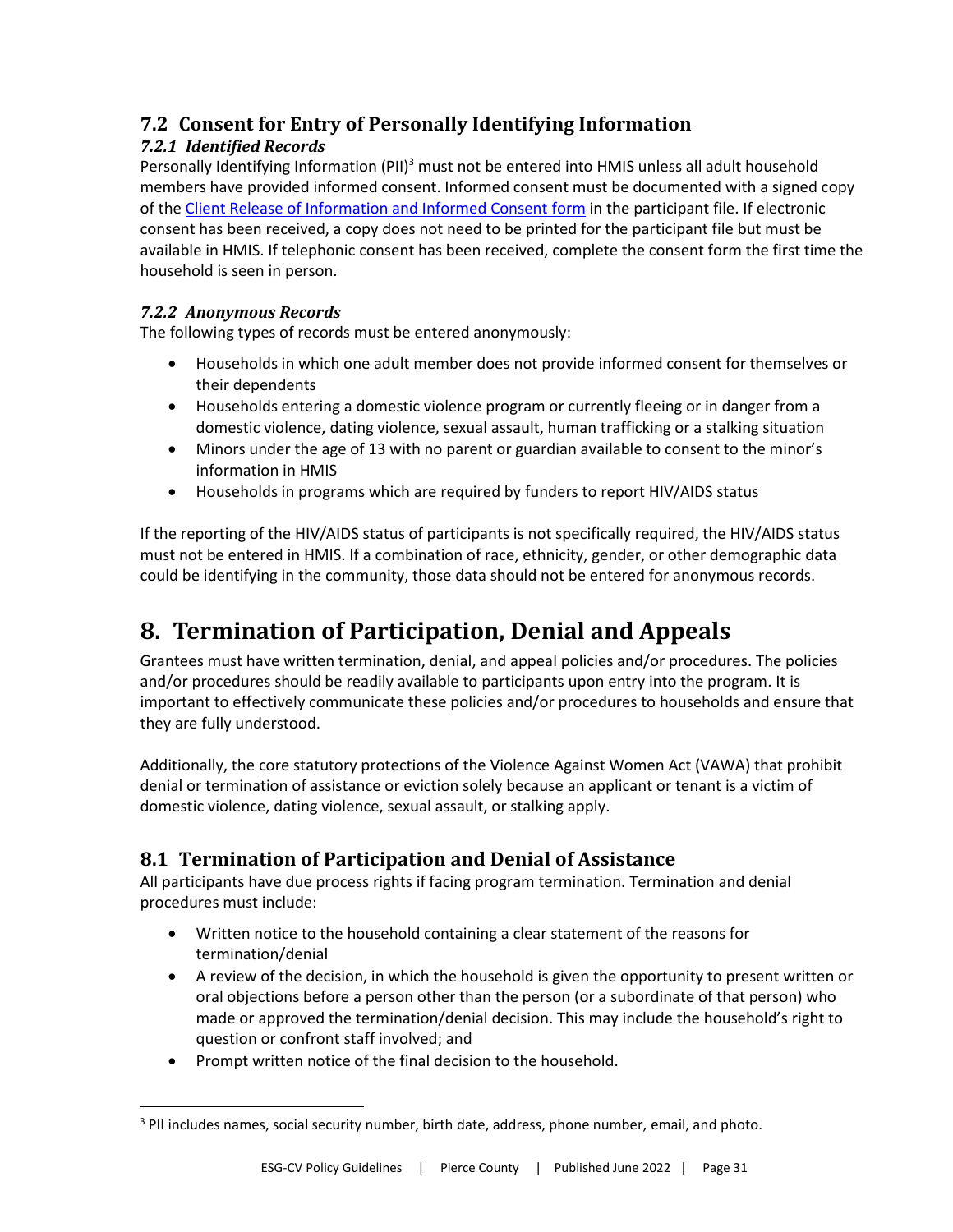If a participant violates program requirements, the grantee may terminate the assistance in accordance with a formal process established by the grantee that recognizes the rights of individuals affected.

Grantees must exercise judgment and examine all extenuating circumstances in determining when violations warrant termination so that a participant's assistance is terminated only in the most severe cases. Causes for termination may include, but are not limited to, failure to abide by any agreed-upon requirements and participant fraud. Termination does not bar the grantee from providing further assistance at a later date to the same household.

Causes of denial of assistance include, but are not limited to, the household's ineligibility or failure to provide verifiable evidence of eligibility.

# <span id="page-34-0"></span>**8.2 Appeal Process**

The appeal process shall provide a fair and impartial due process for participants that believe they have been unjustly terminated from or denied program assistance. Participants may contest and appeal any decision that denies (for any reason), limits eligibility of participant or terminates or modifies levels of assistance. The appeal process will be triggered by a written appeal or verbal via telephone following the notification of service termination or denial of service by the grantee to the participant.

Appeal procedures must include:

- Written description of the appeal from the participant including any documentation demonstrating that they should not be termination/denied assistance. Such information can be taken via telephone if necessary.
- Review of the appeal before a person other than the person (or a subordinate of that person) who made or approved the termination/denial decision.
- Prompt written notification of the decision to the household.

The appeal process shall be communicated to each participant at program entry, and a copy of the procedures shall be provided for their reference. A signed acknowledgement of the grievance and appeal process is included in each participant record.

# <span id="page-34-1"></span>**9. Documentation**

Grantees must have policies and procedures to ensure the requirements of this section are met, including those required b[y 2 CFR part 200.](https://ecfr.federalregister.gov/current/title-2/subtitle-A/chapter-II/part-200/subpart-D/subject-group-ECFR8feb98c2e3e5ad2/section-200.318) The policies and procedures must be established in writing and implemented by the grantee to ensure that ESG-CV funds are used in accordance with the requirements. In addition, sufficient records must be established and maintained to enable the County and HUD to determine whether ESG-CV requirements are being met.

# <span id="page-34-2"></span>**9.1 Documenting Homeless Status**

Grantees must maintain and follow written intake procedures to ensure compliance with the HUD Homeless definition in 24 CFR 576.2. Documentation of the evidence relied upon to establish and verify homeless status must be collected at intake and follow the order of priority for obtaining evidence as indicated in Section 6.1.1 below.

However, lack of third-party documentation must not prevent an individual or family from being immediately admitted to Emergency Shelter, receiving Street Outreach services, or being immediately admitted to Shelter or receiving services provided by a Victim Service Provider.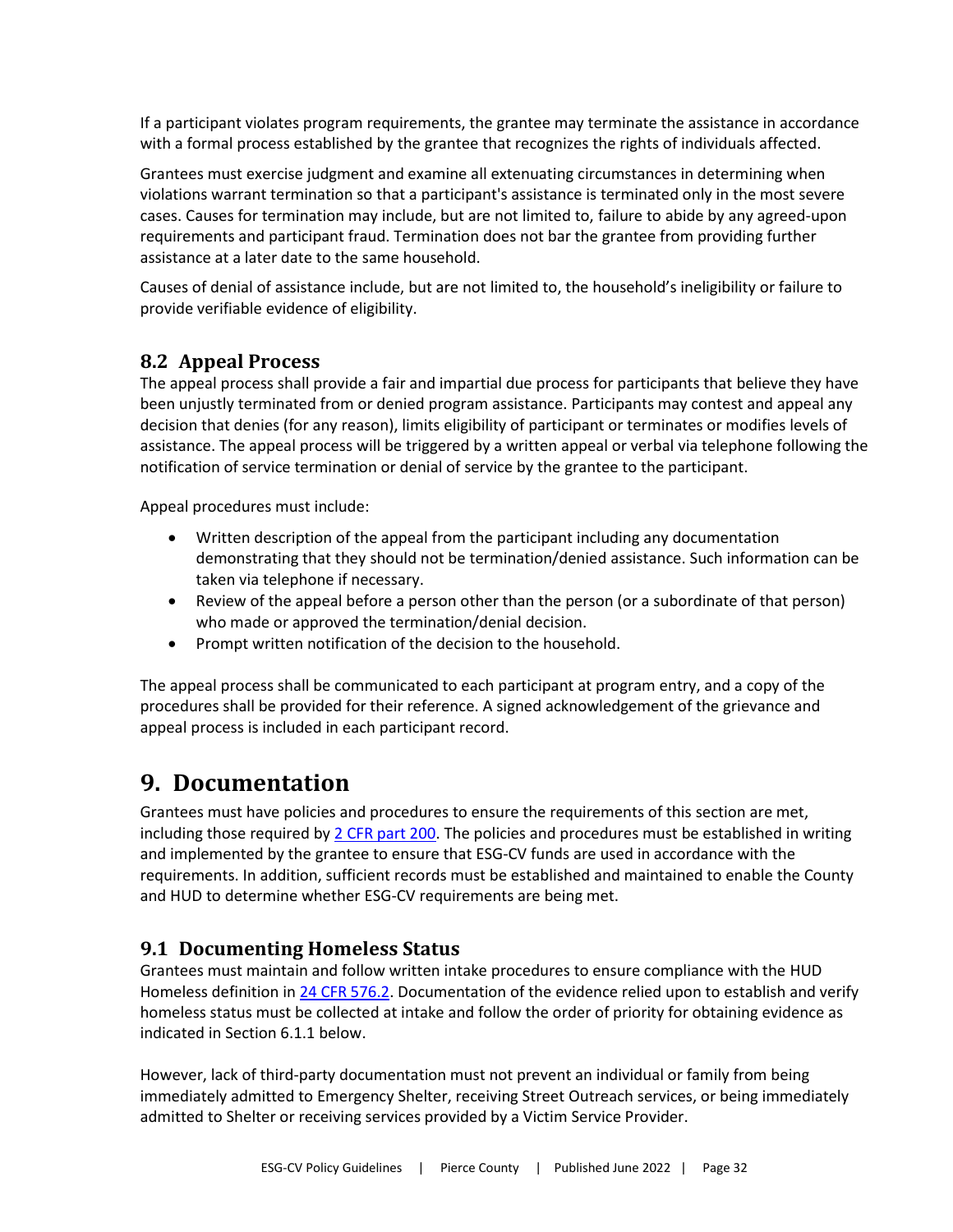Records contained in an HMIS or comparable database used by Victim Service or Legal Service Providers are acceptable evidence of third-party documentation. Intake worker observations are also acceptable, if the HMIS retains an auditable history of all entries, including the person who entered the data, the date of entry, and the change made and if the HMIS prevents overrides or changes of the dates on which entries are made.

#### *9.1.1 Preferred Order of Documentation Type*

Grantees should use the following methods to document homeless status, listed in HUD's preferred order:

- 1) Third-Party Verification
	- a) Written
	- b) Oral
- 2) Intake Staff Observations
- 3) Self-Certification

In general, grantees should always seek third-party verification first. If third-party verification cannot be obtained, grantees should document the efforts taken to obtain third-party verification and move on to intake staff observation. Likewise, if intake staff observation cannot be obtained, efforts to obtain such observation should be documented, and staff should move on to participant self-certification. This practice applies to all components and categories, unless otherwise noted.

#### *9.1.2 Documentation Standards for Homeless Categories*

#### **Category 1 – Literally Homeless**

If the participant qualifies as homeless under paragraph (1)(i) (a place not designed for regular sleeping accommodation) or (ii) (publicly or privately operated Emergency Shelter) of the homeless definition in  $§$  576.2, acceptable evidence includes a written observation by an Outreach worker of the conditions where the individual or family was living, a written referral by another housing or service provider, or a certification by the individual or head of household seeking assistance.

If the participant qualifies as homeless under paragraph (1)(iii) of the homeless definition  $\S$  576.2, because he or she resided in an Emergency Shelter or place not meant for human habitation and is exiting an institution where he or she resided for 90 days or less, acceptable evidence includes the evidence described in the previous paragraph AND one of the following:

- Discharge paperwork or a written or oral referral from a social worker, case manager, or other appropriate official of the institution, stating the beginning and end dates of the time residing in the institution. All oral statements must be recorded by the intake worker; or
- If such discharge paperwork is not obtainable, a written record of the intake worker's due diligence in attempting to obtain the evidence described in the above bullet and a certification by the individual seeking assistance that states he or she is exiting or has just exited an institution where he or she resided for 90 days or less.

#### **Category 2 – Imminent Risk of Homelessness**

If the participant qualifies as homeless under paragraph (2) of the homeless definition in  $\S$  576.2, because the individual or family will imminently lose their housing, the evidence must document all three of the following conditions: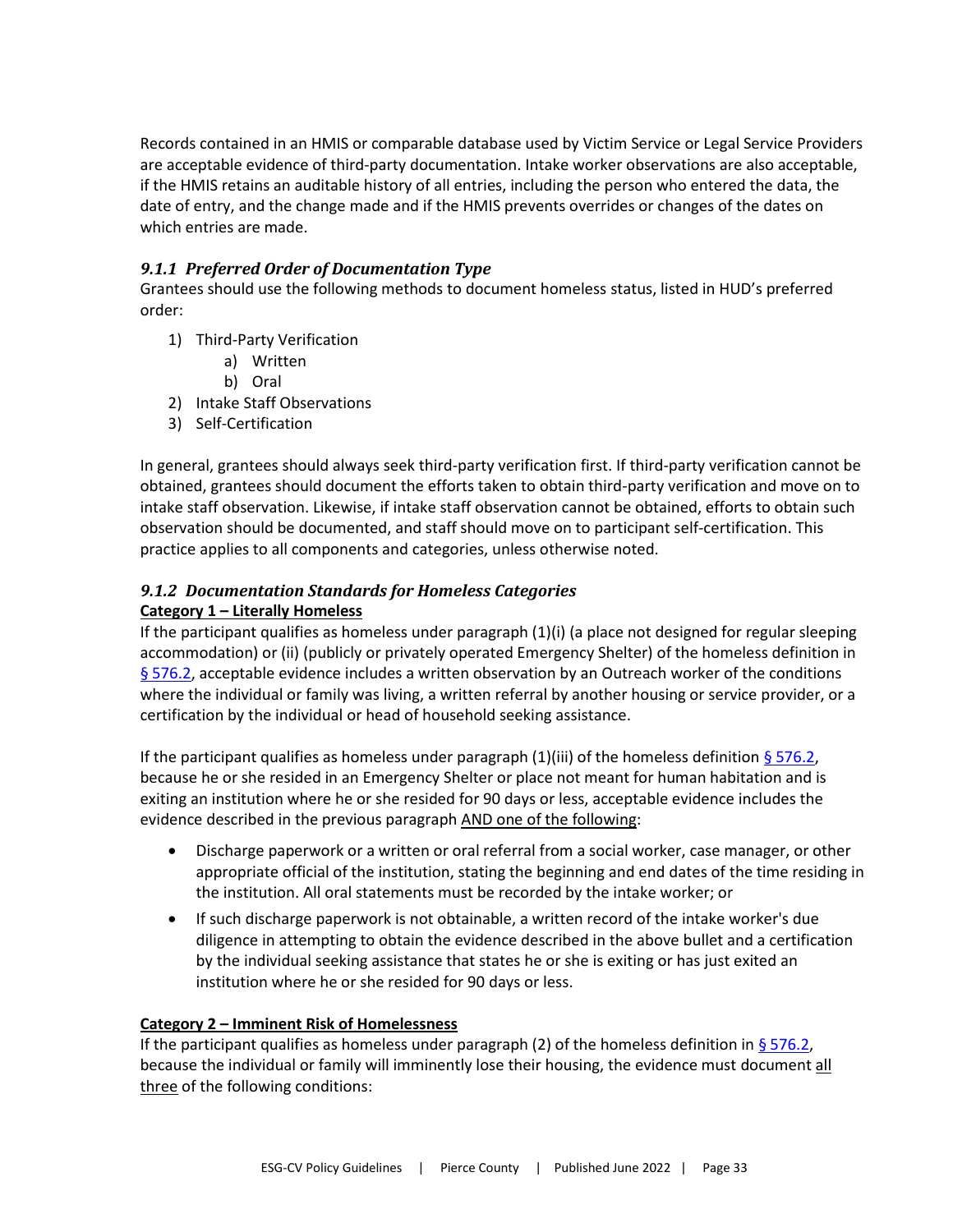#### 1. Housing Loss Within 14 Days

- **If participant is a tenant or homeowner:**
	- $\circ$  A court order resulting from an eviction action that requires the individual or family to leave their residence within 14 days after the date of their application for homeless assistance; or the equivalent notice under applicable state law, a Notice to Quit, or a Notice to Terminate issued under state law
- **If participant is in hotel/motel not paid for by charitable organizations or government programs:**
	- $\circ$  Evidence that the individual or family lacks the resources necessary to reside there for more than 14 days after the date of application for homeless assistance (e.g. bank statements showing funds available)

#### • **If participant is in another housing situation (i.e. doubled up with other tenants):**

- $\circ$  An oral statement by the individual or head of household that the owner or renter of the housing in which they currently reside will not allow them to stay for more than 14 days after the date of application for homeless assistance.
- $\circ$  The intake worker must record the statement and certify that it was found credible. To be found credible, the oral statement must either:
	- Be verified by the owner or renter of the housing in which the individual or family resides at the time of application for homeless assistance and documented by a written certification by the owner or renter or by the intake worker's recording of the owner or renter's oral statement; or
	- If the intake worker is unable to contact the owner or renter, be documented by a written certification by the intake worker of his or her due diligence in attempting to obtain the owner or renter's verification and the written certification by the individual or head of household seeking assistance that his or her statement was true and complete
- 2. No Subsequent Residence
	- Appropriate documentation includes self-certification, supported by other documentation when practical
	- Self-certification alone is adequate, but standardized assessment form is recommended to document that this condition is met
- 3. Lack of Resources & Support Networks to Obtain Other Permanent Housing
	- Appropriate documentation includes self-certification, supported by other documentation when practical
	- Self-certification alone is adequate, but standardized assessment form is recommended to document that this condition is met

#### **Category 3 – Homeless Under Other Federal Statutes**

If the participant qualifies as homeless under paragraph (3) of the homeless definition in  $\S$  576.2, because the individual or family does not otherwise qualify as homeless under the homeless definition but is an unaccompanied youth under 25 years of age, or homeless family with one or more children or youth, and is defined as homeless under another Federal statute or section 725(2) of the McKinney-Vento Homeless Assistance Act (42 U.S.C. 11434a(2)), the evidence must document all four of the following conditions: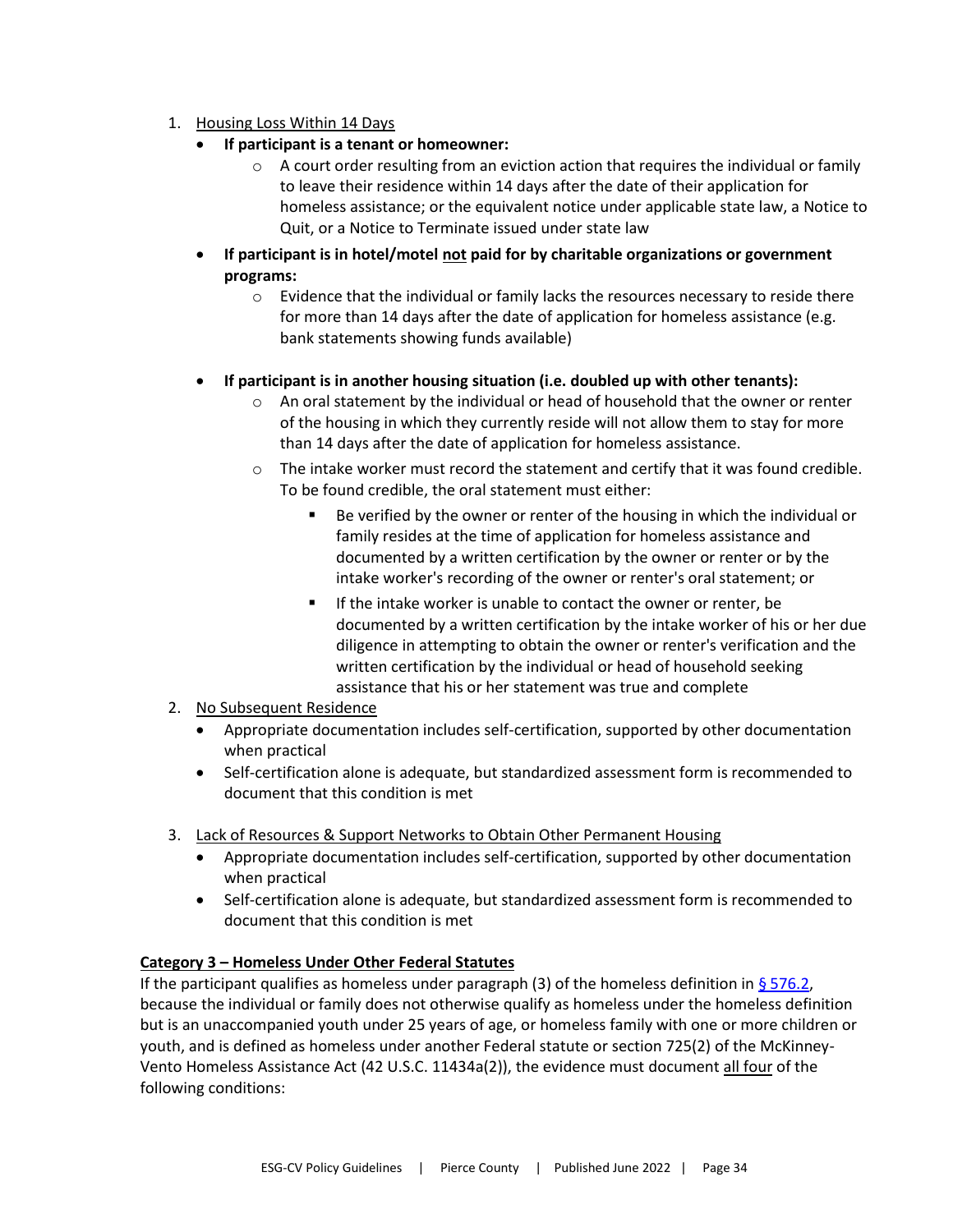- 1. Defined as Homeless Under Other Federal Statutes
	- Verification of homeless status must be from the agency administering the federal program.
	- Eligible programs include: the Runaway and Homeless Youth Act, the Head Start Act, subtitle N of the Violence Against Women Act of 1994, section 330 of the Public Health Service Act, the Food and Nutrition Act of 2008, section 17 of the Child Nutrition Act of 1966, or subtitle B of title VII of the McKinney-Vento Homeless Assistance Act.
- 2. No Lease, Ownership Interest, or Occupancy Agreement in Permanent Housing during the Preceding 60 Days
	- Referral by a housing or service provider, written observation by an outreach worker, or certification by the homeless individual or head of household seeking assistance.
- 3. Persistent Instability (two or more moves during preceding 60 days)
	- Certification by the individual or head of household and any available supporting documentation that the individual or family moved two or more times during the 60-day period immediately preceding the date of application for homeless assistance, including:
		- o Recorded statements or records obtained from each owner or renter of housing, provider of shelter or housing, or social worker, case worker, or other appropriate official of a hospital or institution in which the individual or family resided; or
		- o Where these statements or records are unobtainable, a written record of the intake worker's due diligence in attempting to obtain these statements or records.
		- $\circ$  Where a move was due to the individual or family fleeing domestic violence, dating violence, sexual assault, or stalking, then the intake worker may alternatively obtain a written certification from the individual or head of household seeking assistance that they were fleeing that situation and that they resided at that address.
- 4. Expected to Retain Status for Extended Period due to Special Needs or Two or More Employment Barriers
	- **If participant has special needs:**
		- o Appropriate documentation is third party written verification only
		- o Written diagnosis from a professional licensed by the state to diagnose and treat the condition is required
		- o If the condition is observable, staff observation is an acceptable form of documentation, as long as written diagnosis from licensed professional is obtained within 45 days
	- **If participant has two or more employment barriers:**
		- o Appropriate documentation is third party written or oral verification
		- o Third party written examples include:
			- Employment records
			- Department of correction records
			- **E** Literacy, English proficiency tests
	- Self-certification is not acceptable

#### **Category 4 – Fleeing/Attempting to Flee Domestic Violence**

If the individual or family qualifies under paragraph  $(4)$  of the homeless definition in § 576.2, because the individual or family is fleeing domestic violence, dating violence, sexual assault, stalking, or other dangerous or life-threatening conditions related to violence, then acceptable evidence includes an oral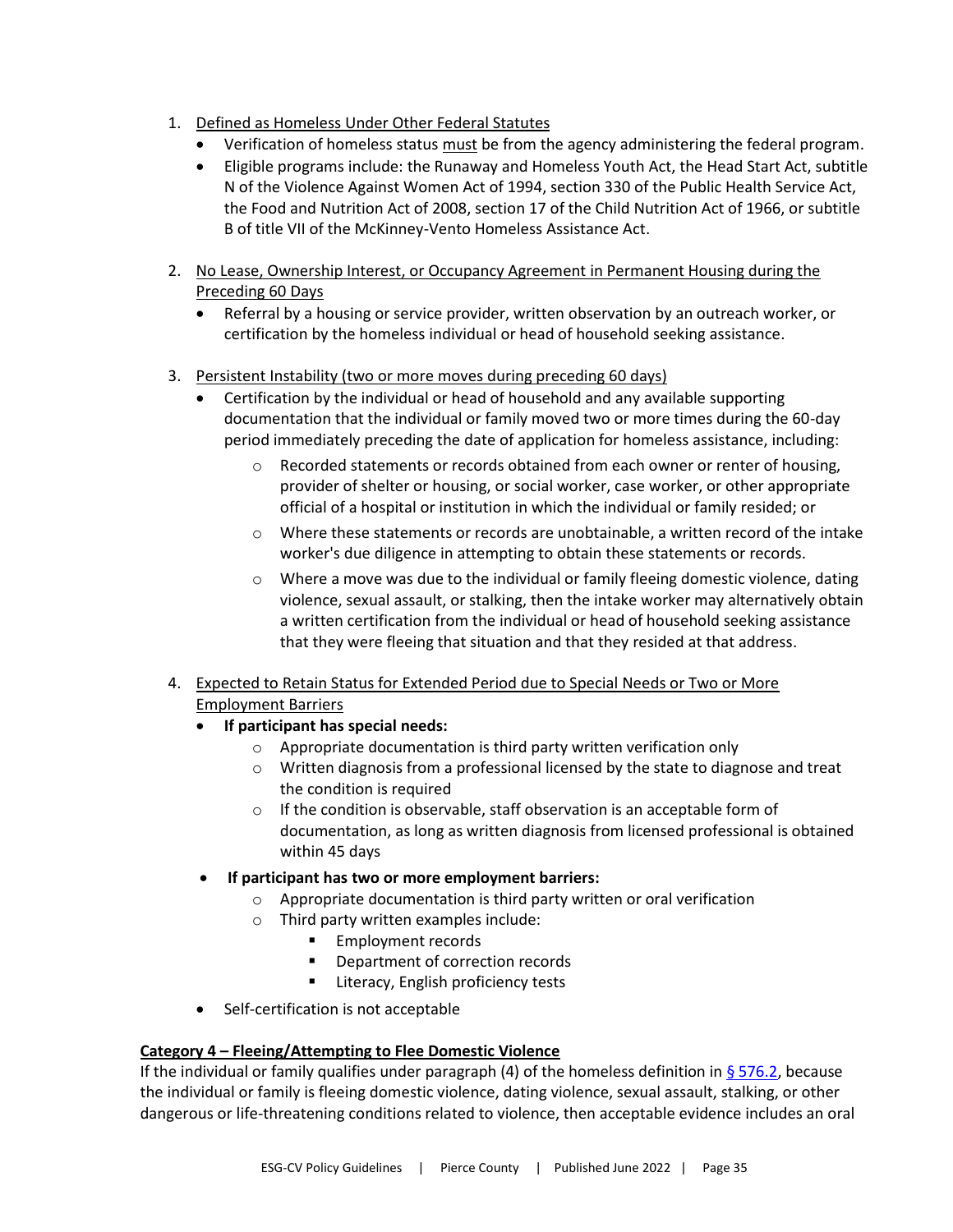statement by the individual or head of household seeking assistance that they are fleeing that situation, that no subsequent residence has been identified and that they lack the resources or support networks (e.g., family, friends, faith-based or other social networks), needed to obtain other housing.

If the individual or family is receiving shelter or services provided by a victim service provider, the oral statement must be documented by either a certification by the individual or head of household or a certification by the intake worker. Otherwise, the oral statement that the individual or head of household seeking assistance has not identified a subsequent residence and lacks the resources or support networks (e.g., family, friends, faith-based or other social networks, needed to obtain housing) must be documented by a certification by the individual or head of household that the oral statement is true and complete, and, where the safety of the individual or family would not be jeopardized, the domestic violence, dating violence, sexual assault, stalking, or other dangerous or life-threatening condition must be verified by a written observation by the intake worker or a written referral by a housing or service provider, social worker, legal assistance provider, health-care provider, law enforcement agency, legal assistance provider, pastoral counselor, or any other organization from whom the individual or head of household has sought assistance for domestic violence, dating violence, sexual assault, or stalking. The written referral or observation need only include the minimum amount of information necessary to document that the individual or family is fleeing, or attempting to flee domestic violence, dating violence, sexual assault, and stalking.

# <span id="page-38-0"></span>**9.2 Income Documentation Standards**

Income documentation is not required for initial certification of Rapid Re-Housing participants but must occur during recertification.

#### *9.2.1 Definition*

Income is money that is paid to, or on behalf of, the head of household or spouse (even if temporarily absent) or to any other household member 18 years or older. (Victims fleeing domestic violence do not have to report the abuser's income.) Income includes the current (not projected) gross income (annualized) of all adult (18 years and older) household members and unearned income paid to an adult attributable to a minor.

Sources of Income and Examples of Acceptable Documentation

- **Earned Income**: Payment statement (pay advice), statement of income from employer
- **Self-employment/Business Income**: Most recent financial statement
- **Interest and Dividend Income**: Most recent interest or dividend income statement
- **Pension/Retirement Income**: Most recent benefit notice, pension statement, or other payment statement from pension provider
- **Armed Forces Income**: Payment statement (pay advice/pay stub), statement of income from a government official or agency
- **Unemployment and Disability Income**: Most recent benefit or disability income notice from SSI, statement from SSI
- **Public Assistance, including TANF**: Most recent benefit or income notice from public assistance administrator, statement from public assistance administrator
- **Alimony and Child Support**: Court order, cancelled checks
- **No Income Reported**: Self-certification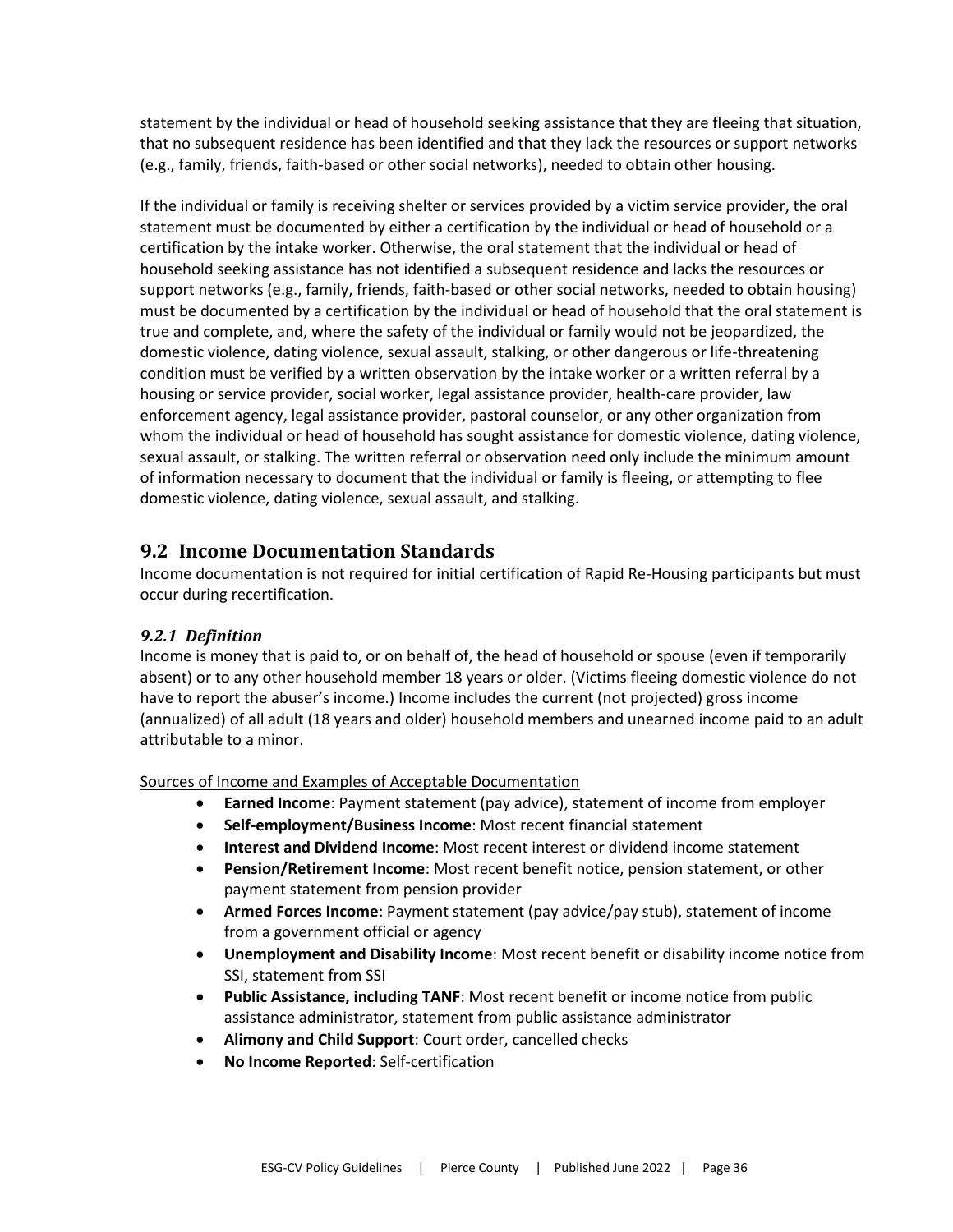#### Exclusions

- Income of children (under 18)
- Inheritance and insurance income
- Medical expense reimbursement
- Income of live-in aides
- Certain state payments regarding disability
- Student financial aid
- Armed Forces Hostile Fire pay

#### *9.2.2 Annualizing Wages and Periodic Payments*

When calculating income based on hourly, weekly, or monthly payment information, add the gross amount earned in each payment period that is documented and divide by the number of payment periods. This provides an average wage per payment period. Depending on pay periods used by the employer or the schedule of periodic payments, the following calculations convert the average wage into annual income:

- Hourly Wage multiplied by Hours Worked per Week multiplied by 52 weeks
- Weekly Wage multiplied by 52 weeks
- Bi-Weekly (every other week) Wage multiplied by 26 bi-weekly periods
- Semi-Monthly Wage (twice a month) multiplied by 24 semi-monthly periods
- Monthly Wage multiplied by 12 months

The definition of income reflects a household's income at the time they are seeking assistance. Accordingly, documents and information collected to verify income should be recent. Documentation dated within 30 days is acceptable. However, for public assistance benefits, (e.g., SSI, food stamps), a benefits statement received any time within the twelve months prior to the time of application and reflecting current benefits received by a household is allowed. A copy of a recent bank statement indicating direct deposit is also acceptable.

#### *9.2.3 Documentation Types in Order of Preference*

- 1. Source documents for the assets held by the participant and income received over the most recent period for which representative data is available before the date of the evaluation (e.g., wage statement, unemployment compensation statement, public benefits statement, bank statement)
- 2. To the extent that source documents are unobtainable, a written statement by the relevant third party (e.g., employer, government benefits administrator) or the written certification by grantee's intake staff of the oral verification by the relevant third party of the income the participant received over the most recent period for which representative data is available
- 3. To the extent that source documents and third party verification are unobtainable, the written certification by the participant of the amount of income the participant received for the most recent period representative of the income that the participant is reasonably expected to receive over the 3-month period following the evaluation.

# <span id="page-39-0"></span>**9.4 Documentation Requirements for Participant Records**

In addition to evidence of homeless status, records must be kept for each participant that document:

• Determination of eligibility as described in Section 3.4 and re-evaluation of eligibility as described in Section 3.5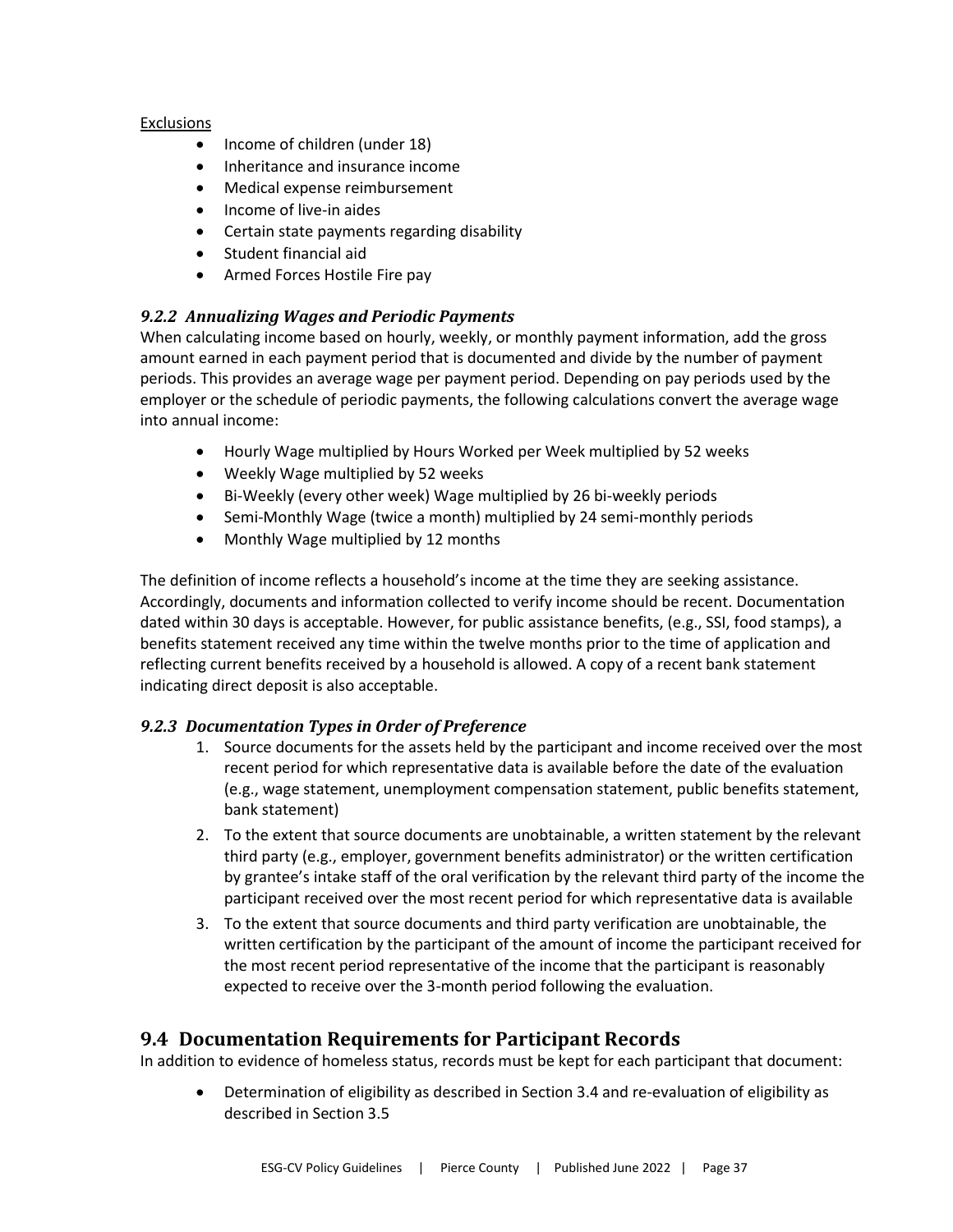- Compliance with the applicable requirements for providing services and assistance to that participant under the program components and eligible activities provisions in Section 4, as applicable, including:
	- o Landlord Incentives (Section 4.4.2):
		- Costs are reasonable and appropriate
		- Costs are allowable and necessary to obtain housing for households experiencing homelessness
		- Total amount for all incentives combined does NOT exceed three times the rent charged for the unit
	- o Volunteer Incentives (Section 4.4.3):
		- Defining who qualifies to receive Volunteer Incentives
		- Type and amount of incentive provided
		- Rationale to prove the amount/type of incentive provided is reasonable and appropriate
- Determination for the amount and type of assistance provided, as described in Section 5, as applicable, including:
	- o The provision of applicable services as described in Sections 5.1 (Connecting to Mainstream and Other Resources) and 5.2 (Utilization of Coordinated Entry)
	- $\circ$  The services and assistance provided to that participant, including, as applicable, any Rental Assistance (Section 5.5.1) or Financial Assistance (Section 5.5.3) paid on behalf of the participant, including:
		- Copies of all leases and Rental Assistance Agreements for the provision of Rental Assistance
		- Payments made to owners for the provision of Rental Assistance
		- Any supporting documentation of payments, including dates of occupancy by participants
		- Documentation of monthly Utility Allowance used to determine compliance with rent restriction
	- o Demonstrating Rental Assistance is reasonable through a Rent Reasonableness study (Section 5.5.1.b.)
		- Participant files shall include a printout of at least three comparable unit rents, and evidence that these comparison units share the same features
	- o Determination of duration of Rental Assistance in the Housing Stability Plan (Section 5.5.1.3)
	- o Satisfaction of applicable Habitability Standards, including either:
		- A compliant Housing Habitability Standards inspection report for any shelter unit (Section 5.4.5)
		- A compliant Housing Quality Standards inspection report for any unit for which Rental Assistance is provided (Section 5.5.2)
- Where applicable, compliance with the termination of assistance requirement in Section 8

#### *9.4.1 Confidentiality of Participant Records*

Grantees must develop and implement written procedures to ensure: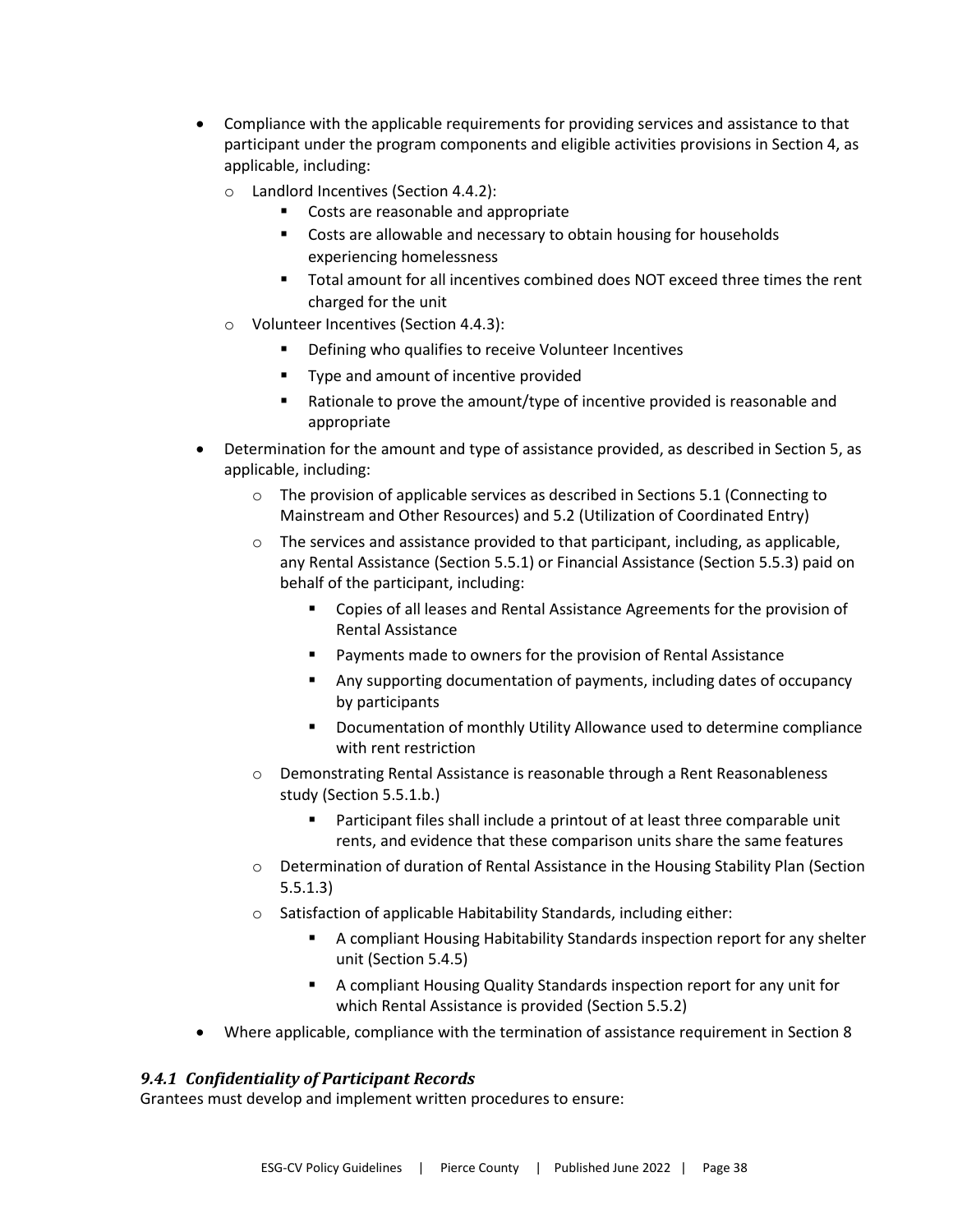- All records containing personally identifying information (as defined in HUD's standards for participation, data collection, and reporting in a local HMIS) of any individual or family who applies for and/or receives ESG-CV assistance will be kept secure and confidential
- The address or location of any domestic violence, dating violence, sexual assault, or stalking shelter project assisted under the ESG will not be made public, except with written authorization of the person responsible for the operation of the shelter
- The address or location of any housing of a participant will not be made public, except as provided under a pre-existing privacy policy of grantee and consistent with State and local laws regarding privacy and obligations of confidentiality

Grantees must have policies and/or procedures to ensure that participant records are maintained in a confidential manner and keep written records or files pertaining to households under lock and key with designated personnel granted access to those files.

#### *9.4.2 Period of Record Retention*

All records pertaining to each fiscal year of ESG funds must be retained for the greater of 5 years or the period specified below. Copies made by microfilming, photocopying, or similar methods may be substituted for the original records.

• Documentation of each participant's qualification as a homeless family or individual and other participant records must be retained for 5 years after the expenditure of all funds from the grant under which the participant was served

Notwithstanding the confidentiality procedures established in Section 6.3.1, the grantee must comply with the requirements for access to records i[n 2 CFR 200.336.](https://ecfr.federalregister.gov/current/title-2/subtitle-A/chapter-II/part-200/subpart-D/subject-group-ECFR4acc10e7e3b676f/section-200.336)

# <span id="page-41-0"></span>**9.5 Other Documentation Requirements**

The grantee must also keep the following records:

- Documentation of compliance with the organizational conflicts-of-interest requirements in Section 7.1
- Copy of the personal conflicts of interest policy or codes of conduct developed and implemented to comply with the requirements in Section 7.2,
- Documentation supporting exceptions to the personal conflicts of interest prohibitions (Section 7.3)
- Compliance with the faith-based activities requirement i[n 24 CFR 5.109](https://ecfr.federalregister.gov/current/title-24/subtitle-A/part-5/subpart-A/section-5.109)
- Compliance with the Federal requirements in [24 CFR 576.407](https://ecfr.federalregister.gov/current/title-24/subtitle-B/chapter-V/subchapter-C/part-576/subpart-E/section-576.407) and [24 CFR 576.409](https://ecfr.federalregister.gov/current/title-24/subtitle-B/chapter-V/subchapter-C/part-576/subpart-E/section-576.409), as applicable, including:
	- o Records demonstrating compliance with the nondiscrimination and equal opportunity requirements under  $\S$  576.407(a) and the affirmative outreach requirements in  $\S$  576.407(b), including:
		- Data concerning race, ethnicity, disability status, sex, and family characteristics of persons and households who are applicants for, or program participants in, any program or activity funded in whole or in part with ESG funds; and
	- $\circ$  Records demonstrating compliance with the uniform administrative requirements in [2 CFR part 200.](https://ecfr.federalregister.gov/current/title-2/subtitle-A/chapter-II/part-200/subpart-D/subject-group-ECFR8feb98c2e3e5ad2/section-200.318)